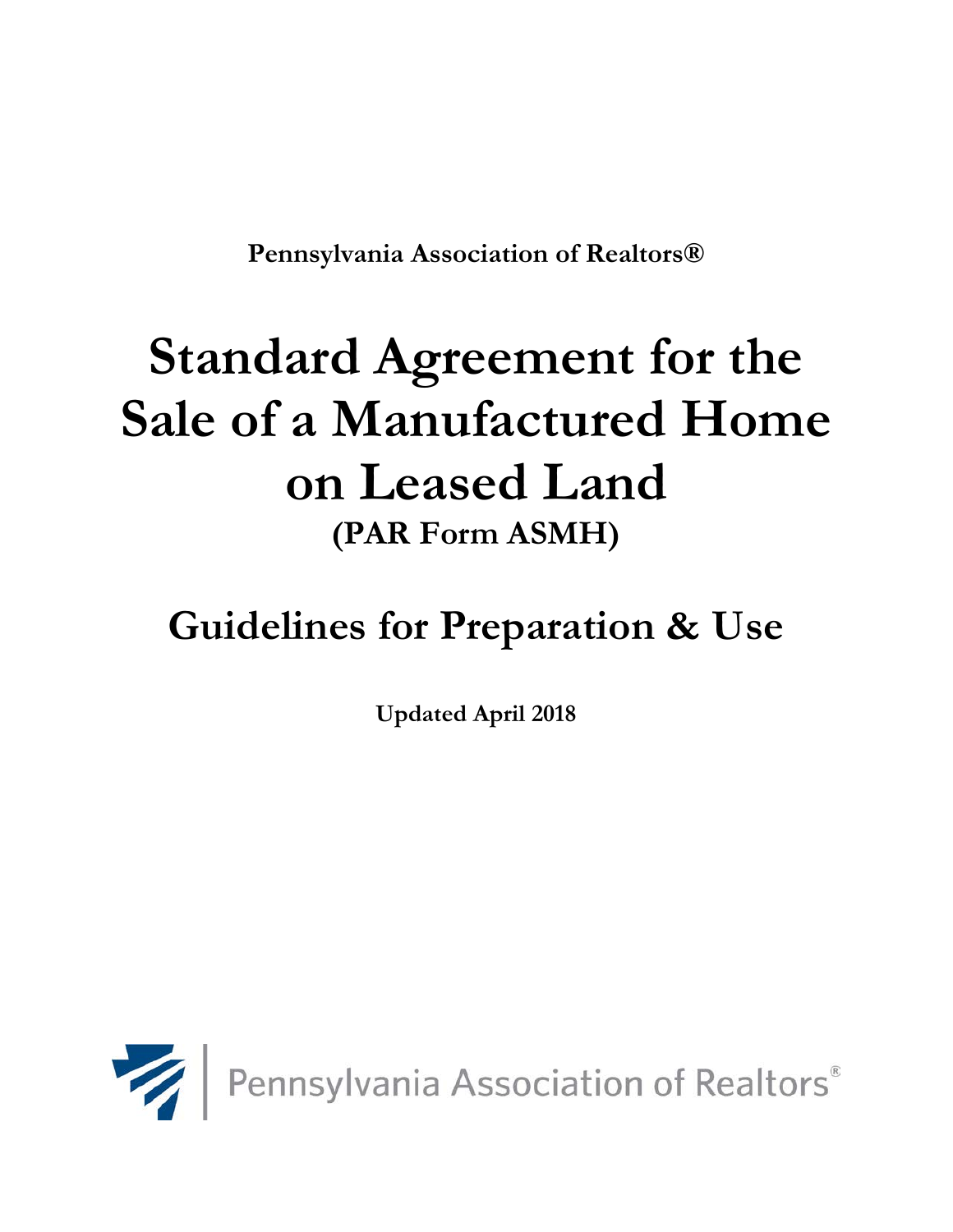# **Table of Contents**

| Paragraph 16: NOTICES, ASSESSMENTS AND MUNICIPAL REQUIREMENTS36         |  |
|-------------------------------------------------------------------------|--|
| Paragraph 17: FEE DISCLOSURES (FOR PROPERTIES LOCATED IN A MANUFACTURED |  |
|                                                                         |  |
|                                                                         |  |
|                                                                         |  |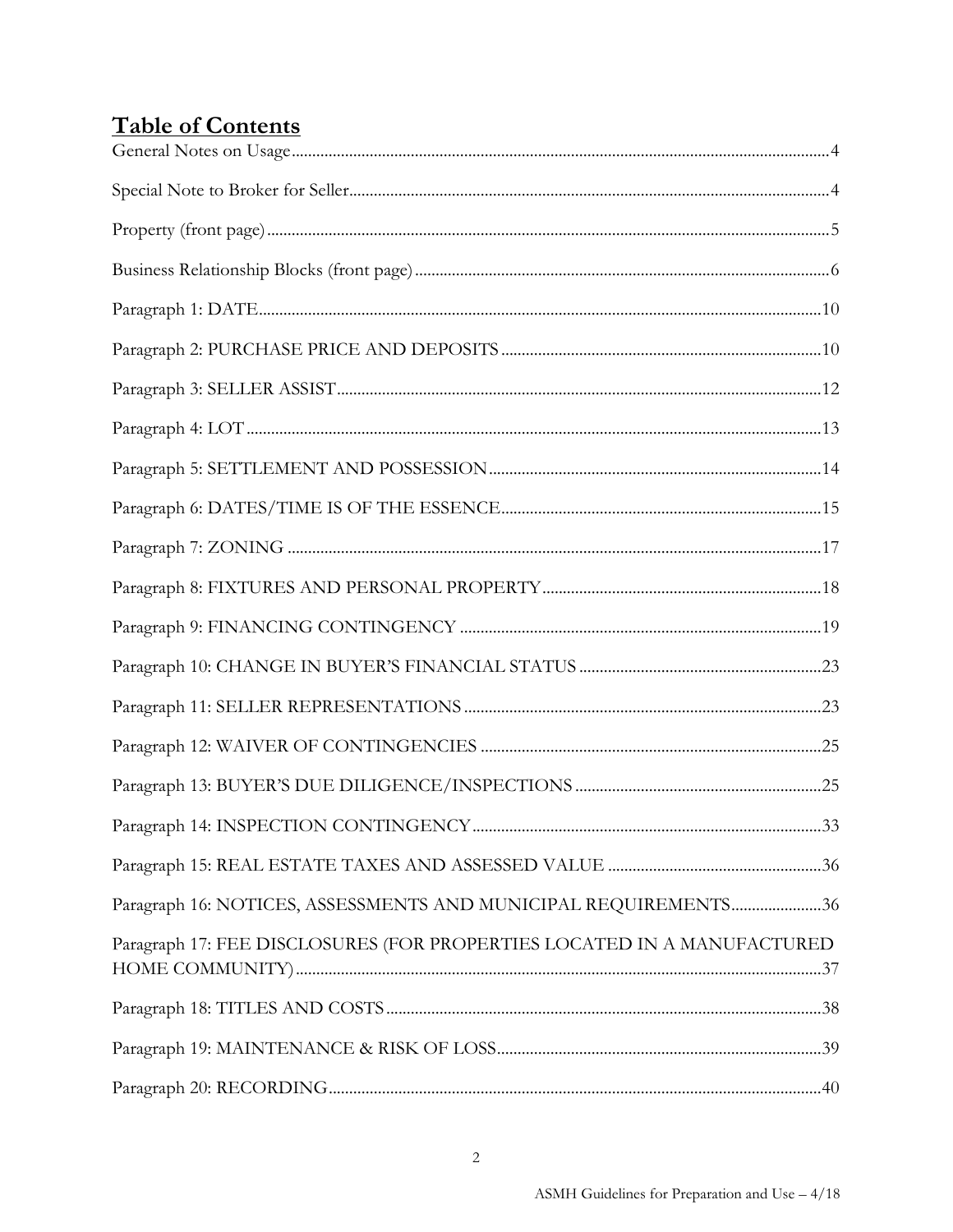| Paragraph 22: GOVERNING LAW, VENUE AND PERSONAL JURISDICTION 40         |
|-------------------------------------------------------------------------|
| Paragraph 23: NOTICE REGARDING CONVICTED SEX OFFENDERS (MEGAN'S LAW).40 |
|                                                                         |
| Paragraph 25: DEFAULT, TERMINATION AND RETURN OF DEPOSITS41             |
|                                                                         |
|                                                                         |
|                                                                         |
|                                                                         |
|                                                                         |
|                                                                         |
|                                                                         |
|                                                                         |
|                                                                         |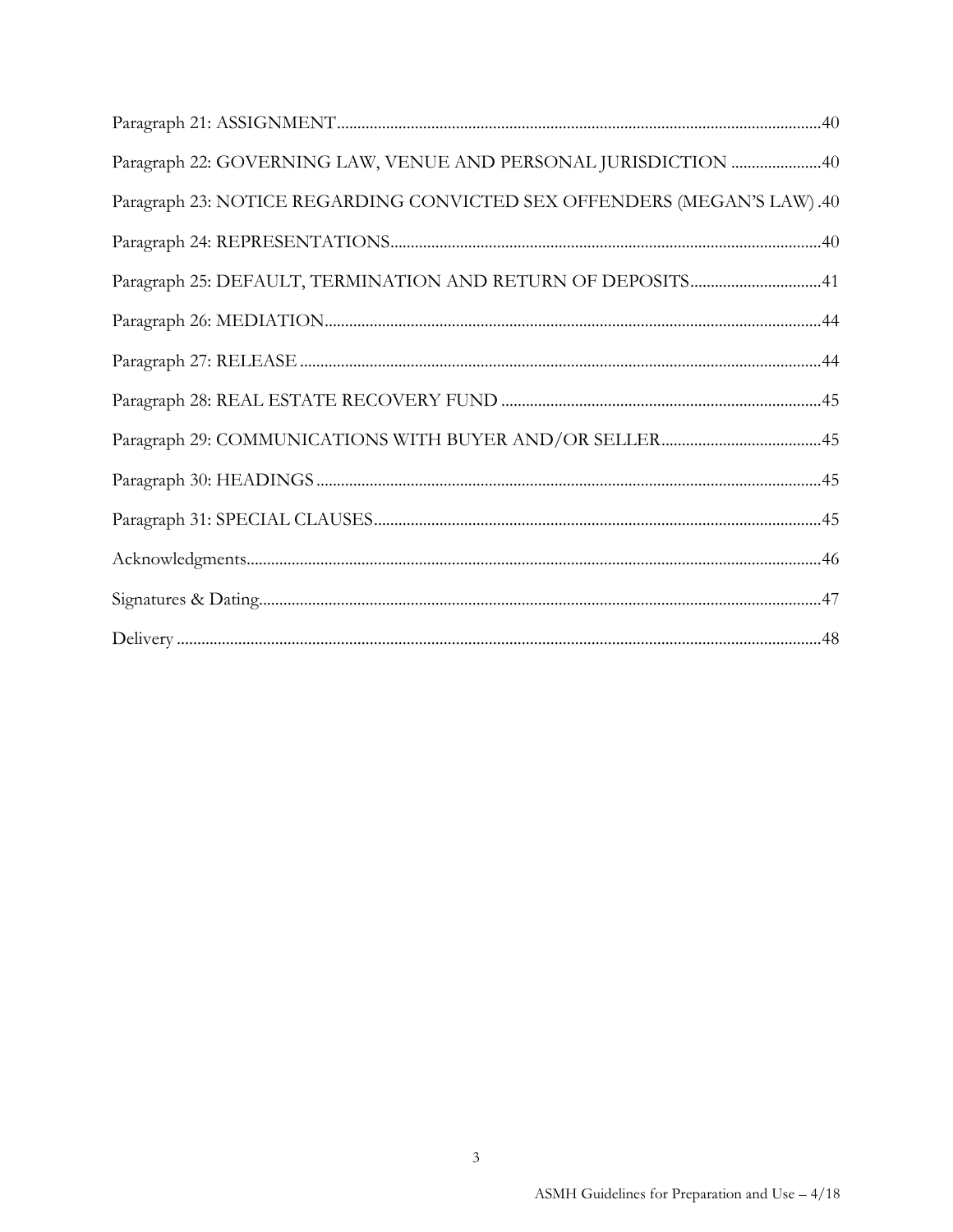# **Note to PAR Form Users**

As stated in the title, these are only *guidelines* for the proper use of this form. The Guidelines presented here should be used in conjunction with, and as a supplement to, your professional education; they are not meant to be a substitute for proper professional education.

The purchase of a home is complicated. No set of instructions, no matter how complete, could possibly cover all the issues and nuances that appear in any individual transaction. Seek guidance from your Broker and/or your legal counsel if you have any questions about the progress of a transaction or about the proper use of this or any PAR Standard Form.

To make these Guidelines more useful there are numerous helpful "extras" added to the main text. Many of the "Note" or "Practice Tip" items you will see are based, in part, on the experiences of PAR members, staff and legal counsel, and are designed to point out some of the more practical items involved in filling out the Agreement.

# <span id="page-3-0"></span>**General Notes on Usage**

Pennsylvania Association of Realtors® Standard Forms are developed by the PAR Standard Forms Committee for use in a wide variety of transactions and market areas. To provide maximum flexibility to the parties, many provisions contain blank spaces that can be filled in as appropriate.

Where there is pre-printed language that is not agreeable to the parties it can be crossed out and/or modified, with the parties dating and initialing the change in the margins. As a general rule, text added by the parties that changes pre-printed text, or pre-printed text altered by the parties, will prevail over pre-printed language should a dispute arise.

Throughout this Agreement you will find references to the **"Execution Date"** of the Agreement. This is defined as the date when all parties have agreed to all terms of the Agreement by signing it and/or initialing any changes. The Agreement should always be delivered promptly after signing – preferably on the date accepted -- but for purposes of counting days for inspections and other functions of the Agreement, the "Execution Date" is the date to be used. The Agreement contains Notices & Information paragraphs, some of which are legally required notices, while others are designed to educate Buyers and Sellers (and their agents) about particular aspects of the law. Make sure to familiarize yourself with the contents of these pages, so you can direct Buyer and Seller to the appropriate information.

# <span id="page-3-1"></span>**Special Note to Broker for Seller**

When reviewing an Agreement with a Seller, there may be representations made in the Agreement on the Seller's behalf (e.g., Seller's knowledge of radon and lead on the Property, etc.), particularly in Paragraph 11, but in other locations as well. Do not let Seller sign the Agreement unless these representations are true. If these representations are inaccurate, they should be amended, initialed, and generally treated as a counteroffer.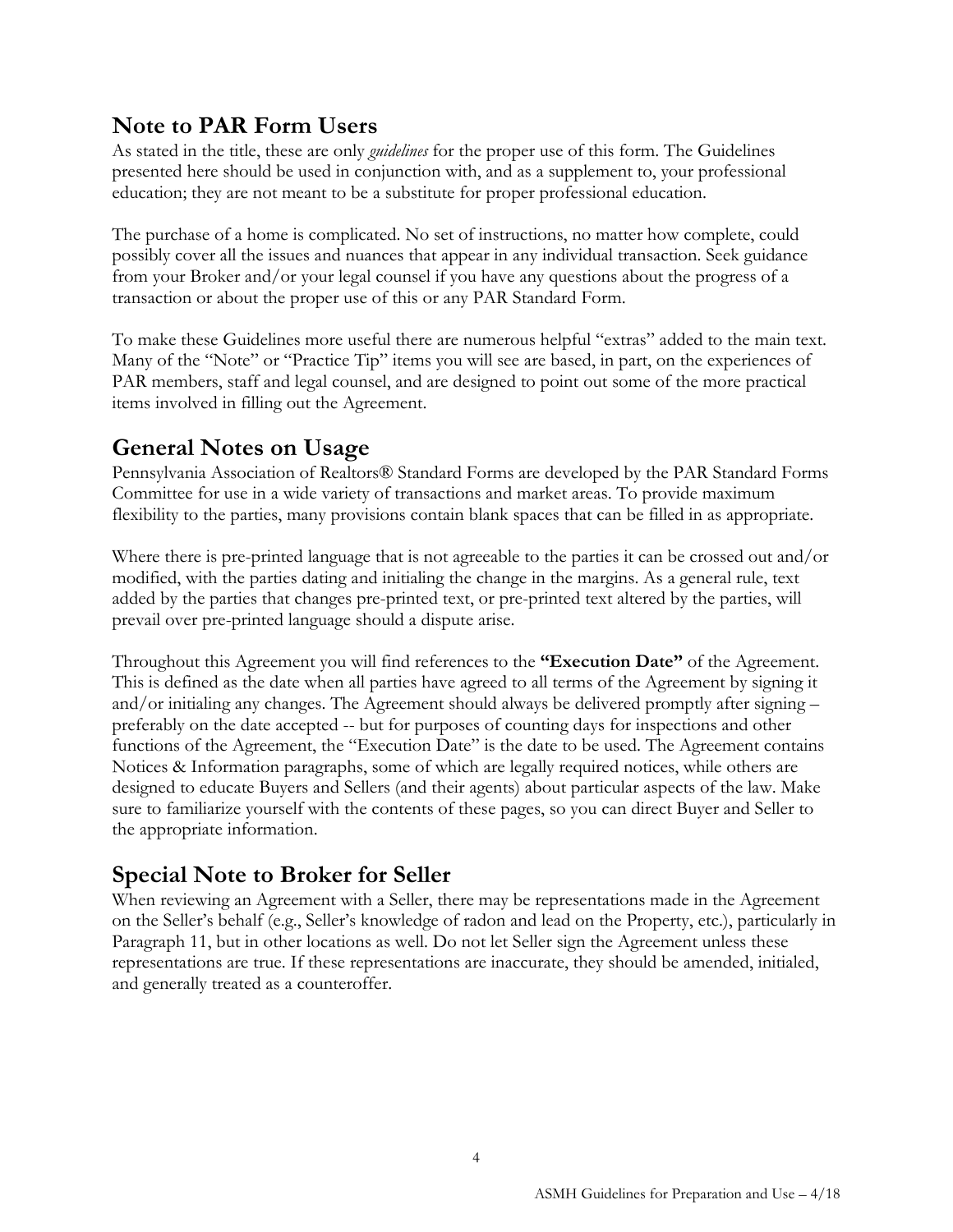# **Parties (front page)**

**BUYER(S):** Starting by the word "BUYER(S)" insert the name or names of Buyers in ALL CAPITAL LETTERS. Be sure to list all Buyers to make sure each one is fully bound to the Agreement.

**Practice Tip:** If Buyer is a veteran, make sure the name on the Agreement matches the name on the discharge eligibility.

**SELLER(S):** Starting next to the word "SELLER(S)," insert the name or names of Seller(s) in ALL CAPITAL LETTERS.

Practice Tip: Do not use terms such as "all registered owners" or "owners in title." The registered owners are not necessarily the only ones who must sign agreements and deeds to convey legal title (e.g., spouses of owners under certain circumstances). In the case of a cooperative sale where the Broker for Buyer does not have the proper names of all Sellers, leave the lines blank and ask the Broker for Seller to insert the proper names before approval.

Buyer and Seller should each include their mailing address in this box. **It is very important that both parties place a mailing address in the Agreement.** It is generally necessary to communicate with the other party during the course of a transaction, and having the address and contact numbers properly filled in can make this communication considerably easier, especially where one party is not represented by a broker. Both parties should communicate with one another through their agents, but it may be necessary for the Seller to contact the Buyer directly about fee disclosures.

# <span id="page-4-0"></span>**Property (front page)**

When identifying the Property to be transferred, it is important to have the legal identification of the Property listed in the Agreement, not only the mailing address. Insert a description of the Property, including lot number, house number, street, ZIP Code, municipality, county, and school district.

*Example:* ADDRESS (including lot #): **123 Mulberry Street, Lot #6, Hummelstown, PA** ZIP **17036**, in the municipality of **Hummelstown Borough**, County of **Dauphin**, in the school district of **Lower Dauphin**, in the Commonwealth of Pennsylvania.

**Note:** Be certain to include the correct municipality (township, borough or city) in the property description, rather than the commonly referred-to post office designation that is likely to be a part of the mailing address.

While the ZIP Code and school district are not required for legal identification of the property, some Buyers are very interested in living in a specific ZIP Code or sending their children to schools in a certain district.

**Note:** If the Buyer fills in the school district incorrectly or if the Buyer has not filled in a school district at all, the Seller should modify this line to reflect the accurate school district.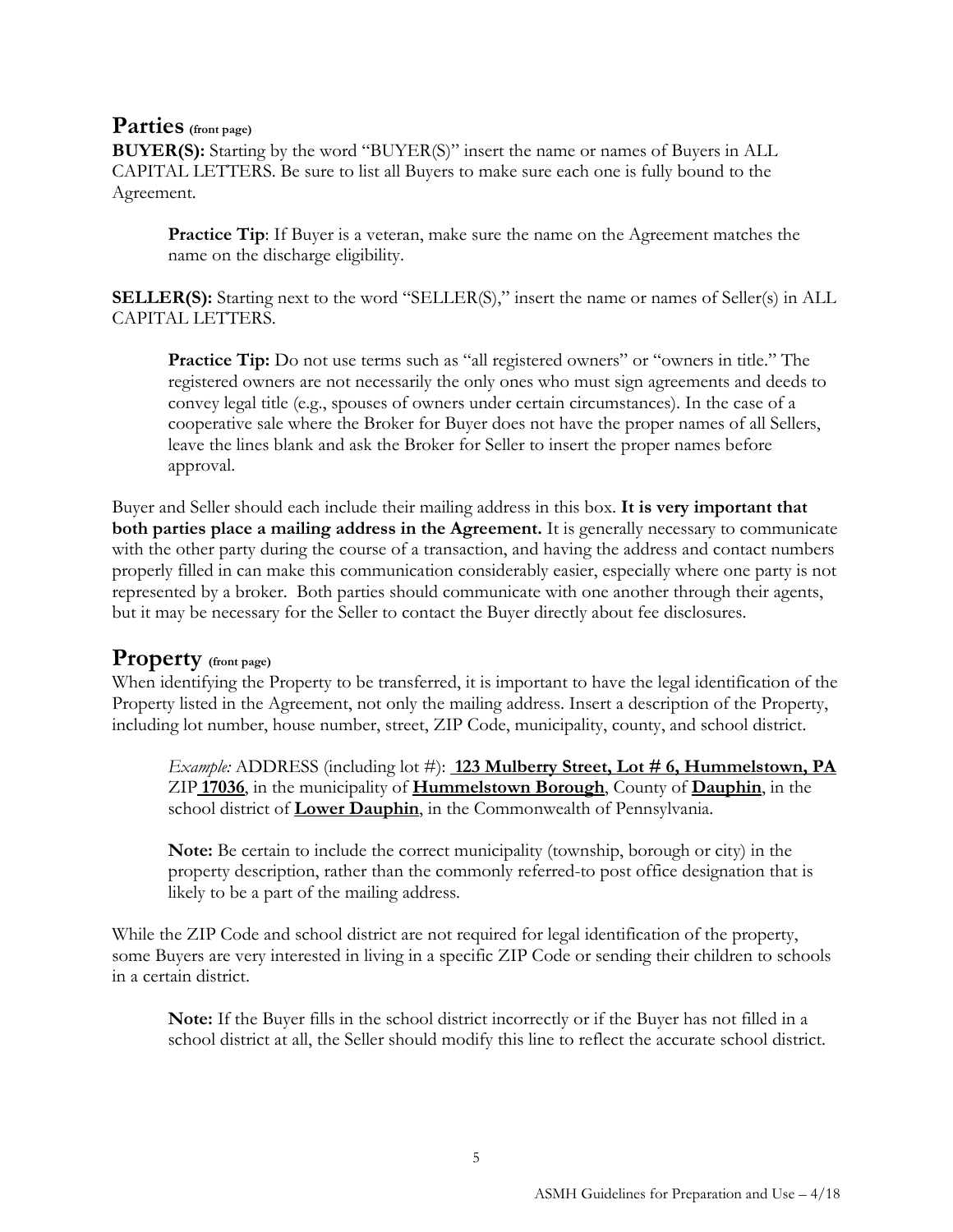**IDENTIFICATION:** If market practice dictates further description, or if the short description is not sufficient to identify the Property, insert one or more of the following means of identifying the Property in the space provided: tax assessment number; parcel number; manufacturer, model, model year; serial/vehicle identification number; and title number.

**Note:** Because the transaction does not involve real property (i.e., land), but a manufactured home – which may be movable – it is generally not sufficient to describe the property solely by street address. Much of this information should be available on the Certificate of Title issued by PennDOT. If this information is not on the title, or if the title is not readily available, it can often be found in or on the mobile home itself, often on the tongue or near the furnace or electrical box.

**Note:** If you are using this contract, then ownership of the real property upon which the manufactured home rests is not being transferred as part of the transaction. For this reason it is generally not required that the parties attach a land plat or other overly specific definition of the leased land involved.

# <span id="page-5-0"></span>**Business Relationship Blocks** (front page)

The Business Relationship (Buyer's Relationship with PA Licensed Broker and Seller's Relationship with PA Licensed Broker) boxes on the front page of the Agreement are used to identify the Brokers and Licensees involved in the transaction and to describe their business relationship to the parties involved in the transaction. Each block is divided, left and right, into a Broker section (left) and a Licensee section (right).

**Note:** The Real Estate Licensing and Registration Act (RELRA) requires that Brokers identify: (1) the capacity in which they are engaged in a transaction and (2) whether the Broker or any licensee affiliated with the Broker has provided services to any other party in the transaction. The information provided in the Business Relationship Blocks provides the appropriate business relationship information. Paragraph 24(D), is included to satisfy the second part of that requirement.

## **BROKERS:**

On the left side, the Broker should fill in the name of the company (brokerage), its license number, and its contact information.

The checkboxes on the left side of the Business Relationship Block under the Broker contact information allow you to indicate whether the Broker represents only one party (Buyer Agent or Seller Agent) or both the Seller and the Buyer (Dual Agent).

**Note:** Where the Buyer and Seller are represented by the *same Broker*, the Broker is always a Dual Agent and the Broker (company) information in both boxes should be the same.

**Where a transaction involves a party that is not represented by a Broker**, the Broker working for the represented party should fill in broker and licensee information in the box for the party they represent and should select the "No business relationship" checkbox in the other party's Business Relationship Block.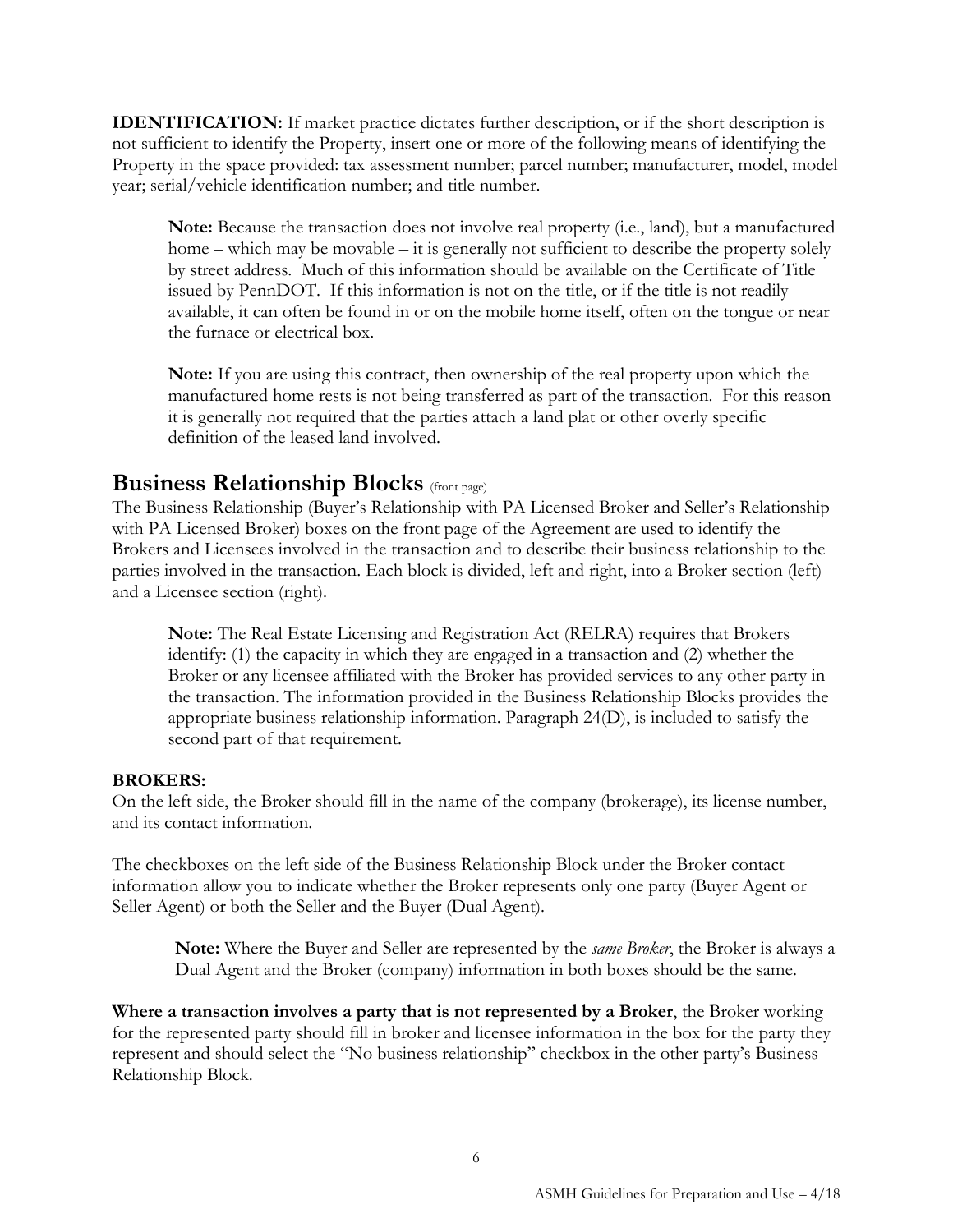*Example*: A licensee representing a Buyer in a FSBO transaction would fill in Buyer's Business Relationship Block as the Agent for Buyer, and would check the "No Business Relationship" checkbox in the Seller's Business Relationship Block. This indicates that the defined "relationship" with Seller is one in which the Broker is working solely in the best interests of the Buyer. This can help eliminate any potential issues where a Buyer or Seller claims to have been unaware that he/she was not represented in a transaction.

Practice Tip: If the "No business relationship" checkbox has been checked, the Broker and Licensee **should not** write their information in that Business Relationship Block.

Answer the questions in the flow charts below to determine which box to check on the Agreement.



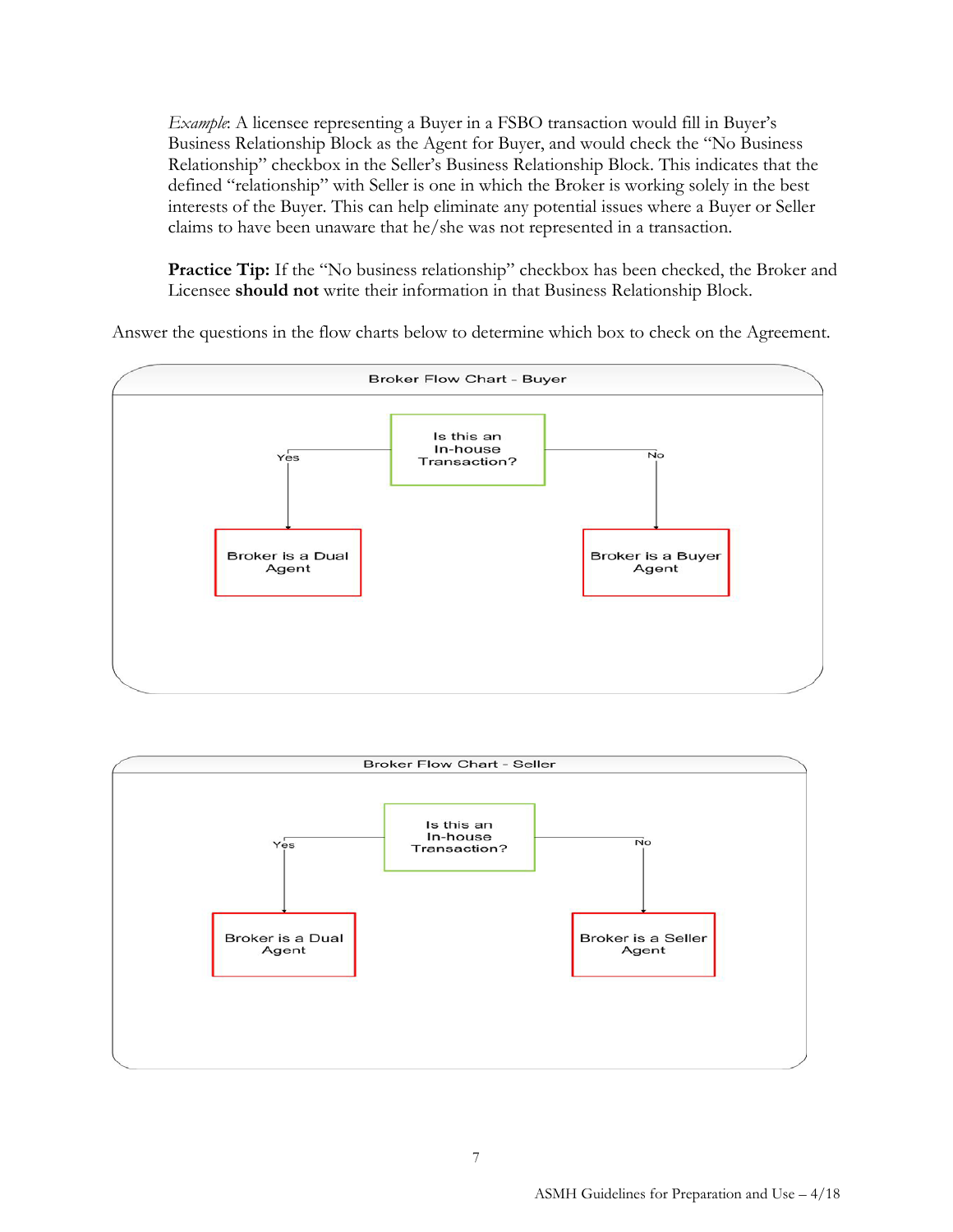#### **LICENSEES:**

On the right side, the Licensee should fill in his or her name, license number, and contact information. If more than one Licensee is representing the Buyer or Seller, each Licensee should write their name, license number, and contact information.

The checkboxes on the right side of the Business Relationship Block under the Licensee information allow you to identify your relationship with your client and the other Licensees involved in the transaction. First, make sure you understand the difference between Designated and Dual Agency and your brokerage policy. If you are unfamiliar with your broker's policy on this subject, speak to your broker. Do not assume that your broker's policy is the same as that of other brokers in the market.

A **Buyer Agent** or **Seller Agent** is a Licensee who, along with all other licensees in the brokerage, represents the Buyer or Seller.

A **Designated Agent** is a Licensee assigned by the Broker to act exclusively as the agent for the client to the exclusion of all other Licensees within the brokerage.

A **Dual Agent** is a Licensee who acts as an agent for both the Buyer and the Seller in the same transaction.

It is possible for a Designated Agent to be a Dual Agent if the same agent represents both parties!

Licensee status will also depend on whether the transaction is an **in-house transaction** or a **cooperative** ("co-op") **transaction**.

In a cooperative transaction, the licensee on each side of the transaction represents only one party, so dual agency is not an option. In this type of transaction the Licensee needs to know whether her broker does or does not practice designated agency. If yes, select Agent with Designated Agency. If no, select Agent.

In an in-house transaction a Licensee can only select Dual Agent or Agent with Designated Agency. If the broker does not practice designated agency, the Licensee(s) representing both parties are considered to be dual agents. If the broker does practice dual agency, select Agent with Designated Agency if different Licensees represent the parties, or select Dual Agent if the same Licensee represents both parties.

**Practice Tip:** When filling out the Business Relationship Blocks, keep in mind that only the legal name and address of Pennsylvania licensed real estate offices should appear in these blocks. Don't use office nicknames or home addresses if they are not approved by and registered with the State Real Estate Commission.

**Practice Tip:** If you are unsure about information regarding the other agent in the transaction -- especially whether or not they are working as a designated agent -- do not fill in that information. Rather, contact the Broker or Licensee to learn of their status or ask the other Broker or Licensee to fill in the information when they have the Agreement.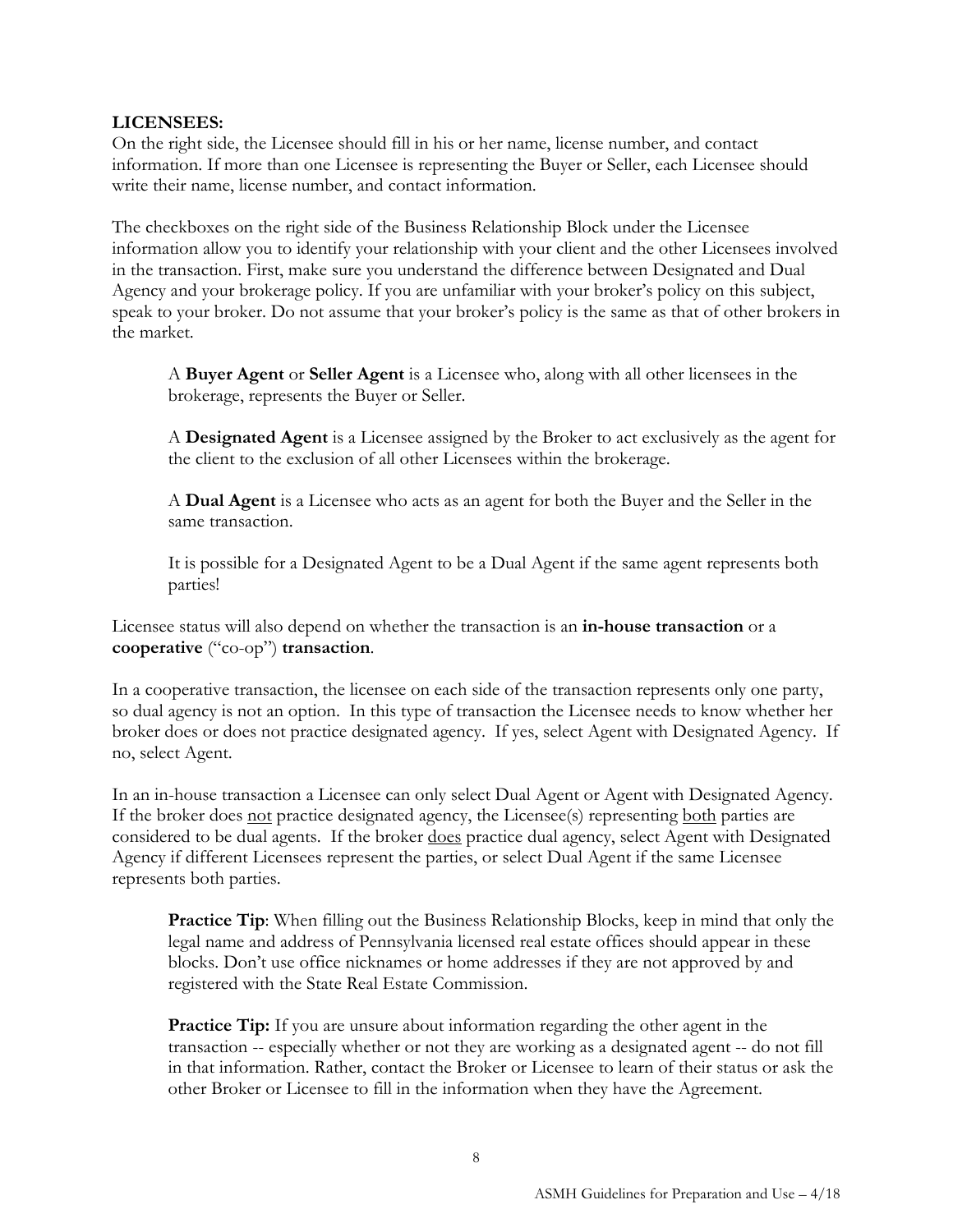

Answer the questions in the flow charts below to determine which box to check on the Agreement.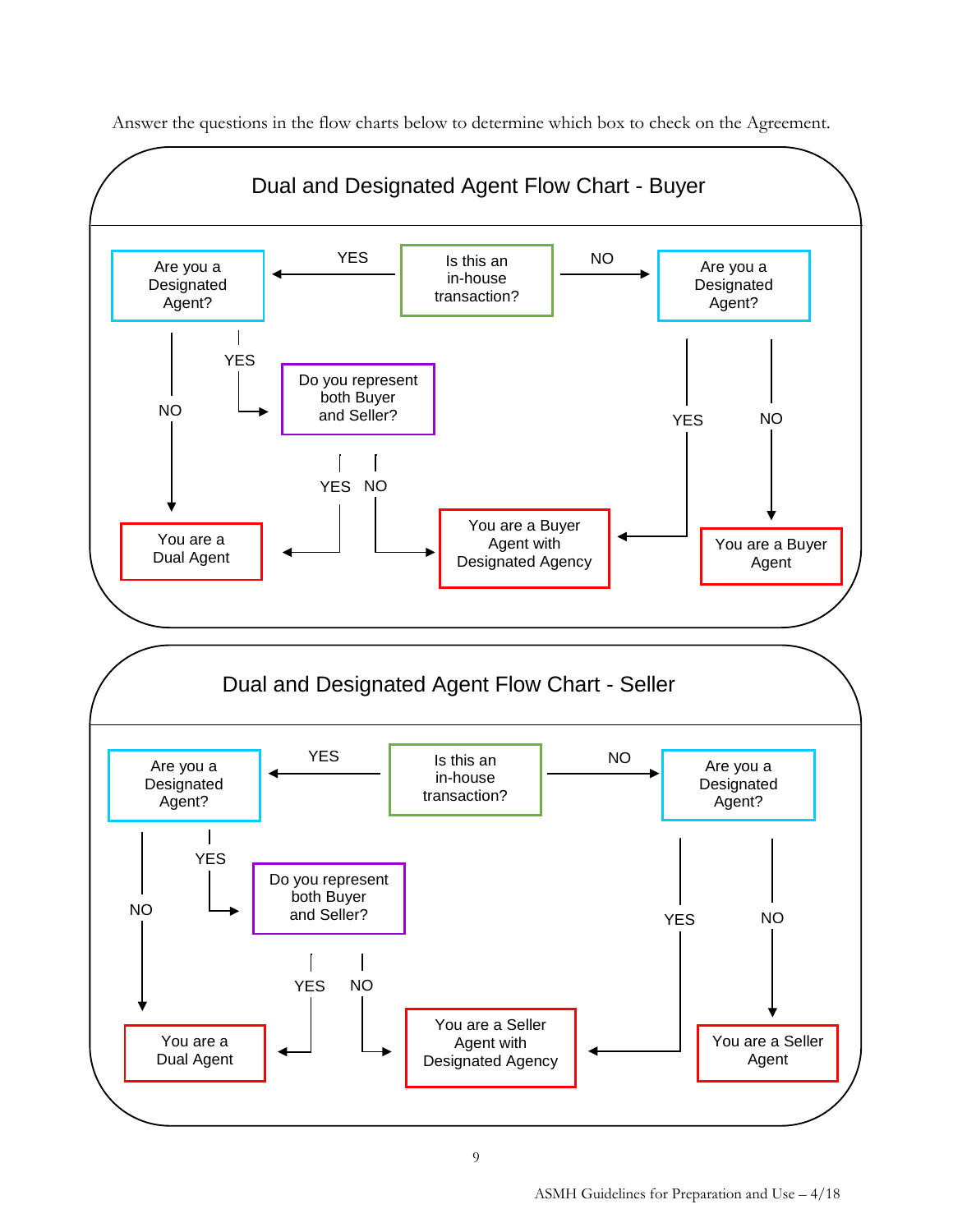# <span id="page-9-0"></span>**Paragraph 1: DATE**

To establish the date of the offer, insert the date that the Agreement is signed by the first party (usually the Buyer) in the "dated" blank. Do not pre-date or post-date the Agreement.

**Practice Tip**: This identification date on the Agreement should not change as the form is being passed between the parties as a counter offer. The purpose of this date is to identify which "version" of the original contract is being negotiated. If the parties should write a new Agreement (on a new sheet of paper) for the transaction it would be acceptable to start that version of the Agreement with a new date.

# <span id="page-9-1"></span>**Paragraph 2: PURCHASE PRICE AND DEPOSITS**

## **Subparagraph (A): Purchase Price**

Write in the Purchase Price by using numbers on the first line and spell it out in CAPITAL LETTERS on the second line. Do not use "00/100" or "No/100" as in writing a check.

## *Example*: PURCHASE PRICE \$ **53,000** (**FIFTY-THREE THOUSAND** U.S. Dollars)

**Practice Tip:** When filling out the Agreement to submit the initial offer, write the purchase price to the far left of the line to permit a Seller to submit a counter-offer by crossing out the original amount and inserting a new amount on the same line.

**(1) Initial Deposit:** A Buyer will generally provide some sort of deposit or down payment immediately upon or shortly after the Seller's acceptance of the Agreement. It is more common these days for an Agreement to be signed and submitted electronically. When that occurs, the deposit check is typically not provided at the same time but arrives within a few days. If the Agreement is being signed and will be delivered without the indicated deposit, fill in a number of days that will afford you time to deliver the check to the Seller.

**Note:** This Agreement of Sale refers to all monies paid by the Buyers as "deposits" -- most references are to "deposit monies paid on account of purchase price." Market practice may be to refer to these deposits as "down payments," "down money," "earnest money" or other similar terms.

**Note:** There is no legal requirement to provide a deposit, although it is common practice in almost all markets to do so; an Agreement presented without a deposit is still valid. The amount is open to negotiation.

**(2) Application Approval:** The purchase of a manufactured home is a separate transaction from the rent of the land on which it will sit. The Buyer will have to get approval from the Lot Owner to occupy the space. A Buyer may be asked to provide a deposit on the manufactured home shortly after receiving approval of the Buyer's application from the Lot Owner.

**(3) Additional Deposit:** The Sellers may request additional deposits at specified times during the transaction as a show of commitment by the Buyer. If any additional deposit is to be paid, the amount of the deposit and the time for delivery are indicated on this line. Be sure to advise the Buyer that making this payment on time is an obligation of the Agreement, and that there may be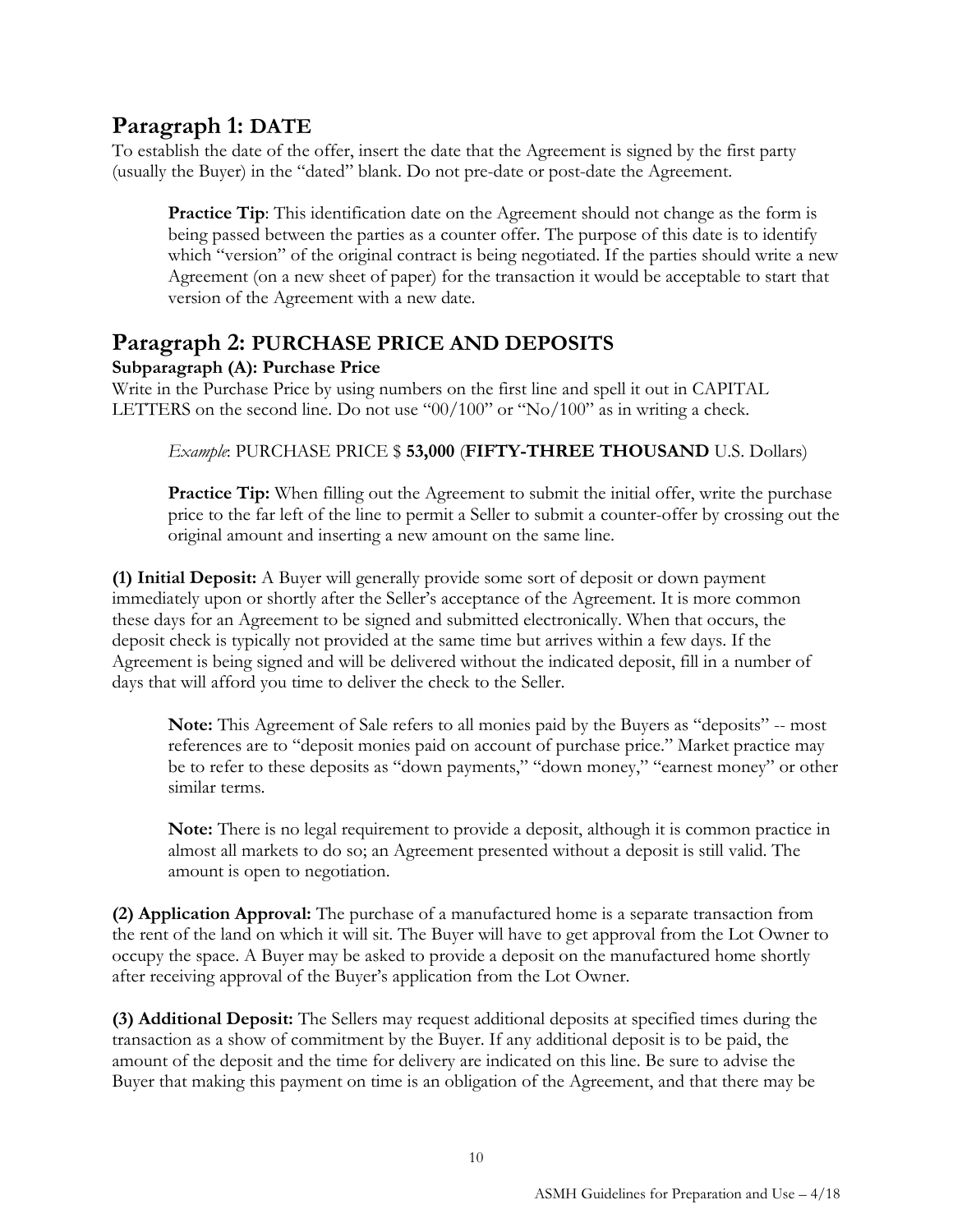consequences for late payment. See Paragraph 6 (Dates/Time is of the Essence) and Paragraph 25 (Default, Termination and Return of Deposits) for more information.

**(4) Blank line:** If there is any other scheduled payment, list it on this line *with the date the payment is due.* **Do not insert the amount of the mortgage on this line** unless the Seller is taking back a Purchase Money Mortgage or the Buyer is assuming the Seller's existing mortgage. If it is any other type of mortgage, use Paragraph 9 (Financing Contingency).

**Note:** If the transaction does not proceed to closing, the Buyers' deposits must be accounted for and distributed. Certain circumstances may result in some or all of the deposits being retained by the Seller, while others may result in some or all of the deposits being returned to the Buyer. Pay special attention to the various termination and default clauses throughout the Agreement so you can inform your client about the proper treatment of deposit monies should the issue arise during the transaction. (See Paragraph 25 for more information.)

**(5) Remaining balance to be paid at settlement:** Whatever amount remains after all deposits have been subtracted from the Purchase Price will be paid by the Buyer at settlement. This language was added to ensure that errors of arithmetic are not made. This also eliminates the need to remember to update the total in this paragraph when changing the Purchase Price or deposits for a counteroffer.

**Practice Tip:** Buyers often prefer to make very small deposits, hoping to minimize their exposure should they default on the Agreement for some reason. Sellers, on the other hand, often will request higher deposits to help protect them from a Buyer default. When working as a buyer agent, it may be worth reminding your client that negotiating deposits can sometimes be as effective as negotiating the purchase price. For example, faced with two buyers offering similar prices, a seller may lean towards the buyer offering a higher deposit rather than a buyer with a small deposit but a slightly higher purchase price.

#### **Subparagraph (B): Mode of payment for deposits/holding money in escrow**

This subparagraph contains two provisions, each of which relates to the methods in which deposits are paid and held pending settlement. First, deposits paid 30 days or more before the Settlement Date must be in the form of a check, cashier's check or wired funds. Deposits paid within 30 days of the Settlement Date must be in the form of a cashier's check or wired funds, not by personal check. This is designed to protect the Sellers by ensuring that funds provided at or near settlement are legitimate.

**Practice Tip:** It is important to make it clear to buyer clients, who may believe that a personal check would be sufficient for this purpose, that personal checks and certified checks are not listed as permissible methods of payment. A Seller has the authority to accept a personal check if they wish, but if they accept the personal check as payment then they have likely waived any protection they would have under this provision. The parties can always alter this provision to accept alternate means of payment. Also, there is no "magic" to the 30 day limitation that is inserted as a default. The thought is that this time period is long enough to permit a personal check to clear before settlement. Allowing personal checks too close to settlement could cause problems if the funds are not actually available at settlement. If a seller does not wish to receive payment by wired funds it would be necessary to specify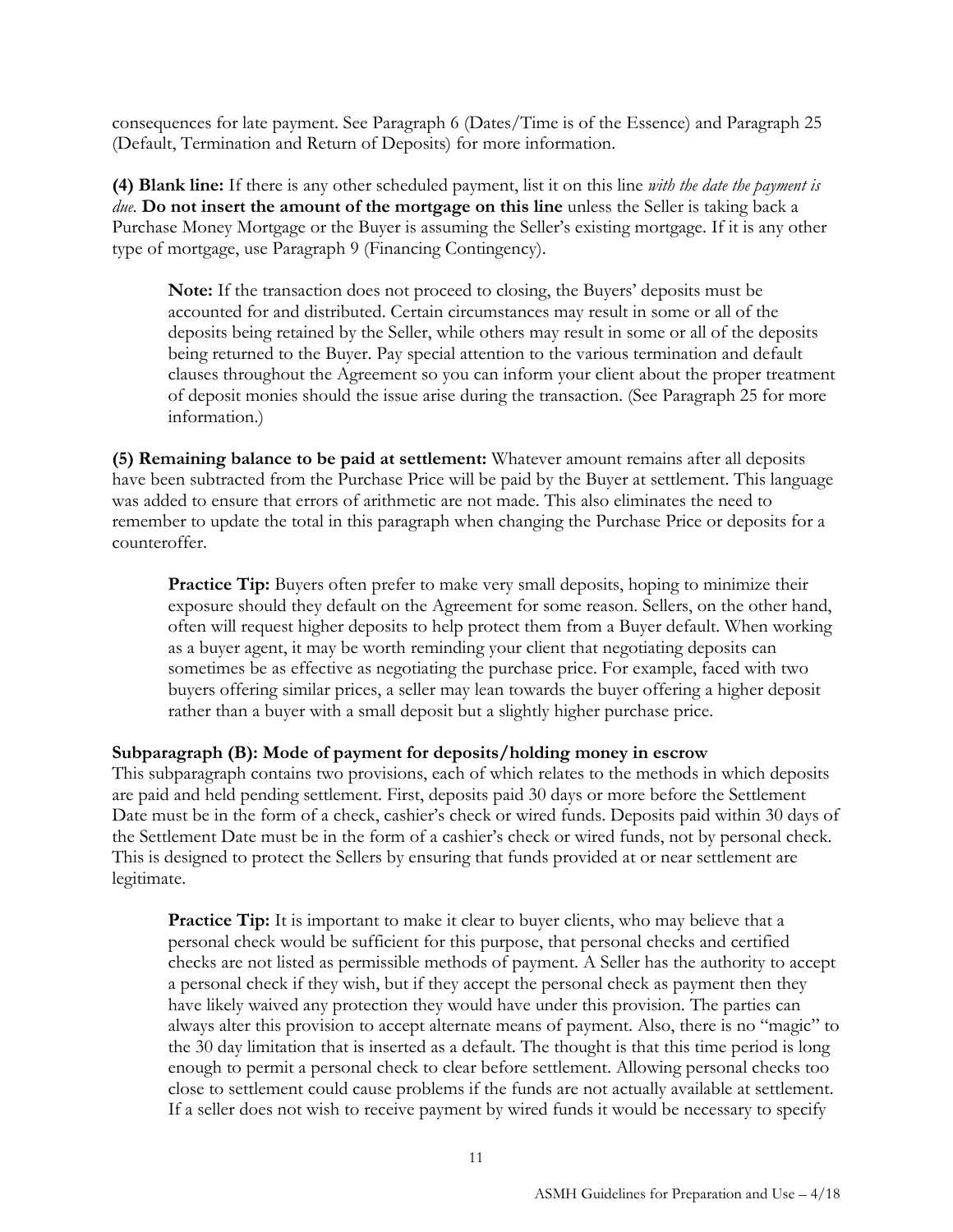that in the Agreement. Cash has been removed from the list of acceptable payment methods to protect the safety of brokers who might have to hold and transport large amounts of cash.

#### **Subparagraph (C): Deposits to Broker for Seller**

The default position of the contract is that deposits will be held by the Broker for the Seller. If the Broker for the Buyer or other individual (perhaps an attorney or title company) is holding the deposit money, put that information on the blank line provided. It is acceptable to use the term "Broker for Buyer" in this line, as the Broker is clearly identified at the beginning of the form. If an attorney is holding the deposit monies, use the name of the attorney or the firm; do not simply identify the attorney as "Attorney for Buyer." If an individual or entity is not otherwise identified in the Agreement, be sure to include the full name of the individual or entity to allow the parties to identify the holder of deposits.

**Practice Tip:** Brokers are not required to place deposit monies into interest-bearing accounts. If a Broker elects to do so, the general rule is that "interest follows the principal." That is, if the sale closes and the Seller receives the deposit then the Seller is also entitled to all interest. If the sale *doesn't* close and the Buyer has the deposit money returned, then all interest returns to the Buyer. If the parties wish to treat the interest differently they should be advised to put their wishes in writing prior to signing the Agreement in order to avoid potential problems at closing. Also keep in mind that an interest bearing account would generally be set up in the name of the party to receive the interest, so Brokers should get a W-9 form from the client prior to establishing the account. Check with your Broker for the proper method to establish an interest bearing account if one is desired.

This subparagraph provides that the escrow agent may hold uncashed checks pending the Seller's acceptance of the offer. Under ordinary circumstances a deposit to be held in escrow must be placed in the escrow account no later than the next business day after receipt. Where both parties have agreed, though, the broker can hold a Buyer's check until the Buyer's offer has been accepted by the Seller (at which point it must be deposited the next business day).

**Note:** The PAR Listing Contract (Form XLS) and Buyer Agency Contract (Form BAC) each contain statements of their client's permission to hold deposits paid by check. The language in the Agreement simply affirms this right. Be sure to explain to your Buyer client that this provision does not give them permission to post-date a deposit check.

Practice Tip: The language in these forms say the broker "may" (not "must") hold the deposit monies paid by check. Each broker should have a policy in place on this issue.

# <span id="page-11-0"></span>**Paragraph 3: SELLER ASSIST**

If the Seller is willing to contribute any monies towards the Buyer's costs (e.g., points or other closing costs), insert the maximum amount the Seller agrees to pay.

The line for Seller assist can be used to state a specific dollar amount or a percentage of the sales price. Whichever is used, be sure both parties understand how that number relates to any counteroffers that are made. For example, a Buyer may need to increase a dollar amount of assistance to reflect a higher negotiated sales price; a Seller who can only afford to contribute a certain dollar amount might need to reduce a percentage assist if the purchase price increases.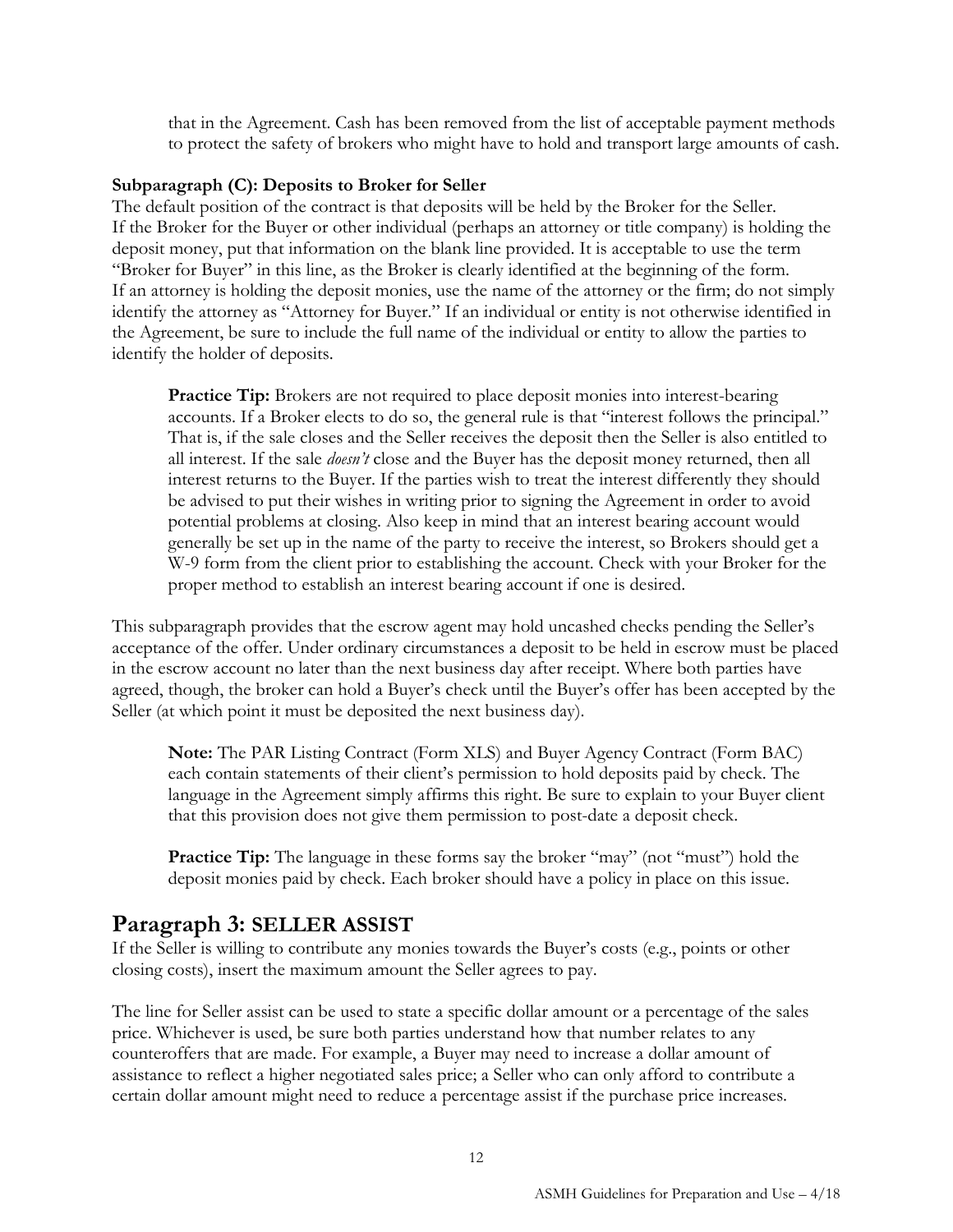**Practice Tip:** Regardless of the intent of the parties, most lenders have a maximum amount or percentage of Seller assist they permit. It is VERY important to know what the maximum amount or percentage is, so the parties do not inadvertently cause a problem in the transaction by including a Seller assist that exceeds that maximum. Remember that when the Agreement is finalized, there may be other areas (particularly in relation to Inspection Contingency) where the Seller might agree to provide a credit for some reason. Be sure to check with the lender to see if these credits might be counted against a total amount of a Seller assist. The last sentence makes it clear that the Seller is only required to pay up to the lender's maximum amount or percentage. Be careful of the following example:

**Original Offer:** \$100,000 Purchase Price, with a \$6,000 Seller assist; the lender's maximum allowed Seller assist is 6%. This is not a problem because \$6,000 is not greater than 6% of the Purchase Price.

**Counteroffer:** The Purchase Price is reduced to \$97,000 Purchase Price, with a \$6,000 Seller assist; the lender's maximum allowed Seller assist is 6%. This *is* a problem because \$6,000 represents 6.2% (greater than 6% of the Purchase Price). At closing, the Buyer is likely limited to \$5,820 by lender policy.

# <span id="page-12-0"></span>**Paragraph 4: LOT**

#### **Subparagraph (A): Rental Application**

Where the manufactured home is on leased land in a manufactured home community, the sale of the home is contingent upon the owner of the community (called "Lot Owner") approving a rental application by the Buyer. This subparagraph obligates the Buyer to submit a completed application to Lot Owner within 5 days of the execution of the Agreement, and provides a place for the Seller to fill in the appropriate contact information for the Lot Owner to facilitate the application process.

#### **Subparagraph (B): Lot Owner's Decision**

This Agreement cannot bind the Lot Owner to provide notice of whether the rental application is approved or denied, but subparagraph (B) requires that the Buyer communicate to the Seller within 15 days of the application whether the application is approved or denied.

**Note:** If Lot Owner does not act within 15 days, the Buyer should still report this information to the Seller.

#### **Subparagraph (C): Application Rejected**

If the Buyer's application is rejected, the Agreement is VOID and the Buyer's deposits are returned.

#### **Subparagraph (D): Fees and Services**

The Seller should fill in the current monthly rental fee for the lot. Checkboxes are provided to identify what additional services are covered by the monthly rental fee; if a box is not checked it should be assumed that the service is either not provided or is provided for a separate charge.

**Note:** The monthly rental fee paid by the seller is not necessarily the same fee that will be paid by the Buyer. Buyers are advised to confirm with the Lot Owner what the actual monthly rental fee will be.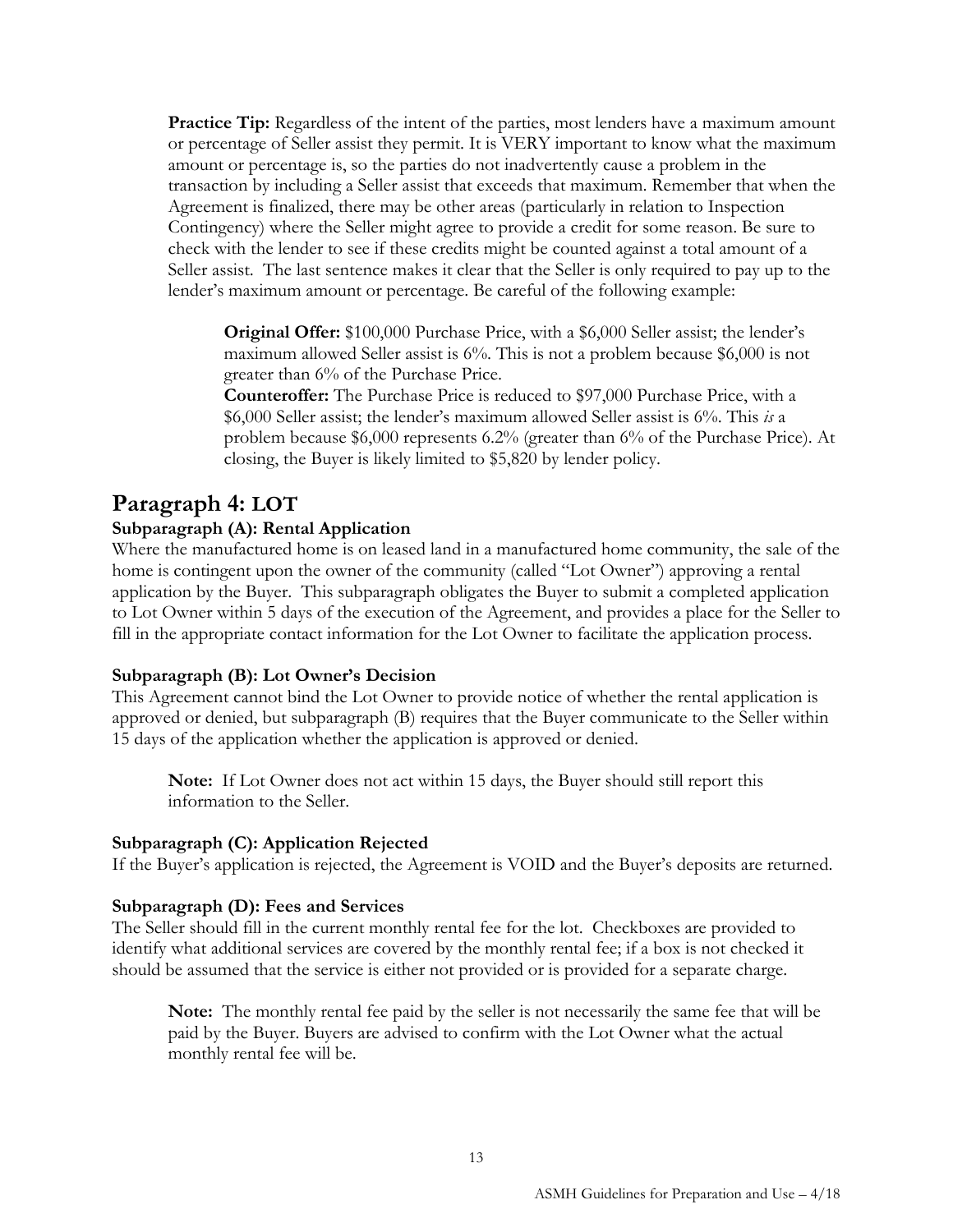# <span id="page-13-0"></span>**Paragraph 5: SETTLEMENT AND POSSESSION**

**Subparagraph (A): Settlement Date is \_\_\_\_\_\_\_\_\_\_\_\_\_\_, or before if Buyer and Seller agree** Always fill this in with a specific date; do not use "30 days after acceptance" or a similar term. When selecting a Settlement Date, the parties (and agents) should be careful to consult a calendar and avoid setting settlement for a weekend, holiday, or other day that may cause difficulties (such as a religious holiday or a family obligation).

**Practice Tip:** This provision establishes a specific date for settlement that may only be changed by the agreement of the parties. To extend settlement beyond the date set in the Agreement, it is *always* necessary to have a *written* addendum to the Agreement changing the date. Although not legally required, it is also good practice to get a written addendum to change the settlement to a date earlier than that stated in the Agreement.

#### **Subparagraph (B): Settlement location**

This subparagraph establishes a default position that settlement will occur in the county where the property is located or an adjacent county, during normal business hours. While this is the case for most transactions, there may be buyers and sellers who have special needs regarding settlement that will need to be addressed. For example, a buyer from Pittsburgh moving to Allentown might need to schedule the settlement in Pittsburgh because she knows in advance that she will be unable to travel on the proposed settlement date. This provision encourages the parties to have a conversation about these special needs early in the process rather than having one party surprised by a difficult or inconvenient request just before settlement.

#### **Subparagraph (C): The following will be pro-rated...**

The Agreement presumes that the specified taxes and other fees will be pro-rated as of time of settlement. If another basis for division is to be used, insert it in the space provided after "unless otherwise stated here."

**Note:** There is *no sales tax* on the sale of a used manufactured home. There is *no real estate transfer tax* on the sale of a manufactured home when there is not a sale of the underlying land as well. Many municipalities may tax the value of a manufactured home separately from the value of the underlying land. This means that while the Lot Owner is responsible for local taxes levied on the value of the land, the owner of the home may be taxed separately on the value of the home. As such, the Buyer should be sure to check that there are no tax liens or other tax problems with the home prior to purchase.

## **Subparagraph (D): For purposes of prorating real estate taxes …**

All counties and municipalities levy their property taxes on a calendar year basis (January 1 – December 31), while the tax year of most school districts is July 1 to June 31 (except for Pittsburgh, Philadelphia and Scranton, which use a calendar year). Aside from confusion that may arise because of the different tax years, municipalities and school districts have varying policies regarding when tax bills are mailed to residents and when payment is due. Brokers and the parties should closely examine paid and owing tax bills to be sure that any proration of taxes is properly applied. It is always a good idea to check directly with the municipality or school district if there are any questions.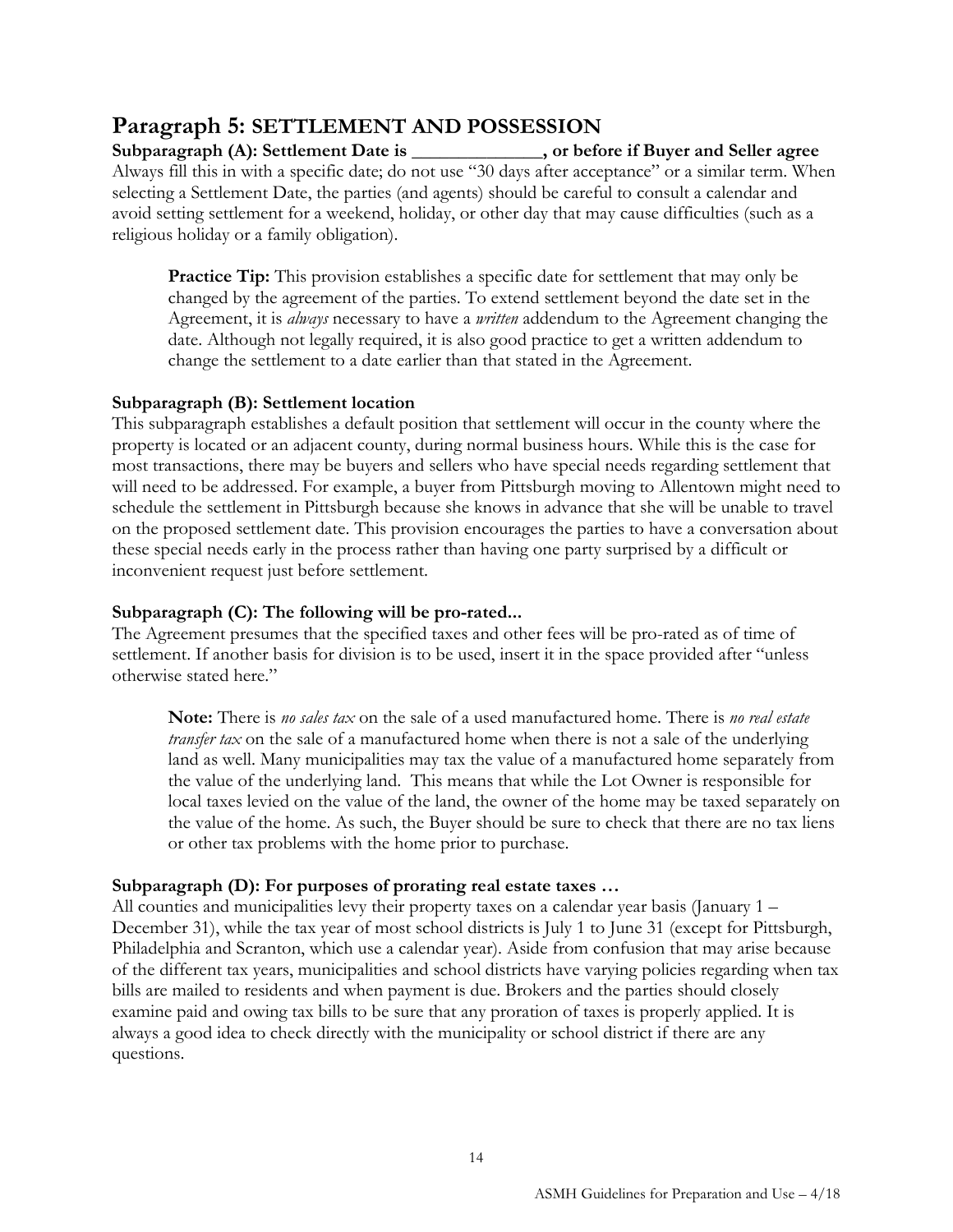#### **Subparagraph (E): Possession**

Possession of the Property is to be delivered by title, keys, and physical possession. The Seller agrees that the Property will be free of debris (e.g., trash, yard waste, etc.) with any structures "broomclean."

**Practice Tip:** In some transactions, physical possession will not occur on the settlement date. Sellers sometimes negotiate to remain in the Property for some period of time after settlement, and buyers occasionally will reach an agreement to move into the Property before settlement. Where the Buyer moves in early, consider using the PAR Pre-Settlement Possession Addendum (Form PRE). In cases where the Seller remains after settlement, PAR produces a Post-Settlement Possession Addendum (Form POS). Both are helpful for outlining the relationship between the parties during this time, including the payment of any fees related to possession and what happens if certain conditions are not met.

## **Subparagraph (F): Leased Property**

If the Property is leased, and the Seller has told the Buyer in writing before signing, then the Property is not transferred by physical possession but assignment of leases. Copies of the leases are to be initialed at the time the Agreement is signed. If leases are unavailable at the time of signing, use the Tenant Occupied Property Addendum (PAR Form TOP). The checkbox at the end of this paragraph allows you to show that this form is an addendum to the Agreement. This also serves a reminder for you that you and your client should consider attaching Form TOP if the Property is leased.

If the Property is leased, the Seller agrees as of the Execution Date of the Agreement to not enter into any new leases or lease extensions without the written consent of the Buyer.

**Note:** The assignment of leases from the Seller to the Buyer may be accomplished by a separate assignment agreement drafted by counsel. Alternatively, the Seller may note on the lease itself that the lease is being assigned to the Buyer in consideration of the Buyer's purchase of the Property. This clause must be signed and dated by both the Seller and the Buyer.

# <span id="page-14-0"></span>**Paragraph 6: DATES/TIME IS OF THE ESSENCE**

## **Subparagraph (A): Written acceptance of all parties to be on or before…**

The Buyer's offer will expire if both parties have not responded within the time stated in this blank. Be sure to allow enough time for the Broker for Seller to reach the Seller and present the offer, but try not to allow so much time that the Buyer may miss other potential purchasing opportunities while waiting for a response. Agents representing a buyer should consult with the buyer to decide how long the offer is to remain valid. The agent might also consider contacting the Broker representing the other party about the other party's accessibility before preparing the Agreement, if possible. Three to five days is often sufficient, but there may be many valid reasons to state a time that is longer or shorter (e.g., longer where the other party lives out of town or is on vacation, shorter if one party has a very tight settlement deadline or it is a particularly "hot" property).

**Practice Tip:** Use a specific date by which all parties have to accept or reject the offer – do not simply fill in a time period (e.g., "3 days") as might be used in other sections of the Agreement.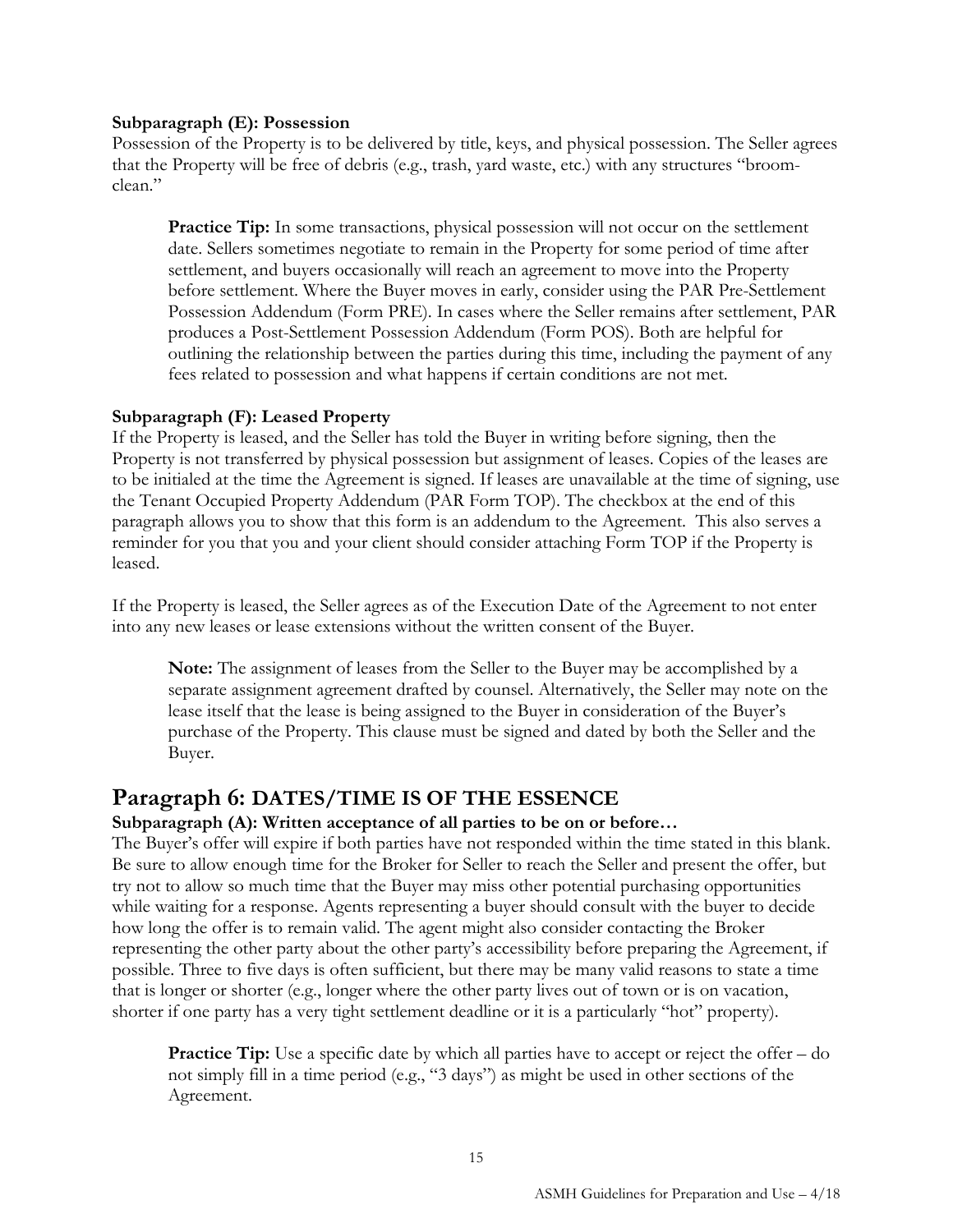#### **Subparagraph (B): Time is of the essence**

It is important to explain that "time of the essence" means that **all** dates and time limits within the Agreement -- inspections, replies, etc. -- must be met to avoid being in default on the Agreement.

**Note:** Be aware that the Contingency Period in all of the inspection contingencies is the time for the Buyer to conduct inspections *and* to submit a written decision (acceptance, termination, corrective proposal) to the Seller. Failure to act on inspection results within this time period may result in a waiver of the inspection contingency and acceptance of the Property by the Buyer. (See Paragraph 12, Waiver of Contingencies).

## **Subparagraph (C): Execution Date and Counting of Days**

The default position in the Agreement, as set forth in this subparagraph, is that the counting of days is done as follows:

- The first day of any time period is the day **after** the execution of the Agreement.
- The last day of a time period **is included** in the counting, and a time period will expire at the end of that last day.
- Holidays and weekends **are included** in the counting of days.

*Example***:** An Agreement executed on Monday, July 1 provides that the Buyer must apply for mortgage financing within 10 days:

- The first day of the time period is Tuesday, July 2.
- The Fourth of July holiday (Thursday) **is counted**.
- The weekend days of July 6 and 7 **are counted**.

The buyer has until the end of Thursday, July 11 (the 10th day) to make a completed application. If the application is not completed before 12:01 a.m. on July 12 the buyer is in default.

**Note:** Where a buyer might need a longer period to conduct inspections an agent's instinct might be to alter the Agreement to provide that the days counted should be "business days." This practice is *not* recommended, as it has the potential to cause as many (or more) problems as it might solve. For example, the parties may differ over the treatment of some of the "minor" holidays (e.g., Columbus Day, Presidents' Day). Likewise, with more and more businesses, including banks, open on Saturdays or doing business every day of the year via email and the internet, one could argue that every day is a "business day." More importantly, this change does not take into account circumstances that might arise from other special needs. For example, if your client is planning to take a vacation or will be observing a religious holiday on the last day of a time period it doesn't matter what kind of days you're counting – the client still won't be available.

**Practice Tip:** Agents are encouraged to double-check the calendar once the Execution Date is established to be sure that there will be no problems with meeting the deadlines as set forth in the Agreement. The "Execution Date" of the Agreement is defined as the date when both parties have approved the Agreement, as evidenced by their signatures and/or initials. It is especially important to be sure that all changes to the Agreement are properly initialed *and dated* so it is easy to determine the date of the last change.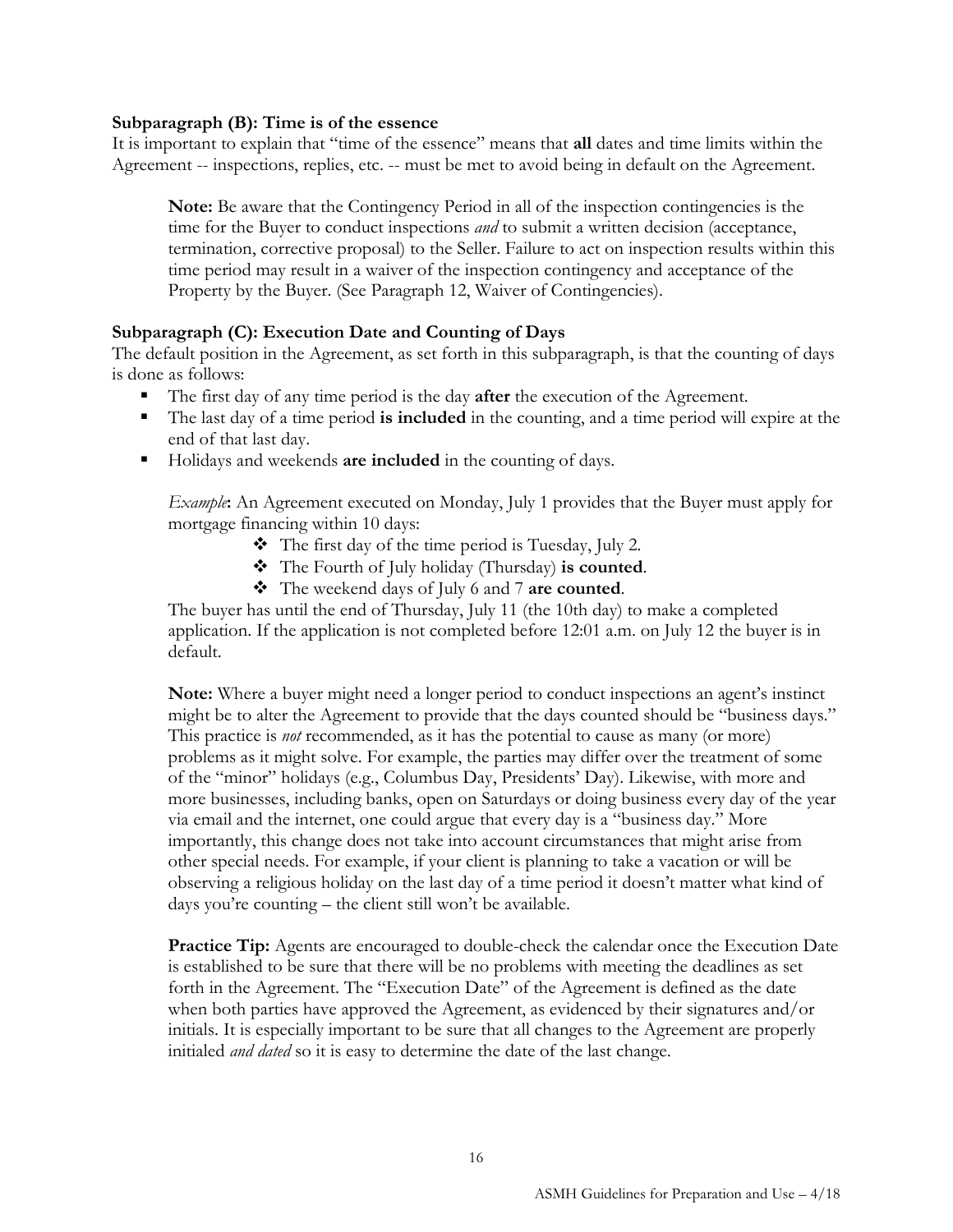**Note:** Legally, it is always required that the Agreement be delivered to the other party to complete acceptance. The primary reason that the "Execution Date" defined in the Agreement does not depend on delivery, however, is that a "delivery date" cannot always be easily proven, where finding the last dated change on the form is much easier and is much less subject to interpretation. Keep in mind that licensees are legally and ethically required to deliver all completed contracts promptly, so there should be very little delay between the signing/initialing of an Agreement and delivery.

#### **Subparagraph (D): Settlement Date not extended**

The Settlement Date is **not** automatically altered if the various times and dates in an Agreement do not add up correctly; **settlement can only be delayed by written agreement of the parties**. For example, if settlement is set for a date 45 days from the execution date of the contract, you must be careful to make sure that all inspections/negotiations/etc., are to be completed on or before that 45th day. When determining the time period for the various contingencies, inspections and other provisions of the Agreement, be sure that the obligations of the parties are all scheduled to be completed before the selected settlement date. Similarly, if it is necessary to extend other timelines established in the Agreement, be sure that these extensions do not extend past the Settlement Date.

#### **Subparagraph (E): Certain terms and time periods pre-printed**

All provisions in this Agreement that call for a task to be completed within a certain number of days have been supplied with a default number of days for that task. Many time periods have simply been preprinted in an underlined blank. These lines are long enough that a party wishing to change the time can cross out the pre-printed text and insert a different number in the remaining blank area of the line. Other time periods (e.g., the Contingency Periods) have been left blank, but provided with a parenthetical default position in the event the blank is not filled in (for example, "Within \_\_\_\_ DAYS (15 days if not specified) of the Execution Date of this Agreement…"). This alerts the parties to time periods that may require more thought or negotiation, but provides a fallback if the blank is not filled in.

**Practice Tip:** If the parties wish to use the default time periods in the locations where blanks are provided it is not absolutely necessary to fill in the blank, but best practice would be to do so anyway. Even with a default provided, it is inadvisable to proceed with an Agreement that has any unfilled blank lines, especially considering that a misunderstanding over one of these time periods could cause major problems in the transaction.

**Note:** There are some time periods in the Agreement that are required by law (e.g., Department of Transportation, Zoning, Coal Notice) that should not be modified.

# <span id="page-16-0"></span>**Paragraph 7: ZONING**

Pennsylvania law requires that the Agreement contain the zoning classification of the Property unless it is in an area that is zoned primarily or exclusively for single-family homes. **If the Property is zoned to permit anything other than a single family dwelling, the zoning classification must be stated in the Agreement or** the **Buyer will have the right to void the contract.** If the zoning classification is not primarily or exclusively residential, insert the zoning classification in the space provided.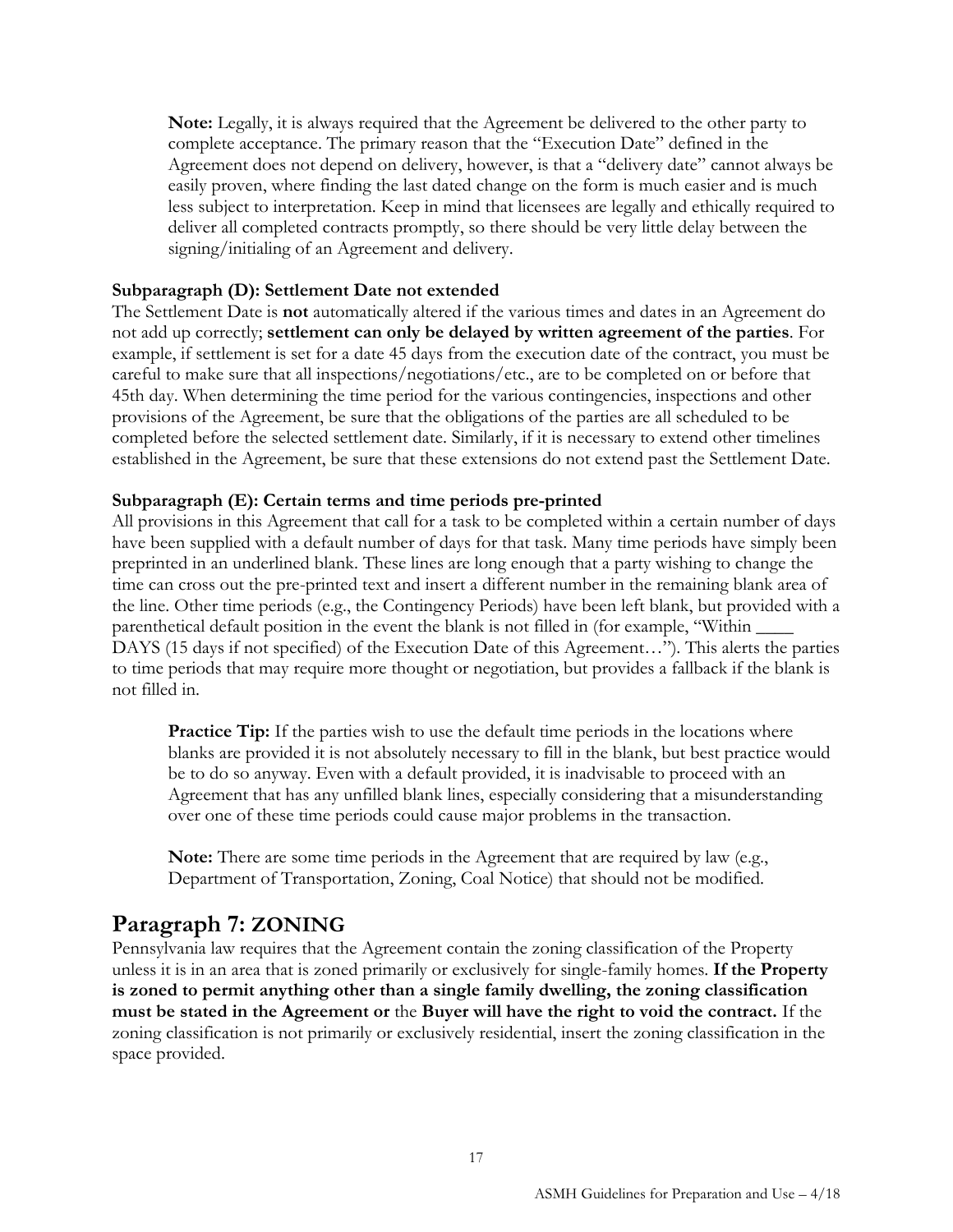The language of the Agreement directs you to use the local zoning ordinance as your source for this information. Be careful to avoid using municipal directories or the Seller's representations, which may not be accurate. Confirm the classification with the municipality at the time the Property is listed, and perhaps again at the time of sale. If there is any question regarding permitted uses, have the Buyer contact the municipality directly.

**Practice Tip:** Because zoning is often referred to by a letter/number combination that may mean different things in different municipalities, it is generally advisable to include a short description of the types of permitted uses as well.

*Example:* **Zoning Classification: R-2 Residential, Single and Two-Family Dwellings** Where the zoning classification is not required, it is better to insert  $N/A$ , or the actual zoning classification, rather than leave the line blank.

**Practice Tip:** Some municipalities do not have zoning restrictions. To avoid confusion it is advised that you write in language to that effect (e.g., "No zoning ordinances in this municipality").

# <span id="page-17-0"></span>**Paragraph 8: FIXTURES AND PERSONAL PROPERTY**

#### **Subparagraphs (A and C): Included/Excluded**

Subparagraph (A) specifies what existing items are included in the sale of the Property. Additional items included in the sale can be listed on the lines provided. Cross out any pre-printed items that are not included and have both the Buyer and the Seller initial and date the deletions, and/or specify any excluded fixtures and items in subparagraph (C). If there are other items not listed in this paragraph, use the blanks to clearly state which items are to be included or excluded (swing-set, etc.).

**Practice Tip:** Be sure to familiarize yourself with the pre-printed list of "included" items in subparagraph (A), as local practice may not have some of these items automatically included in the transaction without further negotiations (e.g., some markets may not automatically include the range in a transaction). Also, make sure your clients are aware that an included item is generally meant to be the exact item that was in the Property when seen by the Buyer. The Sellers should not attempt to substitute lesser items in place of those usually on the property unless otherwise agreed to (e.g., do not replace an expensive appliance with a cheaper second-hand item).

#### **Subparagraph (B): Leased**

Any leased items or systems (e.g., propane tanks, security systems, water treatment systems) on the Property should be listed in subparagraph (B). This puts the Buyer on notice that these items are not owned by the Seller and that the lessor might remove the items unless arrangements are made for them to remain. If the items are to remain on the Property, the responsibility for the lease(s) may automatically transfer to the Buyer. Make sure that the Buyer understands the terms of the lease(s) and what will happen to the leased items when the transaction is completed. The Buyer should be encouraged to contact the lessor to make arrangements for use and payment of leased items, or for their removal.

**Practice Tip:** The Agreement is the final word on what is included or excluded in the sale of the Property. **Do not** rely on information stated in a highlight sheet, MLS description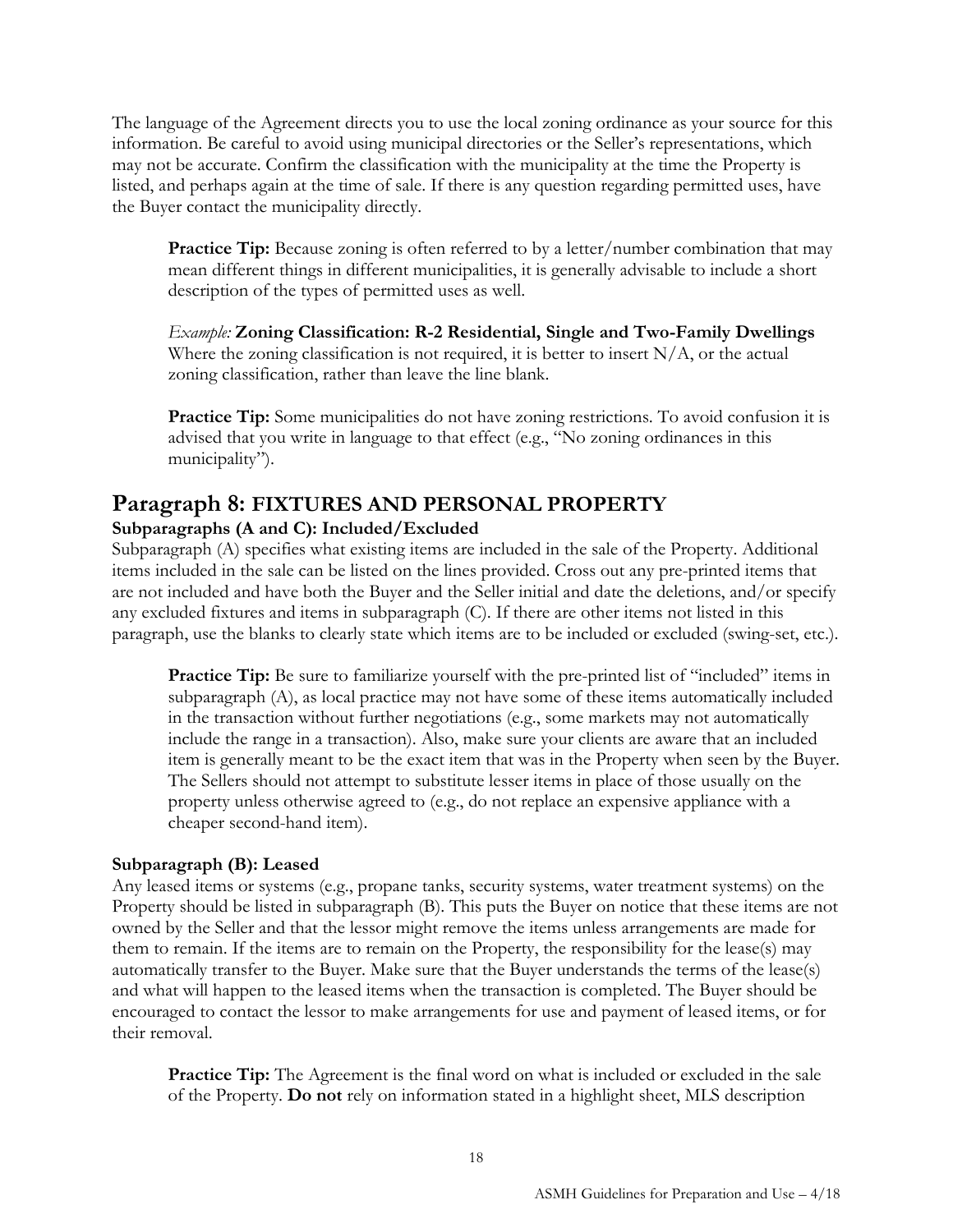sheet or the Seller's Property Disclosure Statement, as these documents are not part of the Agreement. Also, keep in mind that the information in these outside documents may not be correct and may not reflect the terms negotiated between the parties.

# <span id="page-18-0"></span>**Paragraph 9: FINANCING CONTINGENCY**

Check "WAIVED" if the Buyer is proposing a cash transaction. In some cases, the Buyer may also waive this contingency where he is applying for financing but is willing to do so without the protection provided by the contingency. For example, a strong buyer might waive the contingency, even knowing that financing is necessary, because the waiver will make the offer appear to be stronger to the seller. At the same time, however, the buyer who waives the contingency in this circumstance will be in default of the Agreement if financing is not secured, leading to the likely loss of any deposit and the possibility of additional legal action. Waiver of this contingency should be done with great caution, and only after fully advising a client of all possible repercussions.

**Note**: The Buyer may obtain financing even if the Financing Contingency is waived. If it has been waived, the Buyer may still be getting a loan and the Seller would need to cooperate. The parties may want to use the Appraisal Contingency Addendum (Form ACA) to include an appraisal contingency whether or not the financing contingency has been elected.

## **Subparagraph (A): Financing Terms**

Pay special attention to the needs of your buyer clients when filling out the terms in subparagraph (A) -- don't just fill in "the usual" and then figure out after an offer is accepted if the client has any special needs for financing. Although this section may not seem significant, keep in mind that in a competitive market a seller may accept or reject a particular offer based on the perceived likelihood that a buyer will be able to obtain financing. Changing the terms of an application may have a material impact on the Buyer's ability to obtain the desired financing. Applying for different terms or to a different lender than listed in the Agreement may not be a default by itself, but if the Buyer is turned down for financing and hasn't applied on the stated terms then they may not be entitled to a return of their deposit monies and may be in default at that point.

**Practice Tip:** Should the Buyer decide to apply for financing that differs from any of the financing terms listed in the Agreement, the Agreement should be changed with a written addendum.

Specify the amount of the loan the Buyer will apply for, the term of the loan (number of years), and the interest rate that the Buyer is seeking. Regulations of the State Real Estate Commission state that you must include a "cap" or maximum interest rate that the Buyer will accept if offered by the lender. Insert that amount into the blank provided.

**Practice Tip:** List a specific interest rate that the Buyer will apply for; do not use terms like "prevailing rate" as there is no legal rate identifiable as the "prevailing rate."

The Buyer has the option to identify the lender to which the Buyer will submit an application.

**Practice Tip:** The purpose of asking the Buyer to identify a lender is to help both the Seller and the Buyer avoid those lenders that may have been problematic in the past. For example, some lenders may be more likely than others to delay settlement dates or have problems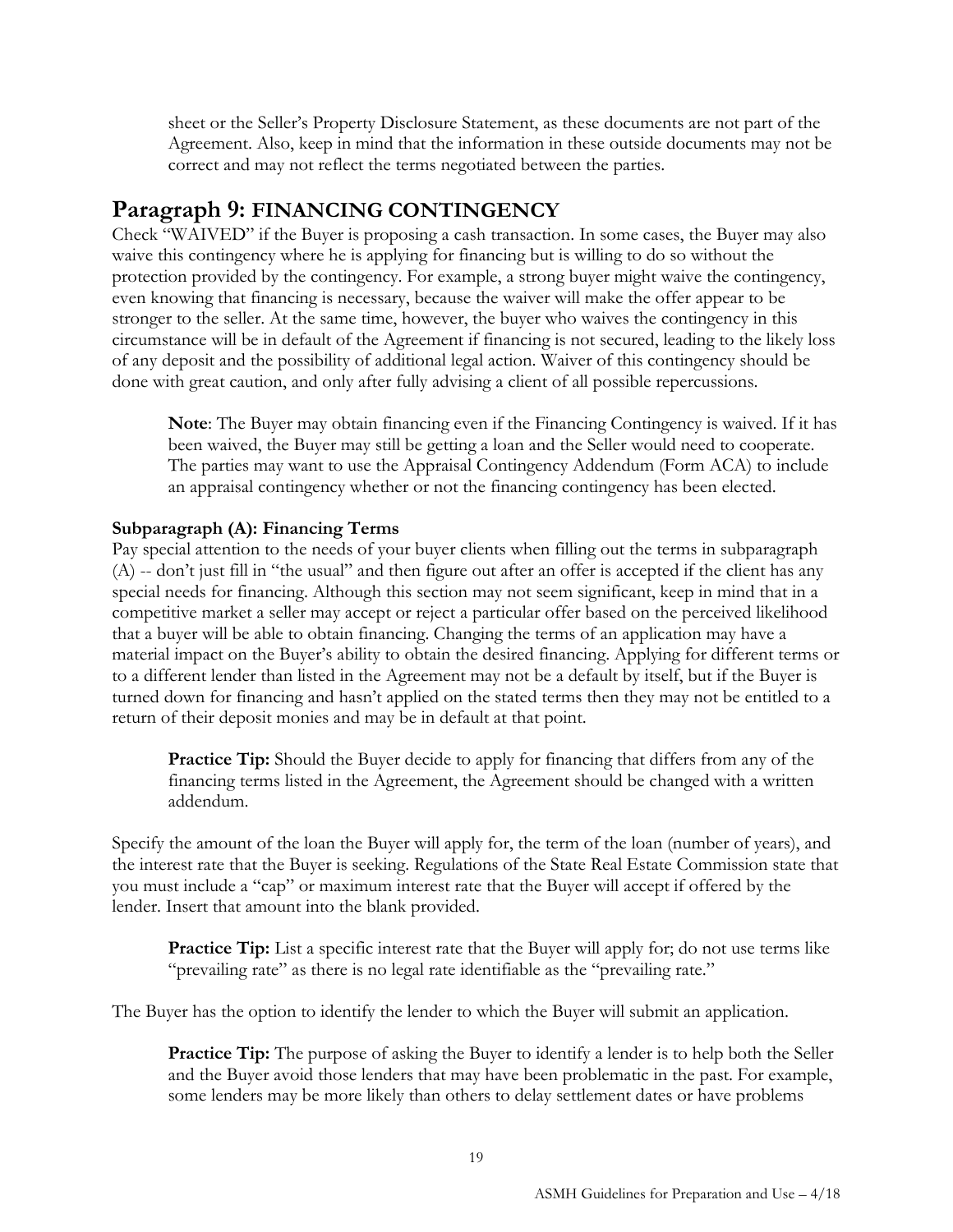with the availability of funds. In discussing this issue with buyer clients, buyer agents should suggest that the Buyers do their preliminary research of lenders well in advance of making an offer so they can find lenders with good business reputations without the pressure of an immediate application deadline. Listing agents can help Sellers avoid problems by flagging those Agreements where the Buyers indicate their preference to use lenders with less than stellar reputations.

**Note:** In neither case should a broker or salesperson "steer" the client towards or away from any particular lender. Keeping all information factual and experienced based is always recommended (e.g., "You can use whomever you'd like, but I've had 3 deals with that lender in the last year and all have had delayed closings" would be acceptable advice. "I won't submit the offer unless you change the lender" would not be acceptable).

**Note:** The terms of the loan commitment need to match *all* of the criteria laid out in Paragraph 9(A). If *all* criteria are not met, the Seller may have the right to terminate and the Buyer may have certain protections (See Subparagraphs (D) and (E) below).

## **Subparagraph (B): Delivering Proof of Approval**

When the Buyer receives written proof of the lender's approval, a copy of that documentation will need to be provided to the Seller. Use a specific date for the deadline for the Buyer to deliver a copy of the approval to the Seller. Because time is of the essence, be realistic in establishing this date by considering all the elements in the approval process. The Seller must receive a copy of the written approval by the deadline or the Seller will have the option to terminate the Agreement in writing. Notifying the Seller via email or telephone is not sufficient.

**Practice Tip:** While selecting a date to put in the blank, be sure to include time for: acceptance of the offer by the Seller, filling out and submitting an application. action on the application by a lender, delivery of a copy of the approval to the Seller, and any necessary cushion for unexpected delays or glitches. Many of these items will be based on market practice or the practice of local lenders; be sure to have all this information at hand before filling out the Agreement so you can provide a realistic estimate for your client.

If a copy of the approval is not delivered to the Seller by the deadline provided, the Buyer is still obligated to seek financing. However, until the written documentation is received, the Seller has the right to terminate the Agreement.

If a copy of the documentation is not delivered by the deadline set forth in Paragraph 9(B), the Seller has the right to terminate the Agreement **at any time** until that documentation is received. The Buyer must **promptly** deliver a copy of the documentation to the Seller or the Broker for the Seller. The mortgage contingency is not satisfied until a copy of the written approval is delivered to the Seller, so the Buyers should be sure to make delivery as early as possible.

**After** the date listed in Paragraph 9(B), the Seller may terminate the Agreement in writing **even if approval is eventually obtained**, if the lender's approval contains any additional conditions that are not removed by the Buyer within 7 days of the deadline. This 7-day period allows the Buyer to satisfy or convince the lender to remove any condition, large or small.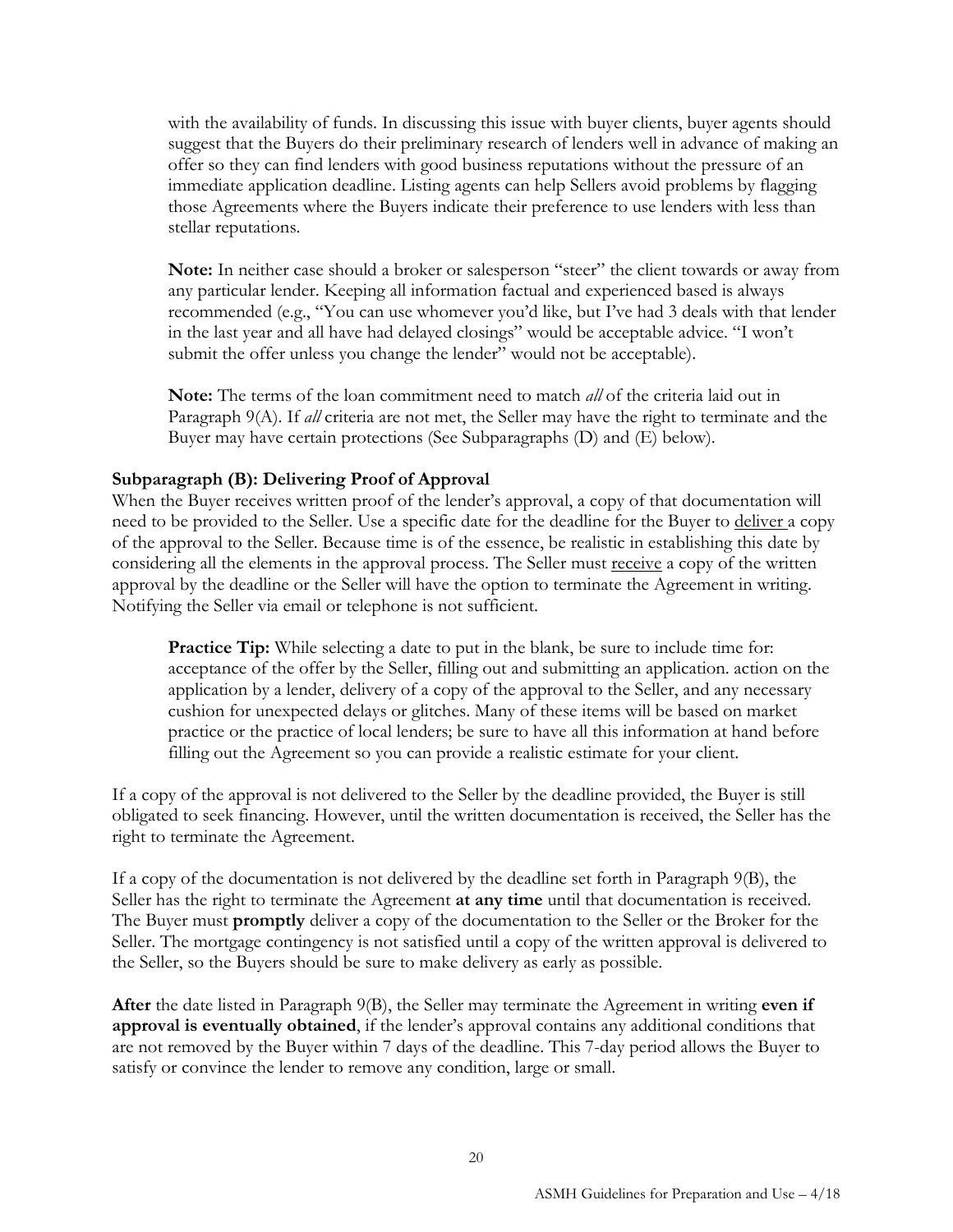**Practice Tip:** To prepare an Agreement that is contingent upon the sale and settlement of other Property owned by the Buyer, include an addendum stating that the provision concerning the Seller's right to terminate based on sale and settlement of other property does not apply. PAR Form SSP (Sale & Settlement of Other Property Contingency), Form SSPCM (Sale & Settlement of Other Property Contingency with the right to Continue Marketing), and Form SSPTKO (Sale & Settlement of Other Property Contingency with Timed Kickout) all have the appropriate language. If the Buyer's current Property is already under an Agreement, use Form SOP (Settlement of Other Property).

**Note:** Lenders will often issue an approval with conditions (e.g., "This commitment conditioned upon borrower providing copies of income tax returns."). The language in this provision provides that the Buyer has 7 days from the deadline — **not** the date the approval is received — to clean up any of these contingencies. The Buyers are encouraged to leave *at least* 7 days between the deadline and Settlement Date to allow for the operation of this provision; leaving at least 10 days is even better, as that permits time to provide appropriate notice for settlement or to clear up any remaining issues before settlement. Further, this provision in the Agreement provides an incentive to lenders to issue a second "clean" approval letter once contingencies are met, to help the Seller know that the conditions have actually been removed.

There is an exception here for conditions that are generally handled at or near the time of closing. For example, where lenders require confirmation of employment just before settlement, it may be unreasonable to permit the Seller to terminate over such a routine contingency. This doesn't mean that the Buyer can just put off satisfaction of contingencies until settlement, though. If the contingency can be satisfied within 7 days, the Buyer must do so.

**Practice Tip:** Where a Seller has the right to terminate under this provision but does not intend to do so, the parties may want to consider adding an addendum stating that the Seller waives the right to terminate under this provision.

**Practice Tip:** If the Seller terminates the Agreement under Subparagraph (B)(1) or (2), OR if the Buyer is unable to obtain financing in good faith (i.e., the Buyer has done everything required under the Agreement and hasn't misrepresented their finances to the Seller or the lender), the Buyer will have all deposit monies returned. The Buyer will not be entitled to the refund of fees paid in advance, and may have to pay cancellation fees.

**Note:** If financing is not received by the Settlement Date, the Agreement is automatically terminated. The Settlement Date cannot be extended except by written agreement of the parties. Remember that the Buyer is under an obligation to submit a valid mortgage application and has a general duty to cooperate in the processing of that application. If an inability to obtain financing is due to action or inaction by the Buyer that violates these obligations, the Buyer may be in default.

#### **Subparagraph (C): Loan Applications**

Though only two sentences long, this subparagraph contains several very important clauses: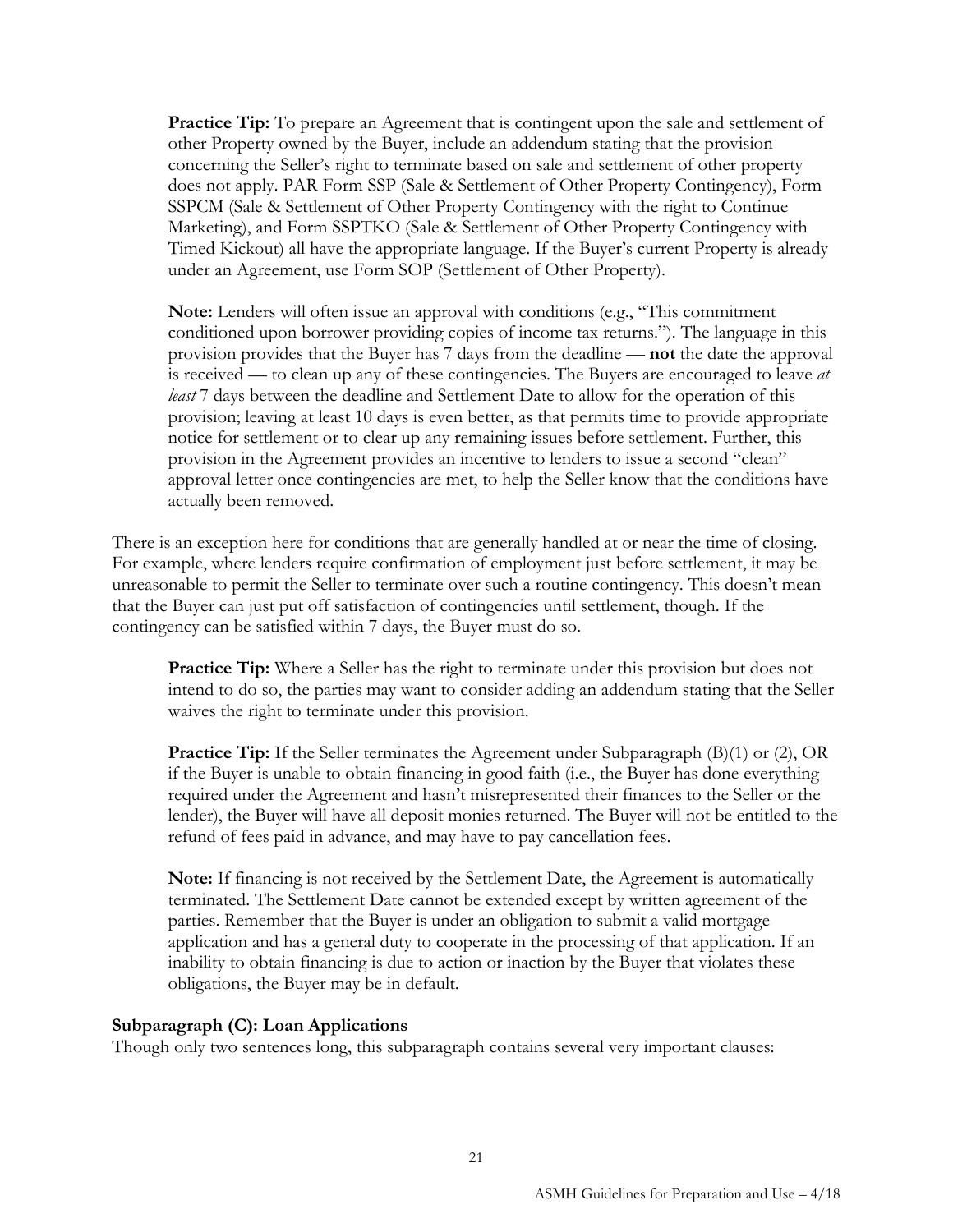- The Buyer is obligated to submit a loan application within the specified time period (7 days, if no other time is specified).
- The loan application must be *written, completed and submitted* by the end of the time period; inquiring about financing, providing oral information to a lender or submitting a partially completed application does **not** meet this requirement.
- The loan application must be made *according to the terms stated in subparagraph (A)*, including the amount, term, interest rate, and lender. Failure to make application according to the agreed-to terms may be a breach of the Agreement, especially if financing is denied based on the actual application where it would have been approved based on the stated terms.

**Practice Tip:** If the Buyer does not identify a lender in subparagraph (A), the Buyer can apply to any "reputable" lender of the Buyer's choice. Even if a lender is identified, the Buyer can still make additional applications, as long as an application to the original lender is also made. The Agreement does not prohibit the Buyer from accepting a loan from another lender, but if that financing agreement falls through the Buyer may be in default. Best practice is to submit an addendum (Form CTA) to the Seller if the Buyer decides to apply to a different lender, so there is no issue regarding permission. If the additional lender is reputable, most Sellers should not have a problem agreeing to that sort of change.

- The Buyer must pay the lender for a credit report or appraisal when requested by the lender.
- The Broker for the Buyer or, if none, the Broker for the Seller, is authorized to communicate with the lender in order to assist in the loan process.

**Practice Tip:** Lenders are generally prohibited from revealing financial information about customers/applicants without consent. This provision provides consent for the Broker(s) to communicate with the lender and have access to this financial information. Lenders might ask for a copy of this language and a copy of your client's signature on the Agreement as proof that they are permitted to communicate with you.

**Note:** If you have attached the PAR Short Sale Addendum (Form SHS) to the Agreement, the Seller might be obligated to communicate any change in the terms or conditions relating to the transaction to the Buyer.

## **Subparagraph (D): Bad Faith and Default**

The Buyer is obligated to not only make the application for financing, but to provide all necessary information and cooperate with the lender in the process. Failure to cooperate in good faith, or failure to provide truthful information, may be considered to be a default of the Agreement. Failure to pay the lender for a credit report or appraisal when asked would make the Buyer in default of this Agreement.

#### **Subparagraph (E): Required Repairs**

This paragraph explains the rights and obligations of the Buyer and the Seller when a lender or a property and casualty insurer requires repairs to the Property as a condition of getting financing.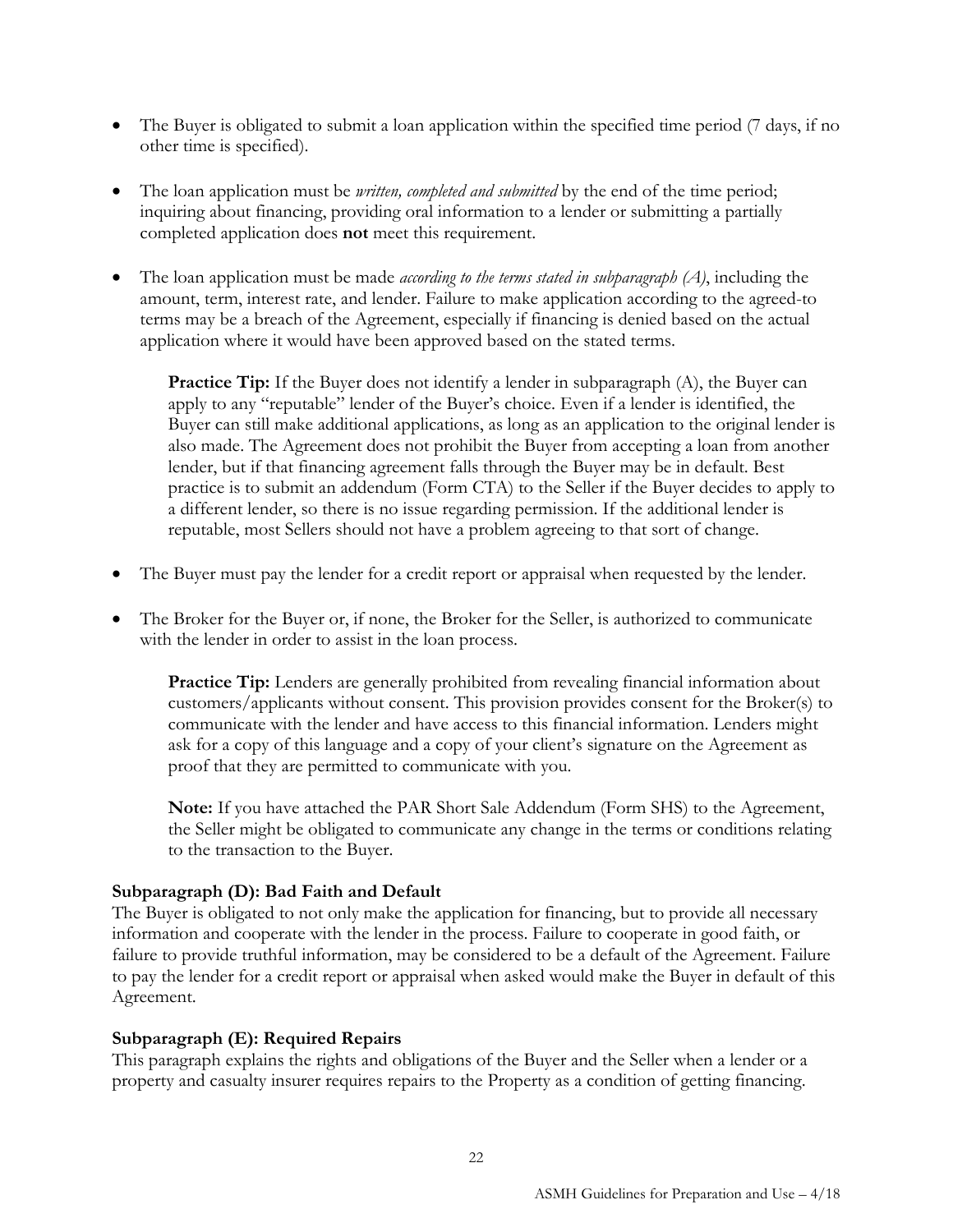The first option is that the Seller makes the required repairs. If the repairs are made, the Buyer must proceed with the purchase of the Property under the terms of the Agreement.

The second option, if the Seller chooses not to make the repairs, is for the Buyer to make the required repairs at the Buyer's expense or to terminate the Agreement. If the Buyer is willing to make the repairs, the Seller may not "unreasonably withhold" permission for the Buyer to do the repairs, or access to the Property to be able to perform the repairs. If the Buyer terminates under this provision, the Agreement is void and all deposit monies are returned to the Buyer.

**Note:** Because this provision is included in the Financing Contingency paragraph, it is only applicable if the Buyer elects the contingency. Where the Buyer is not subject to the terms of the contingency, the Buyer does not have the right to negotiate over repairs that might be required by the lender either directly or through an insurer.

# <span id="page-22-0"></span>**Paragraph 10: CHANGE IN BUYER'S FINANCIAL STATUS**

The idea behind this Paragraph is simple: if the Buyer's ability to purchase the property has changed because of a change in the Buyer's financial status, the Buyer has an obligation to notify the Seller and the lender of this change in writing. Not all financial changes will warrant this notification, but there are some things that would clearly require it, including buying a car, making large furniture or appliance purchases, and applying for new credit (in the form of a credit card, personal loan, or line of credit). Agents should encourage their buyers to avoid these changes until after settlement, since these changes in credit can impact a buyer's ability to settle on the property.

# <span id="page-22-1"></span>**Paragraph 11: SELLER REPRESENTATIONS**

The Buyer may often fill out this Paragraph based on seller representations made in the MLS, the Seller's Property Disclosure or public records. If the Buyer is unsure about what to fill in for any part of this Paragraph, it is best to leave it blank and to ask the Seller to complete it. Because the Seller's signature on the Agreement indicates that these representations are accurate, the Seller should be sure to review and correct any information stated in this paragraph for its accuracy.

## **Subparagraph (A): Status of Water**

Check the type of water system that serves the Property.

## **Subparagraph (B): Status of Sewer**

Check the type of sewage disposal system that serves the Property. Several legally required notices are referenced with some of the types of systems identified in this section. If the Property is not served by a public system, direct the Buyer's attention to the appropriate Sewage Notice or Notices printed in Subparagraph 11(B)(2).

**Note:** These notices are required by the Pennsylvania Sewage Facilities Act. The parties should be encouraged to contact the local agency charged with administering the Act for information. Generally speaking, this can be done by calling the municipality and asking for the sewage enforcement officer.

## **Subparagraph (C): Seller Disclosure**

The Real Estate Seller Disclosure Law requires that before an Agreement is signed, the Seller in a residential real estate transfer must make certain disclosures regarding the Property to potential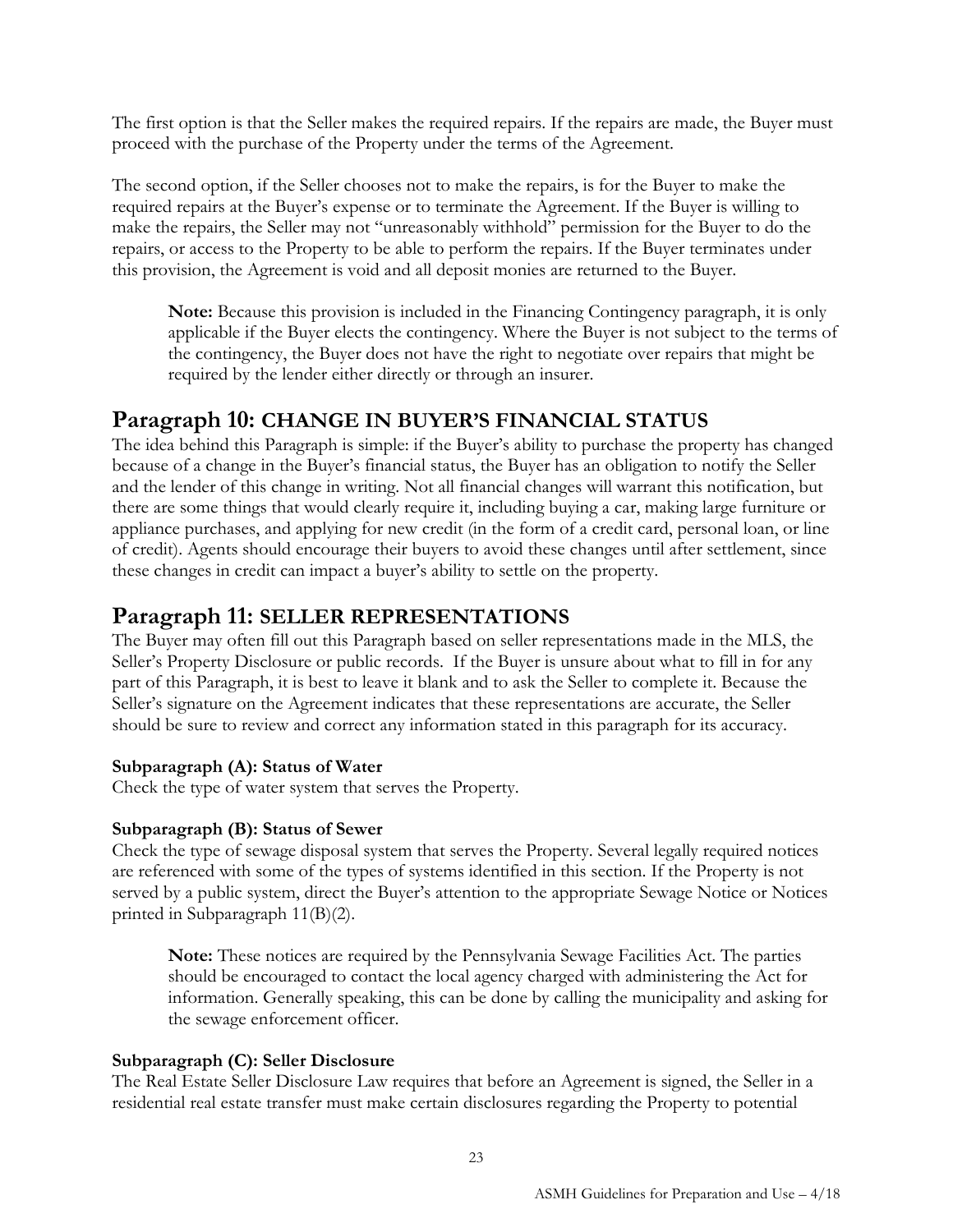Buyers. PAR Form SPD provides for disclosures beyond the minimum requirement. The Seller Disclosure Law applies to most transfers (sales, exchanges, installment sales contracts, leases with an option to buy, grants or other transfers) of one to four dwelling units. The law defines a number of exceptions where the disclosures do not have to be made:

- 1. Transfers that are the result of a court order;
- 2. Transfers to a mortgage lender that result from a buyer's default and subsequent foreclosure sales that result from default;
- 3. Transfers from a co-owner to one or more other co-owners;
- 4. Transfers made to a spouse or direct descendant;
- 5. Transfers between spouses that result from divorce, legal separation or property settlement;
- 6. Transfers by a corporation, partnership or other association to its shareholders, partners or other equity owners as a part of a plan of liquidation;
- 7. Transfers of property to be demolished or converted to non-residential use;
- 8. Transfers of unimproved real property;
- 9. Transfers by a fiduciary during the administration of a decedent estate, guardianship, conservatorship or trust; and
- 10. Transfers of new construction that has never been occupied when:
	- a. The Buyer has received a one-year warranty covering the construction;
	- b. The building has been inspected for compliance with the applicable building code or, if none, a nationally-recognized model building code; AND
	- c. A certificate of occupancy or a certificate of code compliance has been issued for the dwelling.

In addition to these exceptions, disclosures for condominiums and cooperatives are limited to the Seller's particular unit(s). Disclosures regarding common areas or facilities are not required, as those elements are already addressed in the laws that govern the resale of condominium and cooperative interests.

## **Subparagraph (D): Public and/or Private Assessments**

The Seller represents that no notices or assessments that have been served on the Property remain uncorrected or unpaid as of the execution of the Agreement. The Seller's duties also include disclosure of any conditions that would violate zoning, housing, building, safety or fire ordinances, whether or not written notice has been served by the municipality. This Paragraph is not intended to require the Seller to notify the Buyer of any real estate tax reassessments, changes in millage rates, etc.

**Note:** The language in this paragraph refers to "notice by any government or public authority." While this includes notices regarding to violation of laws or local ordinances, it is meant to cover any type of notice that might be given to a property owner by a governmental entity. For example, a notice from the state or federal government that a neighboring property has been declared to be a toxic waste site should be provided to the Buyer.

Also, the Seller must disclose knowledge of any potential notices or assessments that have not been delivered as of the execution of the Agreement. For example, if the Seller knows that their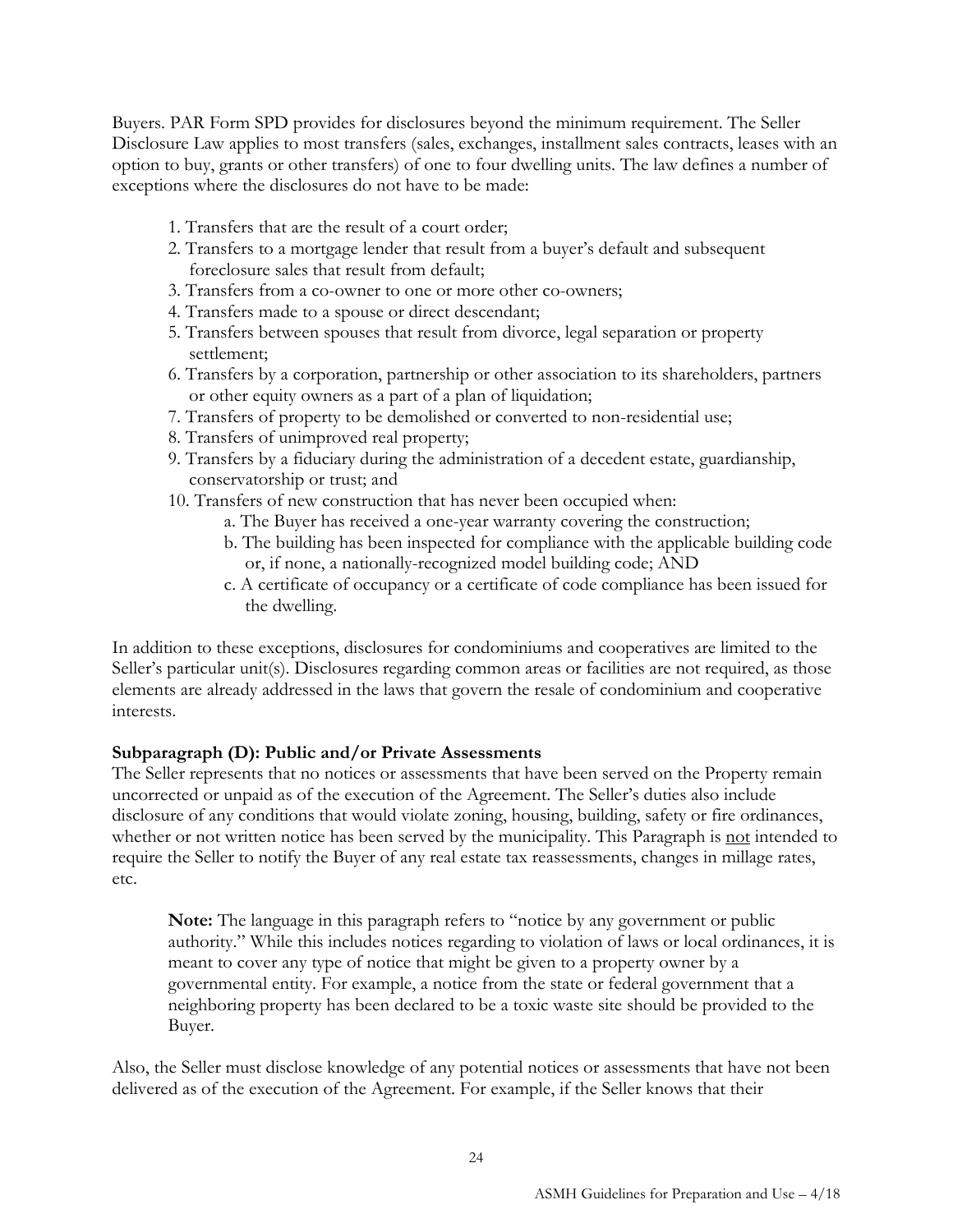homeowner association has been actively debating whether or not to impose a new fee, that information should be disclosed to the Buyer.

## **Subparagraph (E): Highway Occupancy Permit**

This statement is required by law. If the Property's driveway directly accesses a public road, the Buyer may be required to get a permit from the Department of Transportation. The Buyer can contact the local Department of Transportation office to determine whether a permit is required.

# <span id="page-24-0"></span>**Paragraph 12: WAIVER OF CONTINGENCIES**

The Buyer's failure to meet deadlines imposed by any inspection/repair contingency clause will act as a WAIVER of the contingency. Explain to the Buyer that missing deadlines will mean accepting the Property and agreeing to release the Seller and licensees from liability.

**Practice Tip:** The best time to start seriously discussing issues of time periods is before the offer is submitted. Remind the Buyer that any missed Contingency Period deadlines will act as a waiver. Hopefully, the Buyers who know that they may have trouble with certain deadlines will be more likely to raise these issues early if you cover them early. This way you can make any adjustments to the default time periods before it becomes necessary to negotiate an extension after the offer is accepted.

# <span id="page-24-1"></span>**Paragraph 13: BUYER'S DUE DILIGENCE/INSPECTIONS**

## **Subparagraph (A): Rights and Responsibilities**

**(1)** The Seller agrees to provide access to insurers' representatives, and, as required by the lender or the terms of the Agreement, any surveyors, municipal officials, appraisers and inspectors.

**Note:** This provision permits inspections that may be required by a lender or insurer *even if the Buyer has waived the right to make these inspections elsewhere in the Agreement*. For example, if the Buyer waives the right to a wood infestation inspection in Paragraph 13, but the lender requires a wood infestation test, then the Seller is obligated to accommodate that request. Even where the Financing Contingency is not elected, the Seller still agrees to allow inspection and appraisals as required by the lender. If repairs are required as a condition of getting the loan, the process should be handled under Paragraph 9(F).

Where an inspection waived by the Buyer is later required by the lender or insurer, the Buyer may have waived any right to renegotiate contractual terms based on the results of that inspection. If the results of the inspection are unsatisfactory, the Buyer's remedy may be to seek to terminate the Agreement based on a failure to obtain the necessary financing or insurance.

**Practice Tip:** All parties and their real estate licensees have the right, but are not required, to attend any of these inspections. Many Buyers like to bring their parents or handy family members along to inspections, but this language intentionally reduces the list of people who can attend the inspections. If the Buyer would like anyone who is not a real estate licensee to attend the inspection, it is important to include that as a term of the Agreement.

**(2)** The Buyer reserves the right to make a **pre-settlement inspection ("walk-through")** of the Property. The right to conduct this pre-settlement walk-through inspection is not waived by the waiver of any other inspection(s) or repair contingencies in the Agreement. A pre-settlement walk-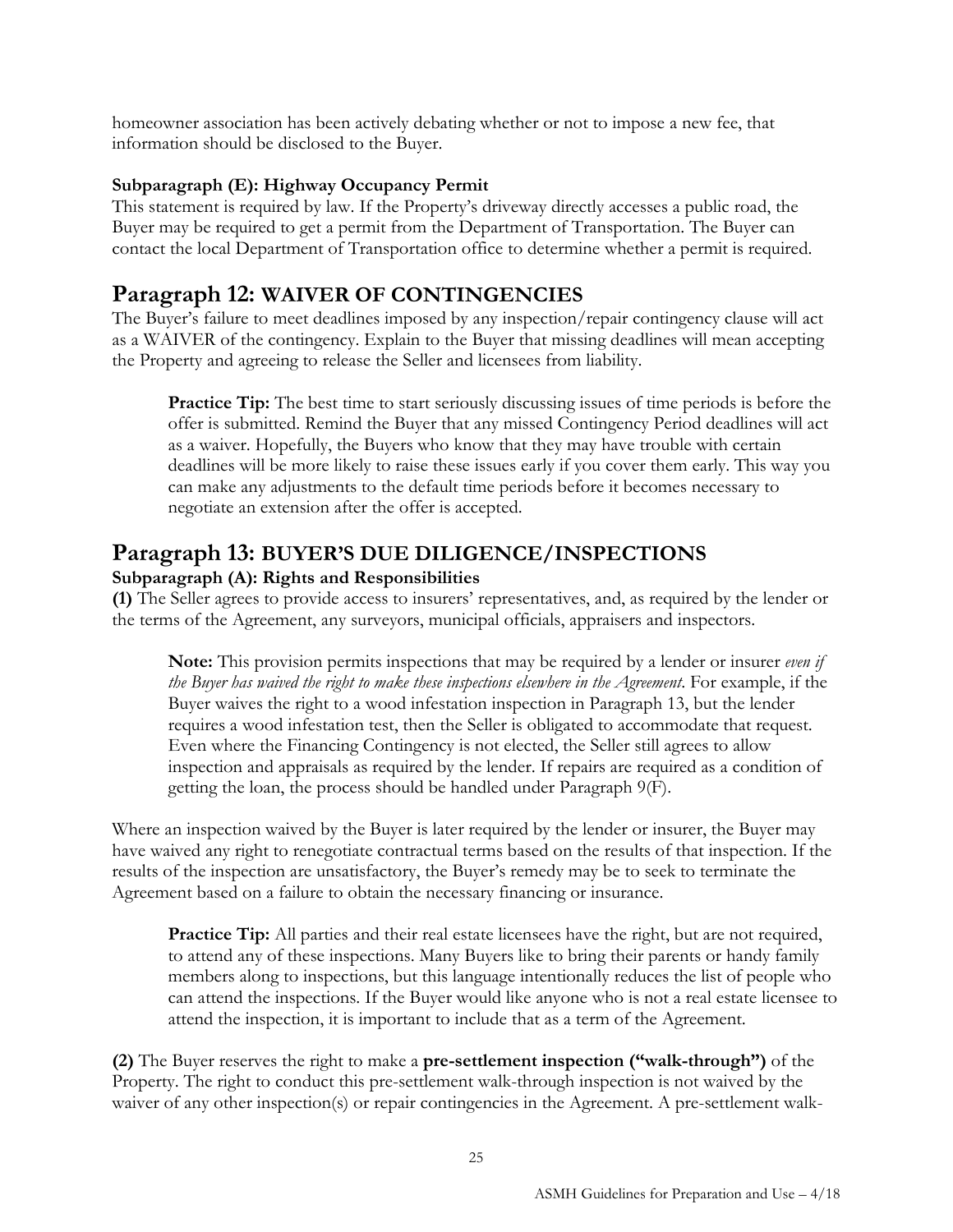through is **not** meant to be a formal inspection of the Property – it is simply to allow the Buyer to look around and make sure the Property appears to be in the condition stated in the Agreement (e.g., required repairs have been completed, appliances/fixtures have been left or removed as stated). The Buyer should not use this as the time to measure for renovations, to bring in contractors or take the extended family on a tour of the Property.

Some items may not be easily tested during the home inspection (e.g., air conditioners in winter). If this is the case, the parties must understand that the Seller has a duty to honestly disclose what the Seller knows about the condition of the item and that, in the absence of misrepresentation, the Buyer takes such item in its present condition (at the time the Agreement is executed). Also remember that inspectors may not be able to do their jobs properly if the utilities are/or heat are not on during the inspection period.

**(3)** The Seller agrees to have the heat and all utilities (including fuels) on and usable for the Buyer during all inspections and appraisals. The Sellers who fail to provide for the utilities to be usable may be suspected of misrepresentation if a problem is found later that could have been detected during the original inspection.

**Note:** It is possible—most likely in a short sale or foreclosure situation—that the Seller will not be willing to turn on the heat and/or utilities for inspections or appraisals. If you are aware that this is the situation when you are completing the Agreement, it is a good idea to add terms that dictate which party will be responsible for turning on the utilities. In some cases, this language will be included in a lender's addendum to the Agreement.

**(4)** All inspectors performing inspections under the terms of the Agreement are authorized by this provision to provide copies of their inspection reports directly to the Broker for the Buyer. The Home Inspection Law requires that a home inspector have client consent in order to provide a copy on a home inspection report to anyone but the client (generally a Buyer). This provision provides that consent if the contract between the home inspector and the Buyer does not. Keep in mind that even with consent the inspector is not *required* to provide a copy to the Broker for the Buyer unless that is a requirement of the contract between the inspector and the Buyer. This consent provision also can be applied to any inspector who refuses to release a copy of any inspection to a Broker without client consent.

**(5)** Seller has the right to obtain copies of all inspection reports from the Buyer, at no charge to the Seller. This issue is often raised in the inspection contingency, which does not *require* the Buyer to submit inspection reports to terminate the Agreement. If the Buyer doesn't submit the report, the Seller still has the right to get one upon request and must receive it within the stated number of days. The requirement that the Buyer must provide a copy of the report does not mean that the Seller gets any right to object to the content of the report, nor does it necessarily give the Seller any right to use the information in the report in any negotiations. These reports can sometimes provide notice of certain conditions that may need to be disclosed by amending the Seller's Property Disclosure Form, and the Sellers should know of their obligations before making the request. Brokers should consult with their Sellers and may even suggest that the Sellers contact an attorney before asking for reports that are not otherwise provided.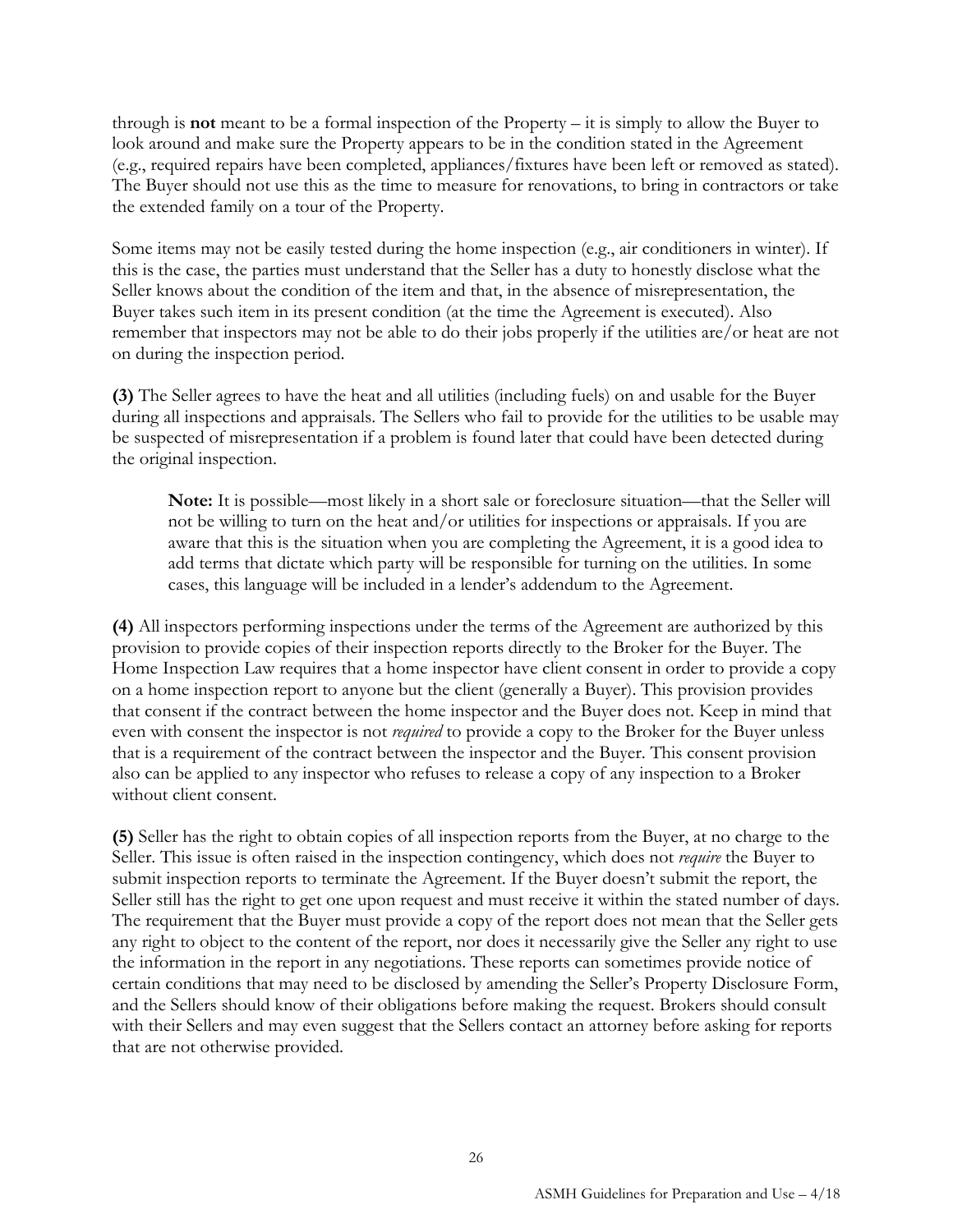#### **Subparagraph (B): Inspections Waived or Performed at Buyer's Expense**

This Paragraph states that the Buyer agrees to pay for any elected inspections and may be waiving certain inspections. This also sets forth general qualifications of inspectors ("licensed or otherwise qualified") and specifies that the inspections must be done in a non-invasive manner unless otherwise agreed in writing.

**Note:** Inspection(s), as defined in the Agreement, include inspections, certifications and investigations.

**Note:** All inspectors must be licensed or otherwise qualified to perform an inspection. Home Inspectors have additional requirements to meet in order to comply with the Home Inspection Law.

**Note:** For the home inspection, the inspection must be performed by a home inspector, as it is defined under the law. Other inspections (i.e., wood infestation, radon) must be performed by a "licensed or otherwise-qualified professional." If the same contractor is carrying out more than one of these other Inspections, that contractor must be a Home Inspector. There is no limit to the number of different certified contractors that can be hired to perform single inspections.

## **Subparagraph (C): Elected/Waived Inspections**

The beginning of this section lays out the general responsibility of the Buyer within the Contingency Period, while the later part allows the Buyer to elect or waive each of the nine Inspections, plus any that are added by the parties, as desired. If the Buyer has elected any Inspection(s) in the Agreement, the Buyer must, within the Contingency Period, complete the Inspections and either accept the Property, terminate the Agreement or submit a Written Corrective Proposal to the Seller. (See Paragraph 14(B) for full instructions)

**Practice Tip:** When electing or waiving an inspection, it is recommended that the Buyer use their initials, not a check mark or X, to indicate their choice. Doing this would eliminate the possibility of a client saying, "I didn't make that check mark, my agent did!" If the Seller would like to change the elected Inspections as part of a counteroffer, they are advised to cross on the Buyer's initials and fill in their initial on the line for the alternate selection. As with all changes to the Agreement, these initials should be dated.

**Note:** The Buyer might wish to have other inspections done for his own purposes regardless of what inspection contingencies have been waived. For example, a Buyer who waives the Home/Property Inspections contingency in the Agreement still might want to have the roof inspected to be sure it is structurally sound, even though the waiver means the Buyer would be unable to negotiate new terms based on the results of any report.

In that instance, best practice is to make the Sellers aware of the issue and negotiate some sort of additional language that would permit access to the inspector(s) under these circumstances. A Buyer who sends an inspector without having alerted the Seller first may find the inspector's access denied.

#### **Home/Property Inspections and Environmental Hazards**

A list of eight specific inspections follows this general "catch all" inspection. Electing this inspection allows the Buyer to do a full "home inspection" as well as conducting various other inspections not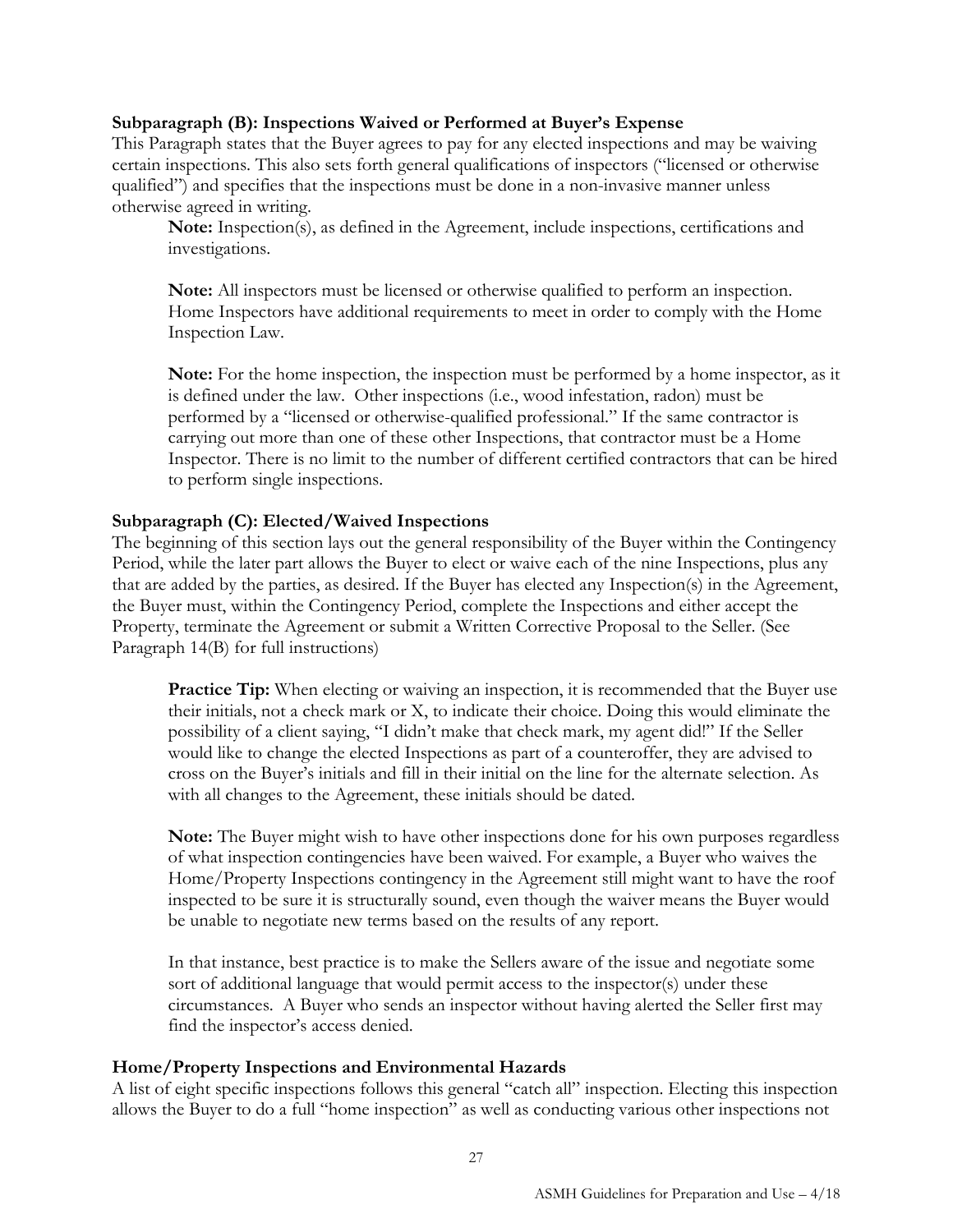specified in one of the other inspections. There is no need to have the Buyer identify exactly which parts of the home inspection he plans to carry out, although he can do so in "Other" inspection if he would like.

If the Buyer does wish to obtain a Home Inspection, the Buyer should initial "Elected." If the Buyer does not wish to have a Home Inspection/Property inspection, the Buyer should initial "Waived."

The Pennsylvania Home Inspection Law defines what is and is not a "home inspection," and states criteria for performing home inspections. When a home inspection is conducted as a contingency in an Agreement, the Law states that the Agreement must contain a statement that the inspection will be conducted by a "full member" in good standing of a "national home inspection association," by an inspector supervised by a full member of a national home inspection association, or by a licensed or registered engineer or architect.

**Practice Tip:** The Buyer is entitled to rely on the written representation of a home inspector in determining whether a particular home inspector belongs to a national home inspection association. To protect your client, get a copy of any signed representation for the transaction file, and consider providing a copy to the Seller as well. The PAR Home Inspector Compliance Statement (Form HIC) can be used for this purpose.

The Law provides that an inspector may not provide a copy of the home inspection report to anyone other than the inspector's client without the written consent of the client (See Paragraph 13(A)(4) for permission to give it to the Buyer Agent); it also states that a Seller has the right to receive a copy of the report from the person for whom it was prepared (usually Buyer) upon request. Remember that in most cases if the Seller is made aware of problems with the Property, these problems would likely have to be added to the Seller's Property Disclosure Form for future Buyers if the transaction is terminated.

**Practice Tip:** The Buyer can do as many (or as few) additional inspections under this item as they would like, but all must be completed and acted upon by the end of the end of the Contingency Period. For this reason, the home inspection should be done as soon as possible in case any issues arise that indicate other inspections should be completed (e.g., the home inspector recommends a mold inspection). If additional inspections will take more time, the parties must agree on this change in writing.

#### **Wood Infestation**

If a wood infestation inspection is desired, initial "Elected." If the Buyer wishes to waive the wood infestation inspection (termite and other wood-boring pests), initial "Waived."

These inspections may only be valid for a short time and that some mortgage lenders may require the inspections to be completed within a certain time before settlement, often 30-90 days.

**Practice Tip:** The default language in this paragraph requires that the inspector be licensed as a "wood destroying pests pesticide applicator." In short, the requirement is that the inspector be someone who is licensed by the state to treat for active infestation. This requirement was included because there is no state-mandated certification for inspectors. While most inspection companies provide some sort of inspection training, there are not consistent standards from company to company; using the state certification as a starting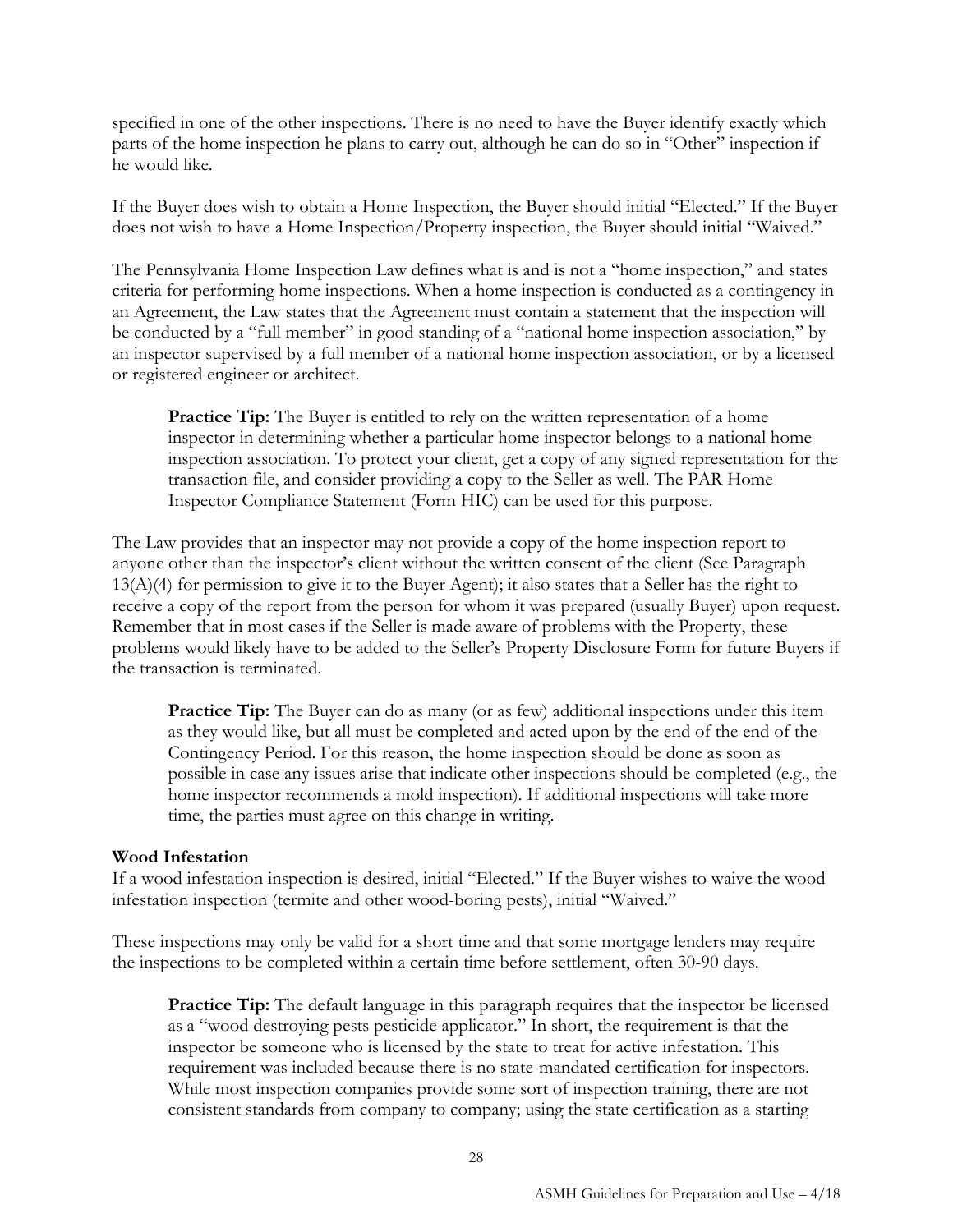point allows for a certain amount of consistency. If the parties agree that another inspector is permitted, best practice would be to amend this paragraph accordingly.

**Note:** There is no automatic requirement for the Seller to treat active infestation; all requests for treatment and/or repairs are handled through the Inspection Contingency.

#### **Restrictions and Zoning**

If Buyer does wish to inspect the restrictions and/or zoning, the Buyer should initial "Elected." If the Buyer does not wish to inspect the restrictions and/or zoning, the Buyer should initial "Waived."

While the Agreement includes places for the Seller to disclose the zoning for the Property and the existence of historic preservation restrictions, it is possible that other easements, deed and use restrictions or local zoning ordinances may apply to the Property. It is recommended that a buyer investigate these possible easements, restrictions and ordinances to make sure that the intended use for the Property is in line with its permitted use.

**Note:** This Inspection allows the Buyer to make the present use of the property (in-law quarters, apartment, home office, day care, etc.) a term of the Agreement by writing it on the blank line. The Zoning Approval Contingency Addendum (PAR Form ZA) can be used if the Buyer would like to verify the zoning classification of the property or make the Agreement contingent on that classification being changed. If the Seller knows that the present use written in by the Buyer is not accurate, the Seller should correct it. This inspection may be satisfied by a title search, or through a more narrow investigation (See Paragraph 18).

#### **Water Service**

If the Buyer does wish to obtain an inspection of the water system, the Buyer should initial "Elected." If the Buyer does not wish to inspect the water system, the Buyer should initial "Waived."

**Note:** The language of the paragraph does not limit inspections to non-public water service (wells). The Buyers might wish to check the "quality and/or quantity of the water system" with a public water system, in order to check the flow rate and quality of the water, just as they would with a well. If the Buyer elects to do an inspection of public water, both parties will need to keep in mind that it is unlikely the Seller can perform any repairs and corrections on the system. The Seller agrees to provide access to any on-site water system (e.g., the well), and to restore the Property before settlement.

**Practice Tip:** Having the Seller "provide access" to the water system may mean more than simply opening the gate and pointing an inspector towards the well. Other measures may also be necessary to "provide access," (for example, clearing brush or digging to uncover elements of the system that may be underground). The Seller also agrees to return the Property to its prior condition. If the Seller is aware that any additional expenses may be necessary to provide access to the water system and/or to restore the Property after testing, these expenses should be calculated into the process or negotiated separately.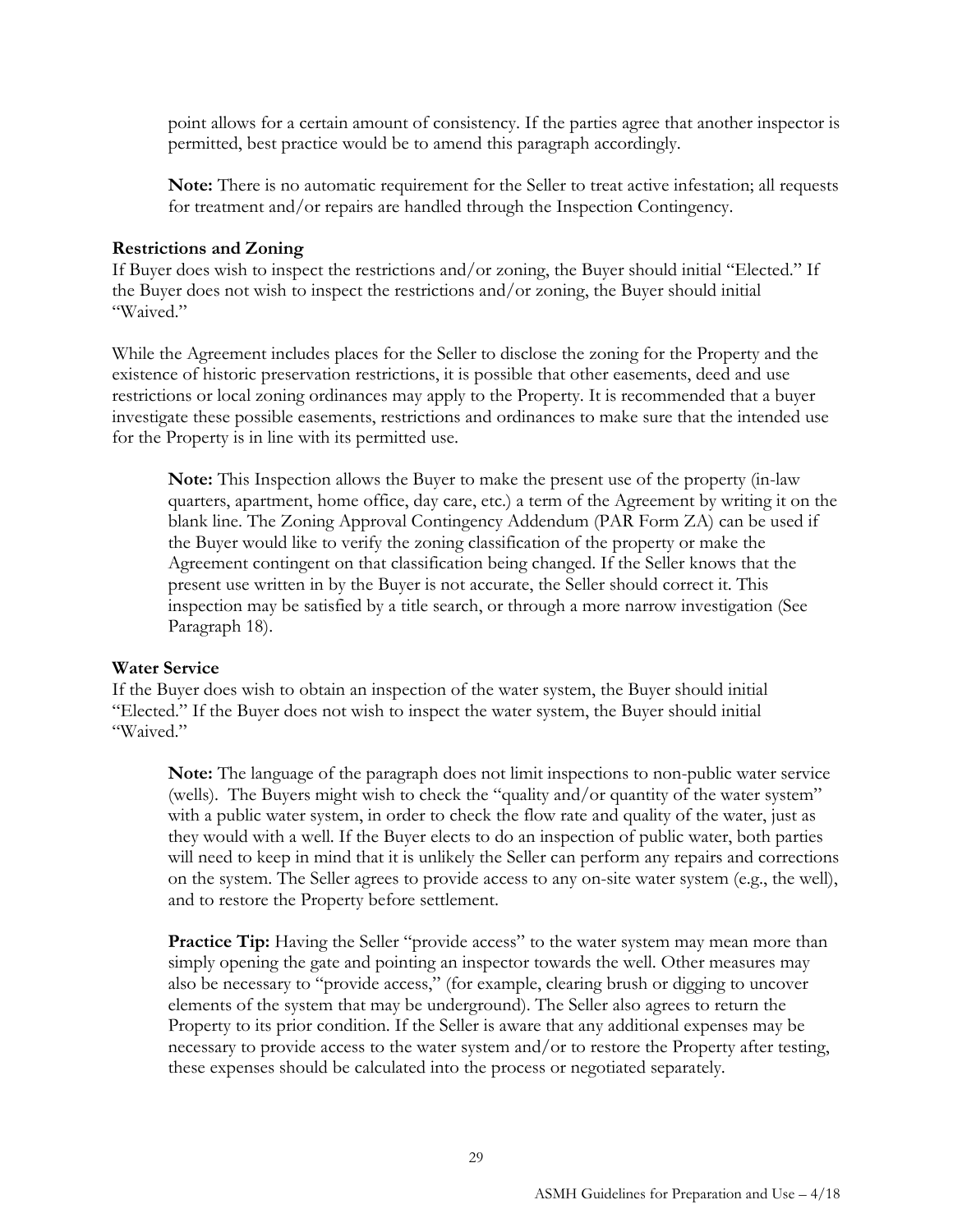The Agreement doesn't set out a particular standard for judging the results of water quality tests. The Buyers may look to municipal requirements where they exist, or to requirements provided by lenders. Testing companies may also provide suggested limits on certain contaminants that the Buyer can use to judge the test results. If the Buyer wants to know what the water test includes, the Buyer should call the water testing company when arrangements are made for testing. Having the Buyer participate in the selection of the type of tests to be performed can reduce the potential liability of Brokers and/or licensees.

Remember as well that this contingency can be used to test the physical soundness of the well and its systems, not just the quality and quantity of the water. The Buyers with concerns about the structural integrity of the well system should discuss with the testing company whether they provide those services, or find a separate company to test those items if desired.

#### **Radon**

To have the property tested as a contingency in the Agreement, the Buyer must initial "Elected." If the Buyer does not want to have the property tested for radon, the Buyer should initial "Waived." By law, inspectors must be specially certified by the Pennsylvania Department of Environmental Protection. Information on radon testing and certified inspectors can be obtained from the DEP.

**Practice Tip:** Agents representing the Buyers should be aware of the time it usually takes to obtain radon reports in different markets. If inspections and reports generally take longer than the default Contingency Period, it will generally be better to build in extra time when making the offer instead of relying on the Seller's willingness to negotiate an extension.

The Environmental Protection Agency advises property owners to take corrective actions when radon levels in a home are measured at or above an annual exposure level of 0.02 working levels (4 picoCuries/liter). There are also other standards in existence, so the Buyer may not feel comfortable even with levels around 4 picoCuries/liter.

**Note:** The Buyer can submit a written corrective proposal for any level of radon that is revealed during the inspection. Potential action is not limited to findings at or above 4 picoCuries/liter.

#### **On-Lot Sewage**

If the Buyer does wish to obtain an inspection of the on-lot sewage system, the Buyer should initial "Elected." If the Buyer does not wish to inspect the on-lot sewage system, the Buyer should initial "Waived."

**Practice Tip:** The sewage inspection contingency applies only to on-lot sewage systems – septic tanks, cesspools, sand mounds, etc. – not to public sewer systems.

Having the Seller "provide access" to the on-lot sewage system may mean more than simply leaving the gate open and pointing an inspector towards the system. When the Seller and the Lot Owner are two different individuals, there may be little the Seller can do to enable this inspection. Before this inspection may be performed, written approval from the Lot Owner will be required. Other measures may be necessary to "provide access," (for example, clearing brush or digging to uncover elements of the system that may be underground). The Seller also agrees to return the Property to its prior condition. If the Seller is aware that any additional expenses may be necessary to provide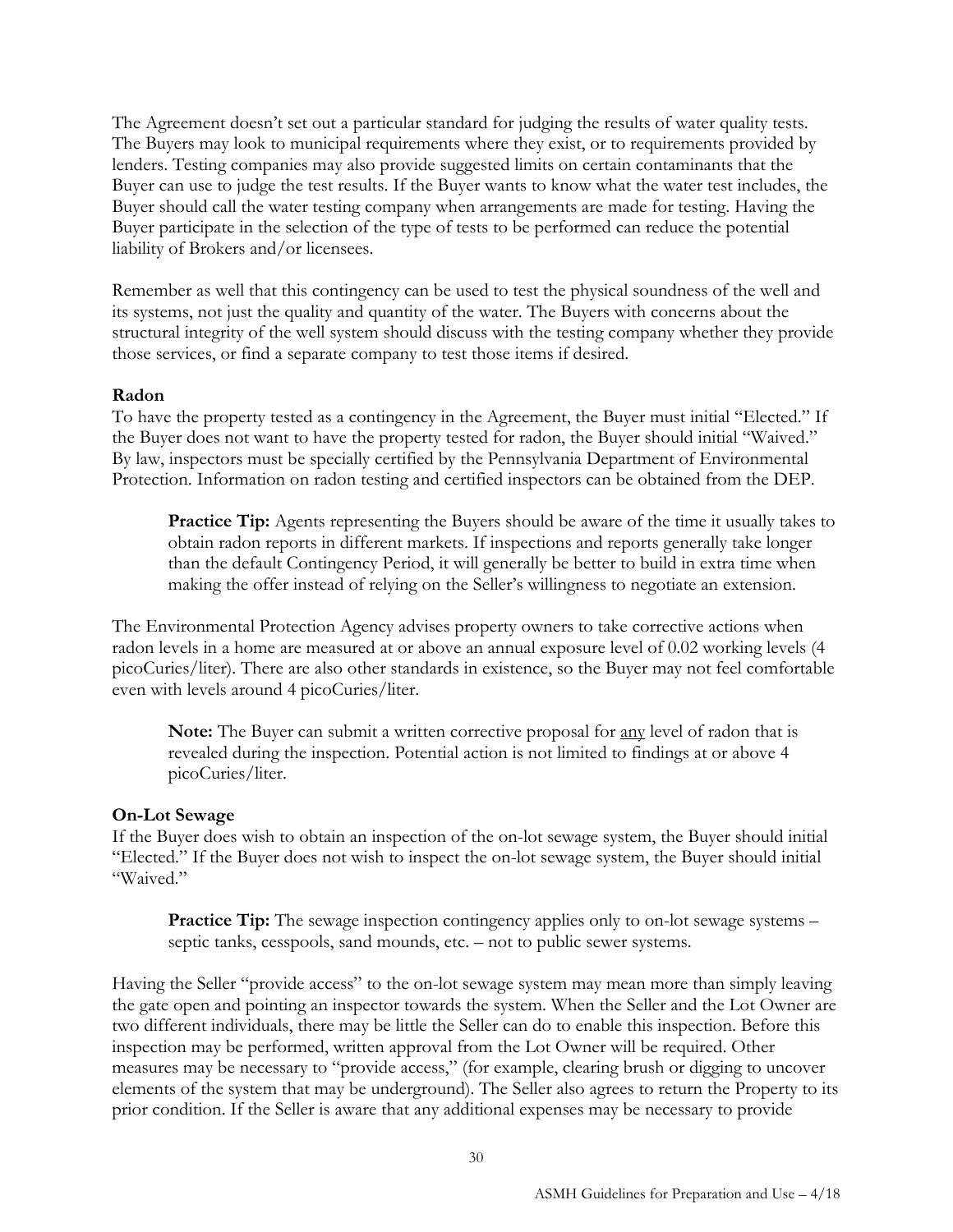access to the on-lot sewage system and/or to restore the Property after testing, these expenses should be calculated into the process or negotiated separately.

**Practice Tip:** Be sure to check with the sewage inspector about all the details of the inspection well in advance. For example, depending on the system and the tests being done, the inspector may provide specific instructions regarding whether to empty the tank prior to testing.

This Paragraph (and Paragraph 14(B)) only applies if the Seller elects to have a sewage inspection and the on-site system is discovered to have **defects that do not require expansion or replacement of the existing system.** If the report indicates that **the system needs to be expanded or replaced**, the Inspection Contingency will be carried out according to the terms of Paragraph 14(C).

**Note:** Unlike every other inspection contingency, situations that require the expansion or replacement of the system put the responsibility to obtain the corrective proposal with the Seller, not the Buyer. This is due primarily to the extensive time and expense that may be necessary to perform the required testing and to perform the necessary work.

#### **Property and Flood Insurance**

If the Buyer does wish to make the Agreement contingent upon the Buyer's ability to obtain property and/or flood insurance, the Buyer should initial "Elected." If the Buyer does not wish to make the Agreement contingent upon the Buyer's ability to obtain this insurance, the Buyer should initial "Waived."

If the Buyer elects this contingency, the Buyer should apply for property, casualty, and flood insurance within the Contingency Period (within 10 days if the default time isn't changed). If the Buyer is not able to obtain insurance on terms satisfactory to the Buyer, the Buyer has the rights laid out in the Paragraph 14(B) (Inspection Contingency).

**Practice Tip:** Common examples of items that might be included in a Written Corrective Proposal include repairs to be performed by the Seller, a reduction in price, or the Seller agreeing to pay some portion of a first year premium cost.

In 2012 the United States Congress implemented changes to the National Flood Insurance Program (NFIP), which changed the major parts of the NFIP including flood insurance rates, flood hazard mapping, grants, and the management of floodplains. Changes will be phased in over several years, and may be subject to additional Federal changes.

The language in the Agreement is intended to inform prospective buyers that due to the removal of Federal subsidies, the Property may be subject to higher premiums for flood insurance, or that the Property may be located in a newly-mapped floodplain requiring the purchase of flood insurance. Buyer should be advised to comply with the current mandates of the NFIP and not rely on assurances from Seller regarding the need for, or the cost of, flood insurance.

**Practice Tip:** As flood maps can change, it may be more or less difficult to obtain flood insurance. Buyer may be required to carry flood insurance at Buyer's expense, which may need to be ordered 14 days or more prior to Settlement Date.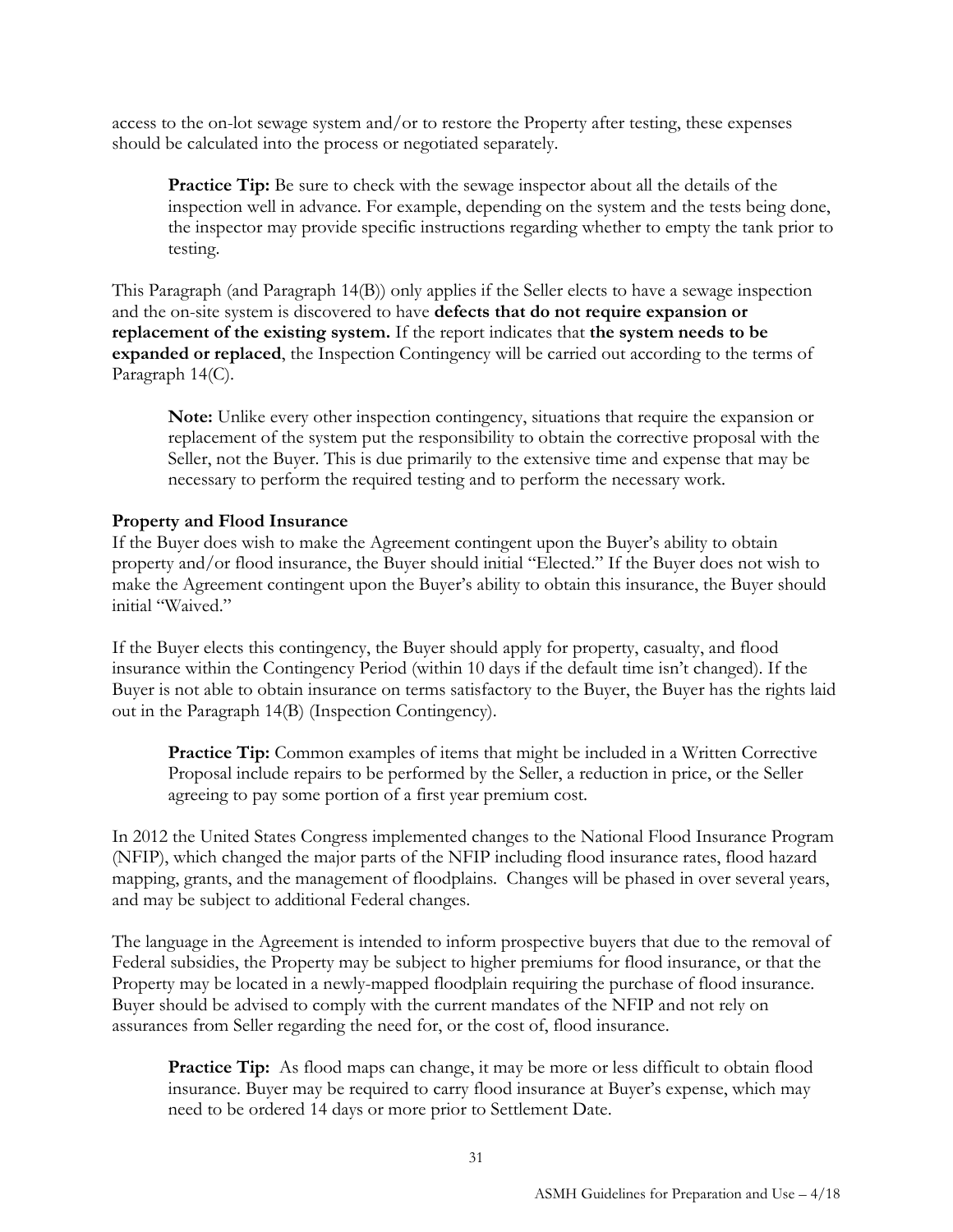#### **Property Boundaries**

If the Buyer does wish to inspect the Property boundaries, the Buyer should initial "Elected." If the Buyer does not wish to inspect the Property boundaries, the Buyer should initial "Waived."

Many Buyers rely on visual cues - such as fences, hedges or walls - or representations in the MLS or by the Seller to determine the Property boundaries. Unless the boundaries of the property are laid out as a term of the Agreement of Sale, these estimations should not be considered to be accurate. While this may be an effective tool for approximation, it should not be taken as the true Property boundary. The Buyers are advised to hire a surveyor or title abstractor to assess the actual boundaries of, or amount of, the land included with the Property.

**Note:** As with the On-lot Sewage System Inspection, prior written approval from the Lot Owner is required for the Buyer to be able to conduct this inspection.

#### **Residential Lead-Based Paint Hazards**

If the Property involved was built prior to 1978, the Buyer has the option to conduct a risk assessment and/or inspection to determine the presence and risk of lead-based paint. If the Buyer does want this inspection, the Buyer should initial "Elected." If the Buyer does not wish to have such an inspection, the Buyer should initial "Waived."

Where the Property was built before 1978, the Lead-Based Paint Hazard Reduction Act requires the Seller to provide the Buyer with the EPA-approved "Protect Your Family from Lead in Your Home" information pamphlet.

**Practice Tip:** PAR produces a Lead-Based Paint Hazards Disclosure Addendum (PAR Form LPD) to make the mandatory disclosures, as well as a version of the mandatory EPA booklet (Form LPB). The LPD is intended to be initiated on the Seller's side of the transaction, most likely when the Listing Contract or Seller's Property Disclosure are being filled out. (See Form LPD and its Guidelines for Preparation and Use)

**Note:** The LPD or other compliant form is required in every pre-1978 sale. Brokers on both sides of the transaction may be held to very strict enforcement if audited by the EPA. Be sure that **all** information, including all initials and signatures of the parties, has been completed. The Buyer acknowledges that she has received the LPD and EPA pamphlet on the signature page.

#### **Other**

This section allows the Buyer or the Seller to write in any other inspections, not named above, that the Buyer would like to perform or that the parties agree to explicitly waive.

**Practice Tip:** If the Buyer does not want to perform any inspections that are not named above, it is recommended that the Buyer initial "Waived" to make it clear that the lines were intentionally left blank.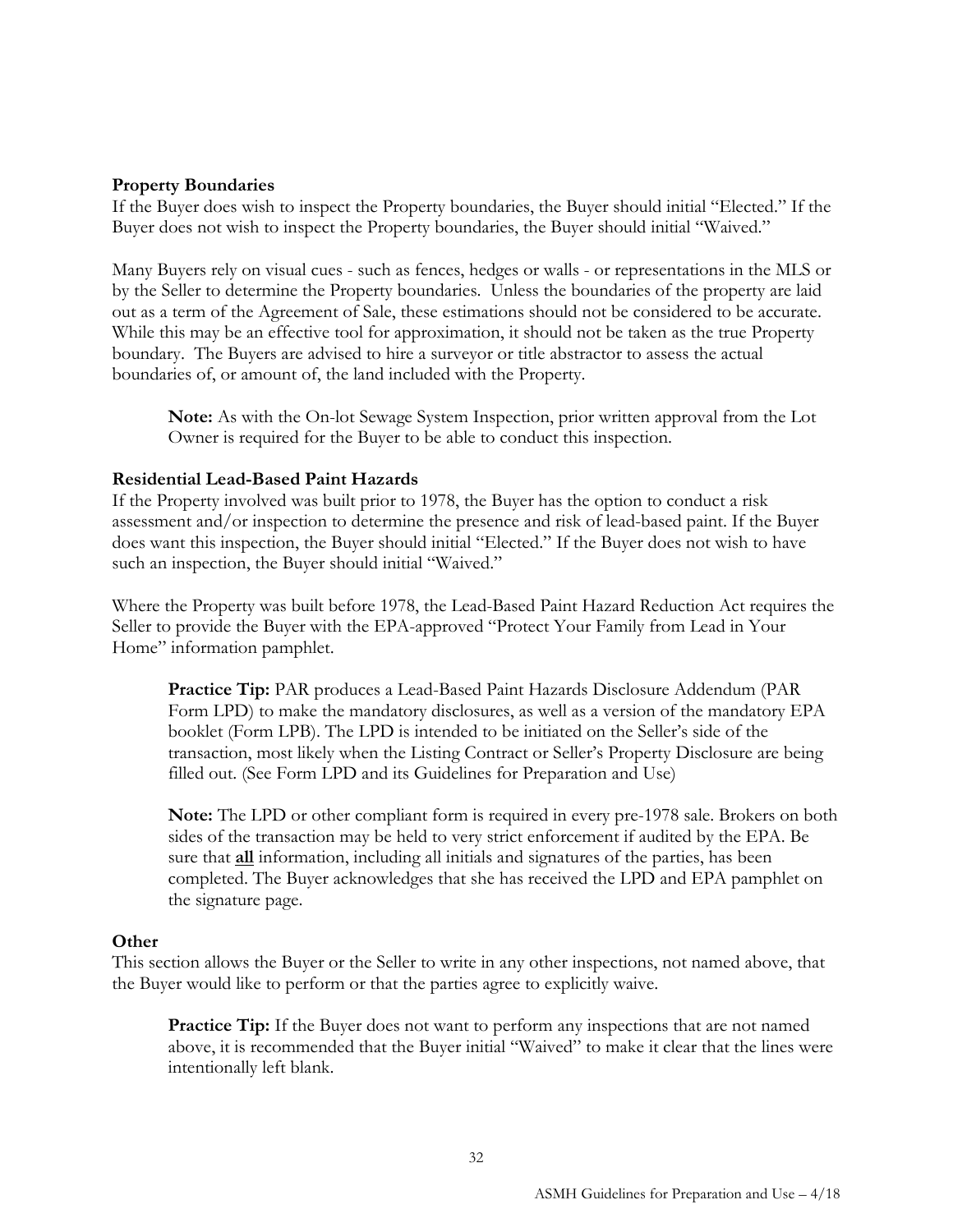**Practice Tip:** There is only one line to elect and one line to waive this contingency. If more than one item is listed under other and the parties would like to remove one, the item to be removed should be crossed out and initialed. It might be clearer to simply address this change in an addendum to the Agreement.

## **Existing Conditions**

There is a space to list any items that are to be excluded from any of these "blanket" inspection contingencies. The Seller may want to consider excluding any items/systems that have already been disclosed as faulty. For example, if the Seller has disclosed that a hot water heater needs to be replaced, that defect should be considered by the Seller in setting an asking price and by the Buyer when making an offer. Including it in the list does not mean the Buyer cannot inspect for it, but it does mean that the Seller is not willing to negotiate over it as part of a Written Corrective Proposal. The Seller should consider listing all defects so the Buyer does not attempt to negotiate the offer based on an inspection report detailing a defect that was already disclosed.

## **Subparagraph (D): Notices Regarding Property & Environmental Inspections**

Clients should be directed to these Notices when they are deciding whether to elect or waive any certain inspection. These Notices provide a small description of some less-common issues that may arise and direct them to agencies which can give them more information.

# <span id="page-32-0"></span>**Paragraph 14: INSPECTION CONTINGENCY**

## **Subparagraph (A): Contingency Period**

The Contingency Period that applies to **all** inspections elected in Paragraph 13 is established in Paragraph 14(A). The default Contingency Period is 10 days, though the parties can agree to a different length if desired.

Since this Contingency Period applies to **all** inspections carried out under the Paragraph, make sure that the time inserted is sufficient to allow completion of the most difficult or time-consuming inspection being considered. Agents should know how long it typically takes to obtain the various types of inspections in markets where they do business. Paragraph 14(B) says the Buyer must complete an inspection and take action (accept, terminate or submit a Written Corrective Proposal) within the Contingency Period.

**Note:** Failure to conduct these inspections and take action by the end of the Contingency Period may serve as a waiver of the Buyer's right to request any remedy. (See Paragraph 12)

**Practice Tip:** If your Buyer is running out of time in the stated period, attempt to negotiate an extension. Remember that any extension must be signed within the Contingency Period to be effective; if there is no negotiated extension during this time, the Buyer may have waived certain rights once the original Contingency Period expires. To negotiate different timelines for an inspection, the parties can use the Change in Terms Addendum (PAR Form CTA) to change a specific date in limited circumstances.

## **Subparagraph (B): The Inspection Contingency**

The Inspection Contingency provides the Buyer with three choices after completing their Inspections: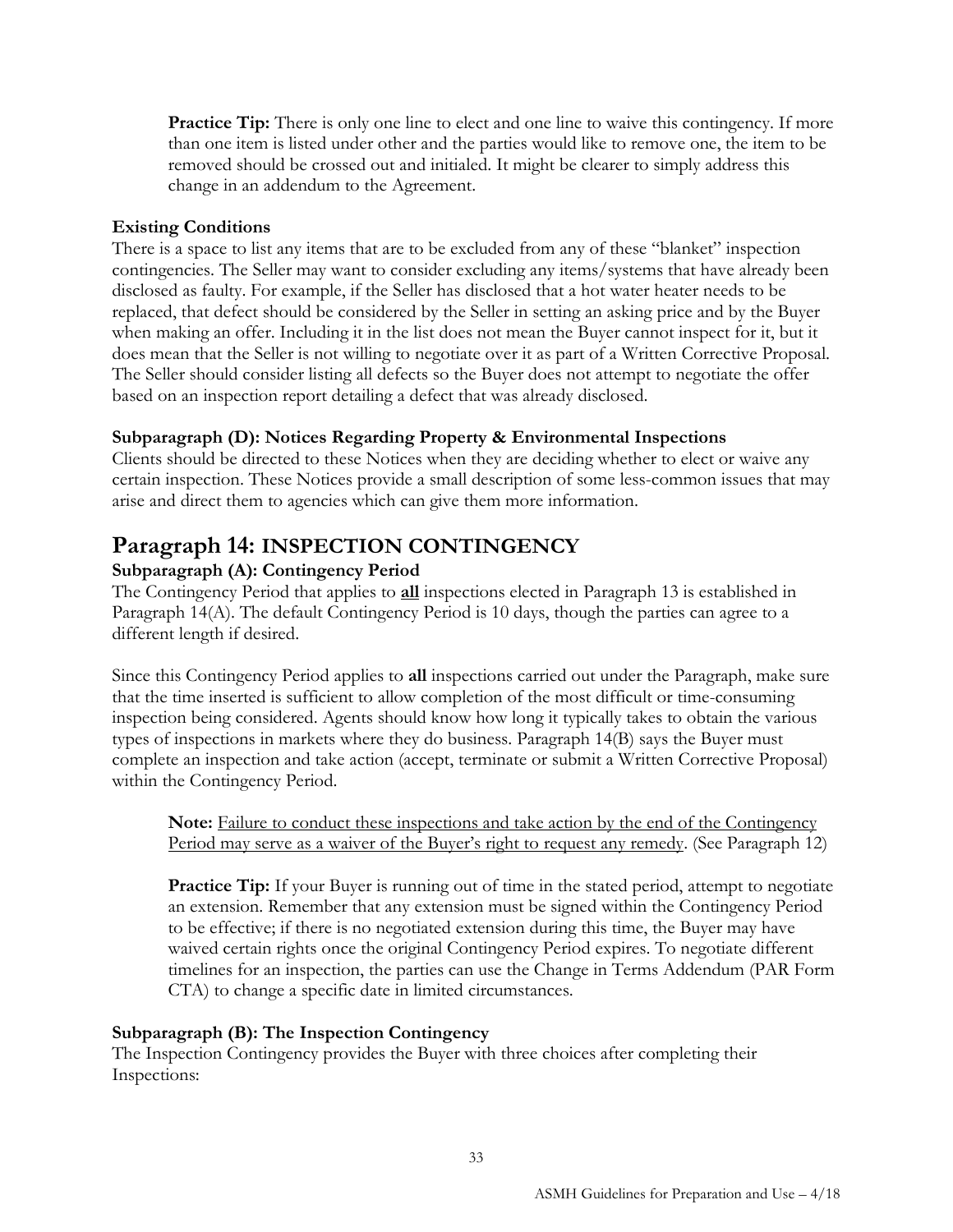- 1. Accept the Property with the information stated in the Report(s) and agree to the release in Paragraph 27 of this Agreement, OR
- 2. Terminate the Agreement by written notice to the Seller, with all deposit monies returned to the Buyer according to the terms of Paragraph 25 of the Agreement, OR
- 3. Present the Report(s) to the Seller with a Written Corrective Proposal ("Proposal") listing corrections and/or credits desired by the Buyer.

**Note:** Buyer's choice, and notification to the Seller of that choice, must be made within the Contingency Period.

If the Buyer **accepts the property**, the Buyer and Seller remain bound to the Agreement.

If the Buyer **terminates the Agreement** based on inspection findings that are unsatisfactory, or if permission to conduct certain inspections is denied by the Lot Owner, then the Buyer is entitled to the return of their deposit monies.

**Practice Tip:** If the Buyer is not satisfied with the information stated in the inspection report(s), there is no requirement that the Buyer limit his requests only to certain types of conditions; any size or type of issue can be raised, as long as it is legitimately raised under the appropriate Inspection Contingency.

Likewise, there is no requirement that the Buyers limit requests to material defects, nor is there a limitation that would prevent the Buyers from requesting repairs for very small items.

If the Buyer chooses to submit a **Written Corrective Proposal**, it may, but is not required to, include the name(s) of a properly licensed or qualified professional(s) to perform the corrections requested in the Proposal, provisions for payment, including retests, and a projected date for completion of the corrections.

**Practice Tip:** Copies of inspection reports over which the Buyer wishes to negotiate must be delivered to the Seller along with the Written Corrective Proposal.

**Practice Tip:** Be sure to get reliable quotes/cost estimates. Valuable time will be lost if the parties spend time arguing over the validity of estimates rather than the substance of the reports.

**Practice Tip:** Under the Home Inspection Law, Home Inspectors may provide repair estimates, but only as a range of costs with the source of the estimate being identified, and accompanied by a statement that the parties should consider consulting with a contractor who performs the type of repairs involved. Keep in mind that you may wish to provide time to obtain outside estimates if you consider that they may be perceived as being more reliable than estimates provided by a home inspector; providing a reliable estimate as a Buyer may make it easier to negotiate for repairs or a credit.

**Note:** The Buyer should be sure that requested repairs would be compliant with relevant codes and other requirements. The Agreement provides that if the Seller performs according to the terms of a Written Corrective Proposal, the Buyer cannot try later to hold the Seller liable for non-compliance.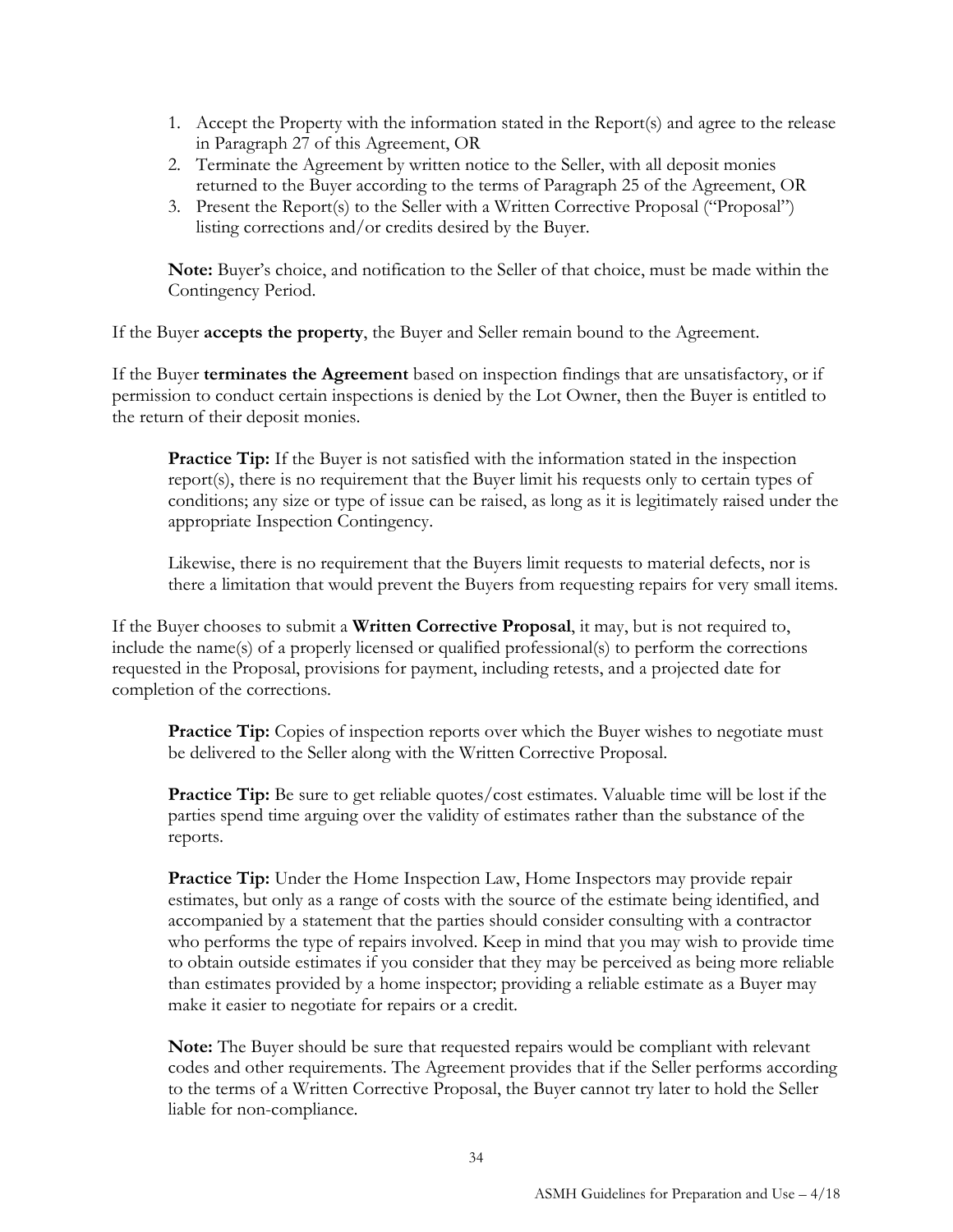**Note:** The Seller can address each Written Corrective Proposal as it comes in, or can hold each of them and formulate a response once all of the proposals have been received.

Once the Buyer submits a Written Corrective Proposal, the Seller has two options: (1) accept all of the terms of the Buyer's Proposal or (2) negotiate. Following the end of the Contingency Period, Buyer and Seller have the number of days stated in Paragraph 14(B)(3)(a), five days being the default, for a Negotiation Period. During this time, the Buyer and the Seller are encouraged to communicate, either verbally or in writing, to negotiate the terms of a mutually acceptable written agreement.

**Note:** If, at any time during the Negotiation Period, the Seller accepts Buyer's Proposal or the Buyer and the Seller enter into a negotiated written agreement, the Buyer is "locked in" and must continue with the transaction. This agreement will also end the Negotiation Period.

If, during the Negotiation Period, no mutually acceptable written agreement is reached or the Seller fails to respond to the Buyer's Proposal, then the Buyer will have an additional 2 days (unless altered) to decide whether to: (1) accept the Property and agree to the Release or (2) terminate the Agreement and have any deposit monies returned.

**Note:** It is not sufficient for the Seller to make their choice but not notify the Buyer in writing of that choice. The Seller's failure to take any option could result in the Buyer having the right to terminate the Agreement.

**Note:** The Inspection Contingency process laid out above does not apply to the On-Lot Sewage Inspection when that Inspection finds that the on-lot sewage system needs to be expanded or replaced. The inspection contingency that governs these instances is laid out in Paragraph 14(C).

**Practice Tip:** In setting any dates in the Agreement that might rely on the results of negotiations under this Paragraph (settlement date, for example), be sure to permit enough time to give the Buyer and Seller the opportunity to fully exercise their rights under this Paragraph. Scheduling settlement prior to the end of the time period stated in this contingency *does not* extend settlement and could result on one or both parties forfeiting their rights.

If the Buyer fails to respond or terminate within the given time, the Buyer will accept the Property and agree to the Release in Paragraph 27 of this Agreement.

**Note:** Ongoing negotiations or discussions do not automatically extend the Negotiation Period. Any agreement to extend the Negotiation Period must be in writing.

#### **Subparagraph (C): On-Lot Sewage Disposal System**

If an Inspection Report indicates that the on-lot sewage disposal system needs to be expanded or replaced, the Inspection Contingency in Paragraph 14(B) *is not used*. In this instance, the Buyer will provide the report to the Lot Owner, who may or may not decide to expand or replace the system (if a response is given at all). The parties must then wait for the Lot Owner's response before the Buyer may decide whether to: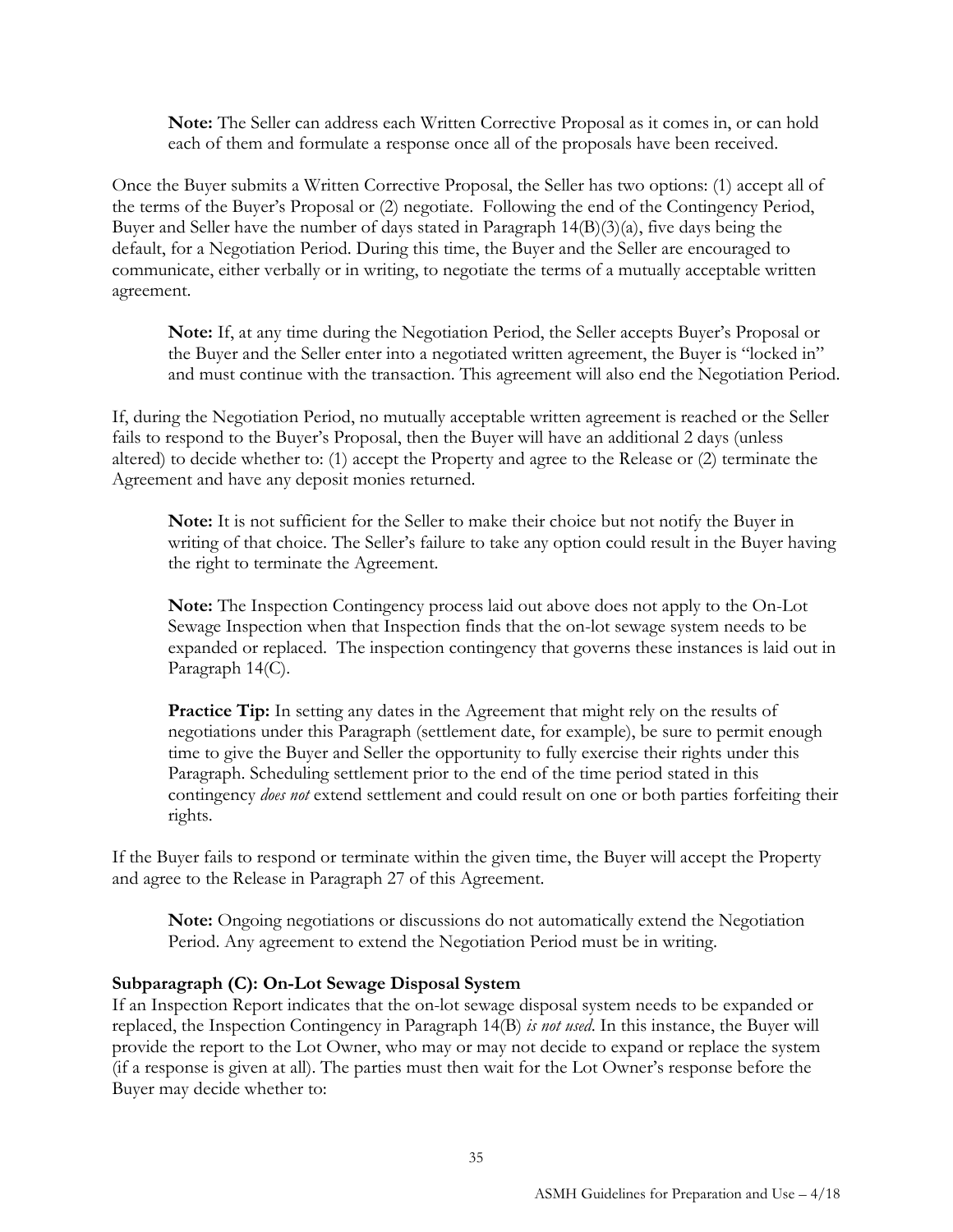(1) Terminate the Agreement; or

(2) Accept the Property and, if required by the mortgage lender or government authority, make the repairs at Buyer's expense and with Seller's permission.

If the Seller or Lot Owner denies permission to perform repairs, the Buyer also may terminate the Agreement.

# <span id="page-35-0"></span>**Paragraph 15: REAL ESTATE TAXES AND ASSESSED VALUE**

Property taxes are levied based on the current assessed value of the property. State law permits a property owner to appeal a property assessment to reduce the assessed value if the owner feels a lower value is appropriate. That same law permits municipalities and school districts to appeal an assessment to increase the assessed value. The property tax notice informs the Buyers that the current taxes on the Property may be increased if the municipality or school district successfully appeals and increases the assessed value of the Property. If you know that assessment appeals are common in your market, or if you are aware that the county is planning a county-wide reassessment, it is good practice to let your Buyer know that the value of the property – and thus the taxes – may well increase after the purchase.

# <span id="page-35-1"></span>**Paragraph 16: NOTICES, ASSESSMENTS AND MUNICIPAL REQUIREMENTS**

## **Subparagraph (A): Public and/or Private Assessments**

If a notice or assessment is received after execution of the Agreement but before settlement, the Seller has the option of complying with the notices/assessments at the Seller's expense. Public and private assessments were addressed in Paragraph 11(D), as well. Paragraph 11(D) asks the Seller to reveal any notices or assessments that had been received prior to the signing of the Agreement; this Paragraph requires the Seller to provide those same notices and assessments to the Buyer which are received after the Agreement has been signed. This language does not apply to real estate tax reassessments, changes in millage rates, etc.

If the Seller chooses not to comply, the Buyer has the option of complying at the Buyer's expense or terminating the Agreement. As with most other contingency choices, the Buyer's failure to inform the Seller of his course of action within the specified time period results in a waiver of the Buyer's right to terminate.

#### **Subparagraph (B): Municipal Certification**

In certain municipalities, the Seller is obligated to provide the Buyer with a certification or other documentation prepared by the municipality's codes enforcement officer regarding the condition of the Property. In other municipalities a certificate of occupancy (rather than just an inspection report) is required. There may also be other notifications or certifications required by the municipality. Licensees should familiarize themselves with the requirements of the various municipalities in which they do business, as requirements and local practice can vary greatly. Where such a certification is required, the Seller agrees to order and pay for the certificate after the execution of the Agreement. If repairs are necessary to obtain the certification, the Seller must notify the Buyer of which repairs are required and whether the Seller will perform the repairs at the Seller's expense. If the Seller chooses not to make the repairs, the Buyer has five days in which to accept the Property; agree to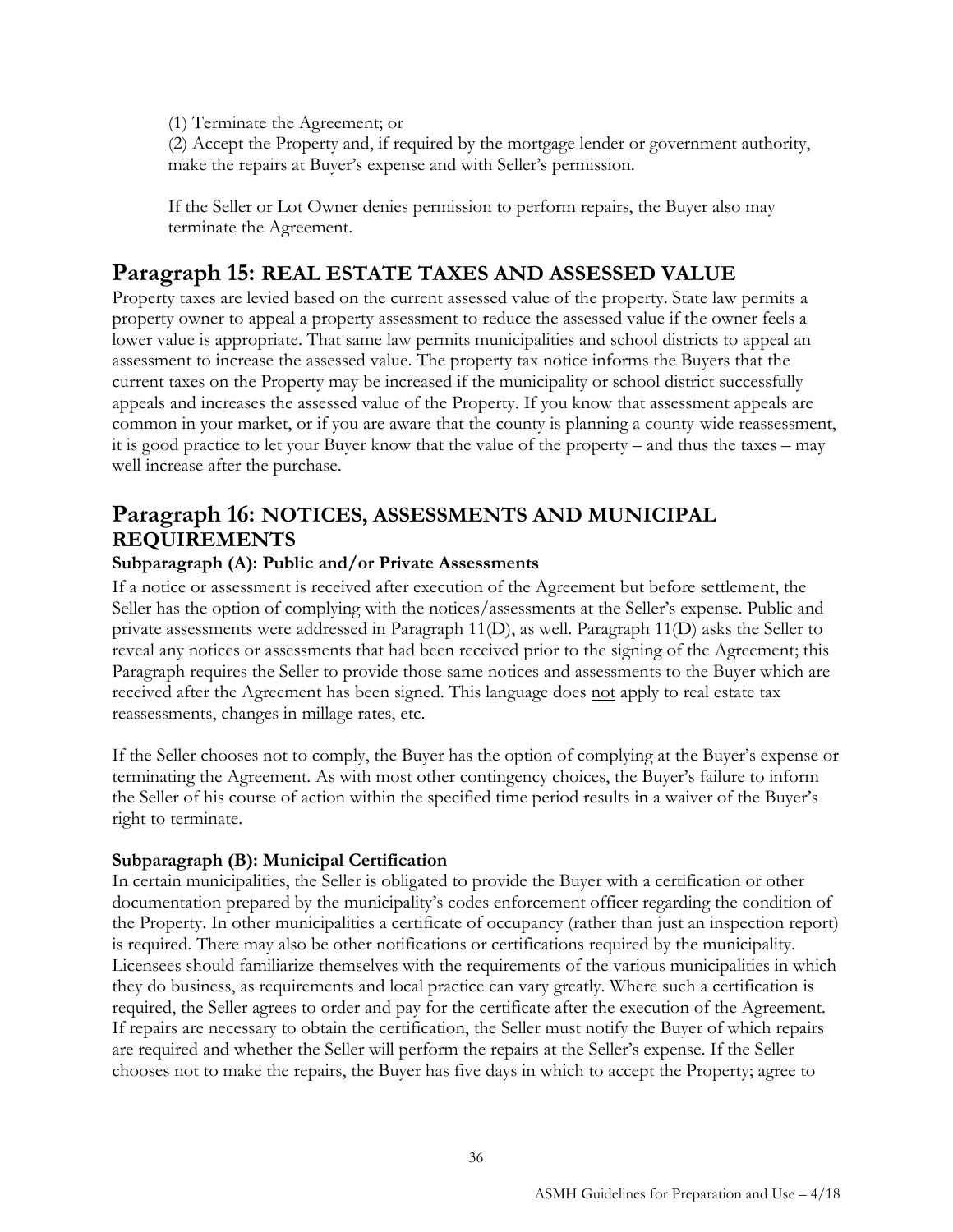make the required repairs at the Buyer's expense, with the Seller's permission; or terminate the Agreement.

**Practice Tip:** Municipalities will have various rules regarding the timing of these inspections, so brokers should familiarize themselves with these local rules. For example, some might suggest (or require) that the inspection be ordered early in the transaction so the municipality has plenty of time to schedule the inspection and the parties have time to negotiate over any potential corrections. Others prefer to do the inspections as late as possible (e.g., after all contingencies in the Agreement have been satisfied) to be sure that the transaction is not likely to terminate for some other reason. In some cases, the municipality might set an expiration date on the certification itself, so the Sellers can't use the certification indefinitely (e.g., the certification is only valid for 30 days). The default time to order the certification is 30 days from the Execution Date, but not later than 15 days before settlement. If your municipality has different requirements, be sure to write them in.

Unlike most other provisions dealing with the ordering of an inspection and/or report, the time frame for subparagraph (B) relates only to the time within a report must be *ordered*, not the time for delivery.

Because of variations among local ordinances and customs, it is impossible to have a standardized time period within which the municipality delivers its report/certificate. Instead, Paragraph 14(B)(1) says the Seller must provide the Buyer with the report and the Seller's elections within 5 days of receipt, which then starts the clock for the Buyer's response. In a few municipalities, the practice is to deliver the report to the Buyer, not Seller. The last sentence in (B) requires the Buyer to "promptly" give the report to the Seller.

Unlike many of the other contingencies, there are repercussions to the Buyer AND the Seller should one of them fail to meet their agreed-upon time deadlines. Where the Sellers chose to not make required repairs, the Buyers who don't make an election of whether to proceed or terminate will have waived their right to terminate and must accept the Property. Where Seller is told that repairs are necessary, however, but Seller does not notify the Buyer of the requirement within the stated time, this failure of notification serves as a waiver of the Seller's right to refuse to perform the corrections and the Seller is obligated to perform according to the terms of the notice. This paragraph survives settlement, meaning that if the Buyer finds out about the required repairs after settlement, the Buyer can come back under the Agreement and require the Seller to make the repairs.

**Practice Tip:** If it is necessary to delay the Settlement Date, attach a written endorsement to the Agreement with the new Settlement Date.

# <span id="page-36-0"></span>**Paragraph 17: FEE DISCLOSURES (FOR PROPERTIES LOCATED IN A MANUFACTURED HOME COMMUNITY)**

## **Subparagraph (A): Fee Disclosures Provided**

Certain fee disclosures regarding manufactured homes are required by law to be provided to a buyer. Subparagraph (A) memorializes the date on which these documents were provided to the Buyer.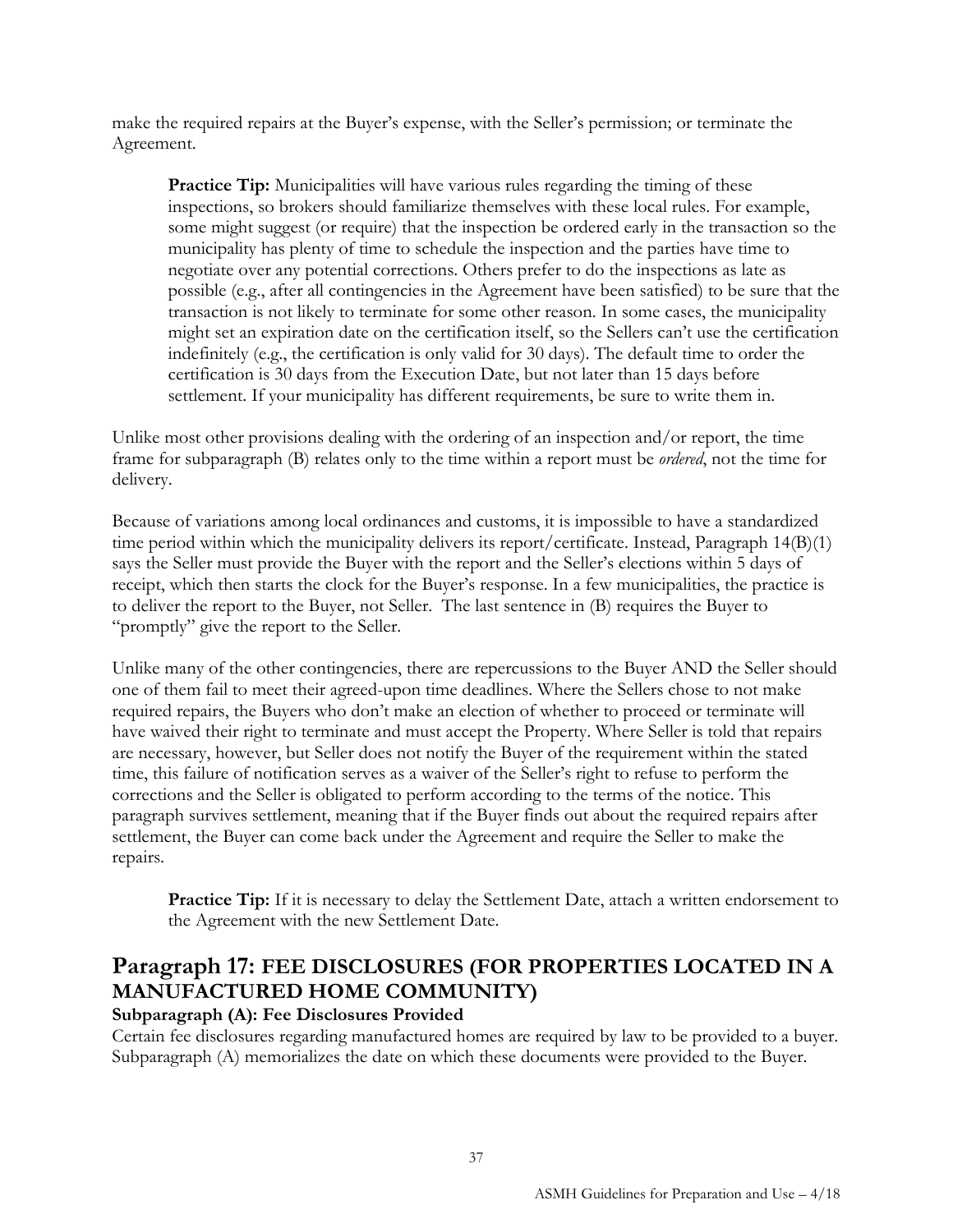**Note:** The documents must be delivered directly to the Buyer, not to the Buyer Agent for the clock to start for the review period. The Buyer can acknowledge in this Paragraph his or her receipt of the required disclosures. However, if the Buyer has not initialed where provided, tt is recommended that the Seller delivers these documents in person and gets confirmation of it in writing (the confirmation can be documented by using the PAR Receipt of Documents form (Form ROD), by certified U.S. mail, or by paid courier service (e.g., FedEx or UPS).

#### **Subparagraph (B): Termination of Lease**

The Buyer may, within five days of receipt of the fee disclosure, cancel any lease with the Lot Owner and would be entitled to the return of any rental deposits.

#### **Subparagraph (C): Termination of Agreement**

If the Buyer was not given at least five days prior to the Execution Date to review the fee disclosure, then the Buyer will have 5 days from the date the documents were provided to terminate the Agreement, with all deposit monies returned to the Buyer.

**Practice Tip:** The Buyer's window to terminate the Agreement (any time up to 5 days after receipt of the documents, or until closing, whichever is first) is a legally mandated time period and cannot be shortened by the parties. Further, there is no requirement that the Buyer find any deficiency in the Property or the documents in order to terminate. Listing brokers may want to strongly encourage the Sellers to deliver the documents promptly; otherwise, the Buyer may continue to have an almost unfettered right to terminate all the way up to settlement.

# <span id="page-37-0"></span>**Paragraph 18: TITLES AND COSTS**

## **Subparagraph (A): Evidence of Ownership**

This clause provides that the Seller will deliver good and marketable title to the Property, free of liens.

## **Subparagraphs (B): Buyer's Costs**

The Buyer will pay for: flood and fire insurance, any appraisal fees and/or fees to the lender, and the Buyer's customary settlement costs.

## **Subparagraph (C): Change in Seller's Financial Status**

This Paragraph reflects Paragraph 10 (Change in Buyer's Financial Status); if the Seller's ability to convey title to the Property has changed because of a change in the Seller's financial status, the Seller has an obligation to notify the Buyer of this change in writing. Not all financial changes will warrant this notification, but there are some things that would clearly require it, such as the filing of a foreclosure lawsuit against the Property or entry of a monetary judgment against the Seller. Sellers' agents should be telling their clients to notify them immediately if any change occurs that may affect the ability to convey title.

## **Subparagraph (D): Buyer Termination**

If the Seller cannot deliver a good and marketable title, this provision gives the Buyer the option to accept the title that the Seller can deliver (without a change in the sale price), or to terminate the Agreement. If the Buyer terminates the Agreement because the Seller is unable to convey an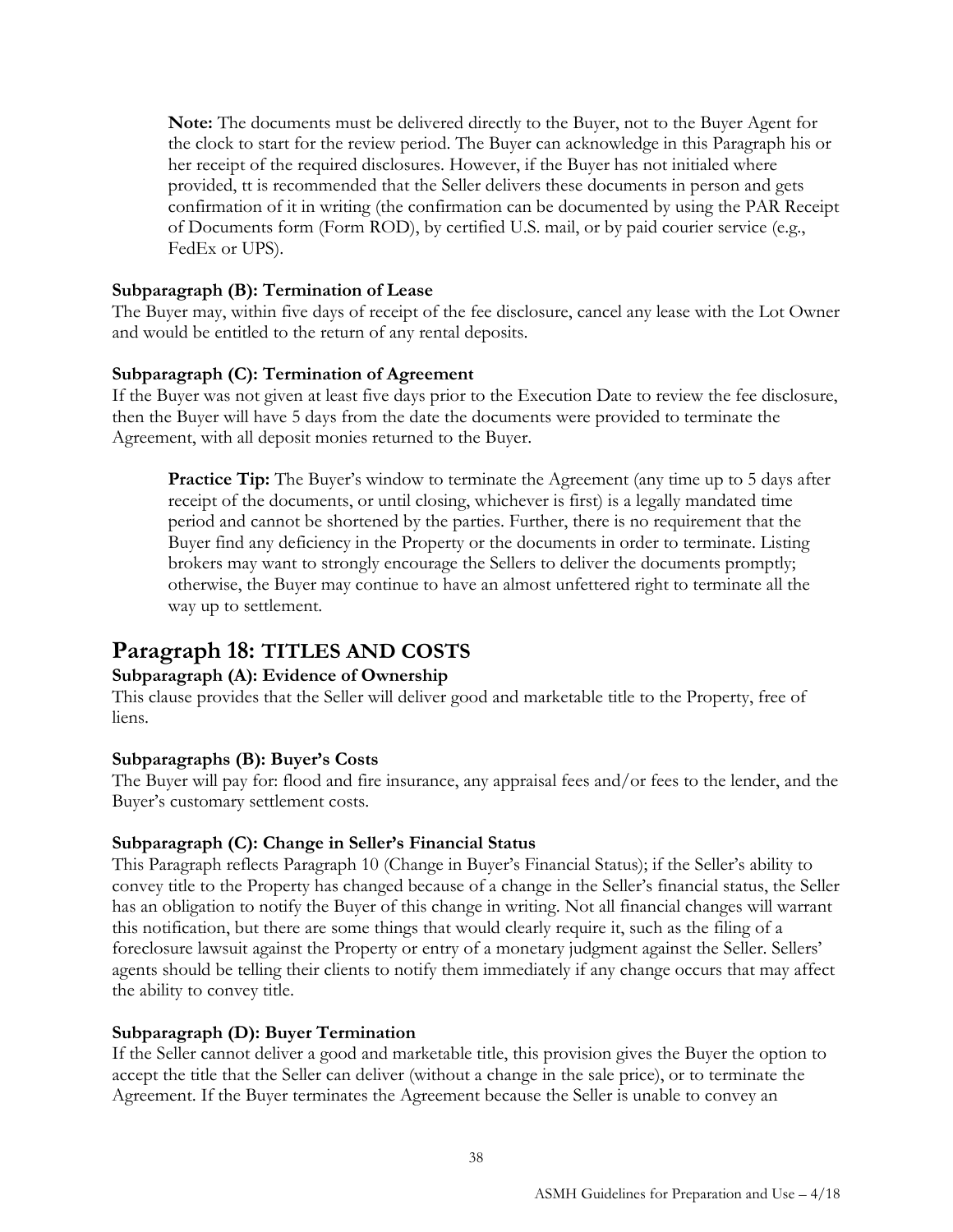acceptable title, any deposit monies are returned to the Buyer *and* certain pre-paid costs - *including costs for inspections conducted under the terms of the Agreement* - are reimbursed to the Buyer. This should be an incentive for the Seller to disclose all relevant information at the beginning of the transaction.

# <span id="page-38-0"></span>**Paragraph 19: MAINTENANCE & RISK OF LOSS**

## **Subparagraph (A): Seller to Maintain**

The Seller is responsible for maintaining the Property and any personal Property that is included in the sale in the same condition it is in at the time the Agreement is executed, normal wear and tear excepted. Items not working at the signing of the Agreement that are not going to be repaired or replaced by the Seller should be prominently stated by the Seller. Identifying these items prior to signing will help avoid last minute fights where the Buyer might assume an appliance had been working at the time of signing. The best place for this would be Paragraph 8 or a separate addendum.

## **Subparagraph (B) If part of the Property fails**

If any part of the Property included in the sale fails before settlement, the Seller has three options. First, the Seller can simply repair or replace the part of the Property with an item of comparable value. If this repair or replacement is done, the Seller is not obligated to inform the Buyer. (In essence, the Buyer is getting the same bargain as if the original part of the Property were still there and in working order.) Second, the Seller can inform the Buyer that the Seller will provide a credit for the market value of the part of the Property as permitted by the mortgage lender. Third, the Seller can simply tell the Buyer that he will not repair, replace or provide a credit for the failed part of the Property. If the Seller does not repair, replace or offer a credit, the Buyer has the option of terminating the Agreement. The Buyer must notify the Seller of the election to terminate within five days, or before settlement, whichever is sooner, otherwise the Buyer must accept the Property with the failed part.

**Note:** If the Seller repairs or replaces the failed part of the Property before settlement, the Buyer must proceed with the purchase of the Property.

## **Subparagra**p**h (C): Seller bears risk of loss**

The Seller is responsible for maintaining the Property and bears the risk of loss in the case of fire or other accident. If the Seller declines to repair or replace accidental damage or loss before settlement, the Buyer can terminate the Agreement and get the deposits back, or the Buyer can accept the Property and get any insurance proceeds that the Seller receives. Advise the Seller to maintain insurance until settlement to be sure the Seller's interests in the Property are fully protected.

**Note:** Advise the Seller to check with an insurance agent to see what sort of insurance policy or rider would be suitable during this time. Depending on how long the Seller plans to be in the Property and when the Buyer moves in, there may be different policies suggested (or required) by the insurer. For example, if the Seller moves out substantially before settlement and occupancy by the Buyer, a standard homeowner's policy may not be appropriate. Where the Seller stays in the Property for some time after settlement or the Buyer moves in before settlement there may also be varying insurance requirements.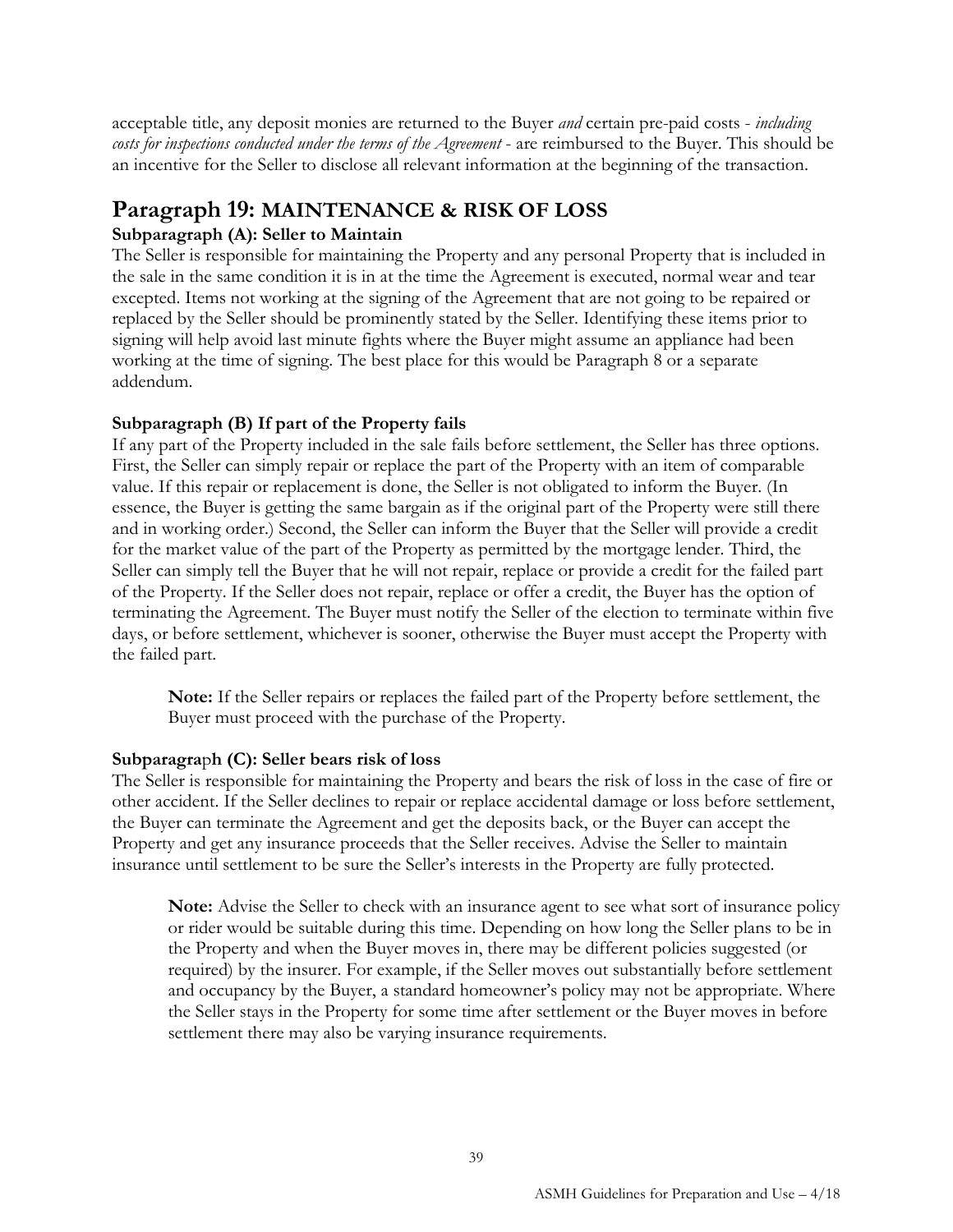# <span id="page-39-0"></span>**Paragraph 20: RECORDING**

Recording the Agreement in the Office of Recorder of Deeds may result in a "cloud" on the title in the event that settlement does not take place (i.e., someone doing a later title search will see the Agreement but no termination language or change in ownership on the deed and may not be able to determine if the Agreement gives the listed the Buyer some right to the property). For this reason, the parties are prohibited from recording the Agreement.

# <span id="page-39-1"></span>**Paragraph 21: ASSIGNMENT**

The Buyer may not transfer or assign the Agreement without written consent of the Seller unless the Agreement states otherwise. The most likely place to find language to the contrary would be in the very first paragraph, where a Buyer might be listed as "Joe Smith and/or his assigns."

**Note:** Selling the Property in this manner could mean that the named the Seller assigns his rights under the Agreement to some third party before the transaction closes. In some cases this could mean that the assignment is made to a person or entity the Seller was not aware of and did not have the opportunity to assess in terms of their ability to close the transaction. For example, if selling the property to "Joe Smith and/or his assigns," the Seller might find that Joe Smith is very financially sound, but after execution of the Agreement he might assign his rights as purchaser to his son who has shaky credit. Had the son been the named party, the Seller might not have accepted the original agreement. When negotiating this sort of assignment language be sure that both parties are aware of what sort of assignments are permissible and how the assignment would work in the transaction.

# <span id="page-39-2"></span>**Paragraph 22: GOVERNING LAW, VENUE AND PERSONAL JURISDICTION**

This Paragraph states that any legal action regarding the Agreement must be filed in Pennsylvania courts, and must be decided under Pennsylvania law. This should prevent scenarios where an out-ofstate the Buyer might try to sue in their home state and force the Seller (and possibly the brokers) to defend the case in that state.

# <span id="page-39-3"></span>**Paragraph 23: NOTICE REGARDING CONVICTED SEX OFFENDERS (MEGAN'S LAW)**

The purpose of Megan's Law is to provide community notification of the presence of certain convicted sex offenders working or living in a certain area. The Buyer should be encouraged to read this Paragraph, do his or her own research, and make a decision on the desirability of the Property prior to signing the Agreement.

# <span id="page-39-4"></span>**Paragraph 24: REPRESENTATIONS**

## **Subparagraph (A): All Representations Reduced to Writing**

These Paragraphs clarify that the Buyer has not relied on any information other than his or her own inspections for making a purchase decision and that all conditions of the Agreement must be contained in writing as part of the Agreement itself. Ask the Buyer to list any additional representations which he or she is using to make the decision to purchase the Property and include them in the Agreement.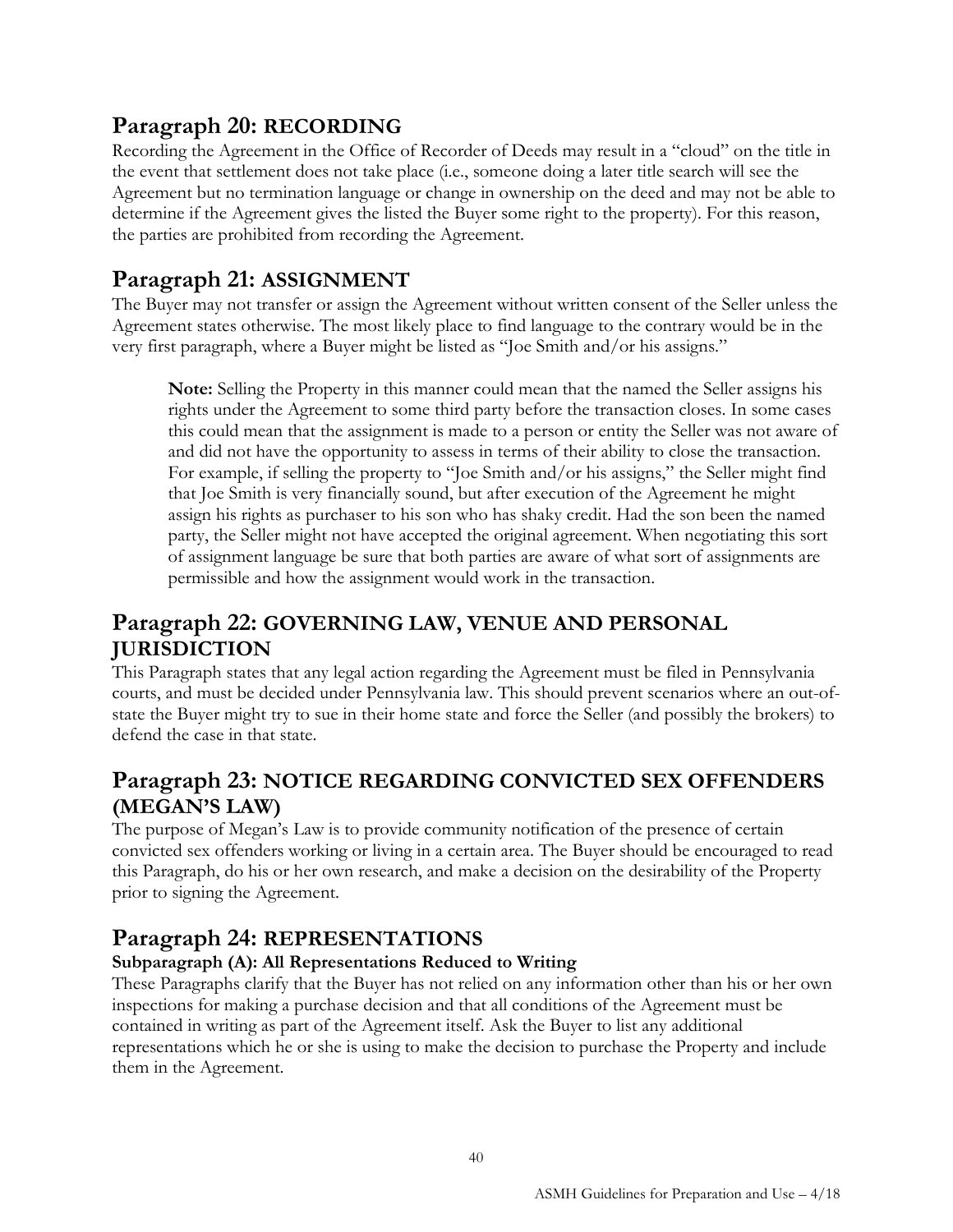**Practice Tip:** Information on an MLS sheet or Seller's Property Disclosure is not part of the Agreement of Sale as written. If information from either of these sources has been relied upon, include it in an addendum in order to incorporate it into the contract. Much of this information is already included in Paragraph 11.

## **Subparagraph (B): Buyer's Representations**

The Buyer agrees to purchase the property in its present condition. The term present condition includes any changes that have been agreed upon during the Inspection/Inspection Contingency process.

#### **Subparagraph (C): Workmanlike Manner**

All repairs performed under the terms of the Agreement must be performed in a "workmanlike manner." Although there is no specific definition of this term, it is generally understood to mean that any work would be done by qualified workers in a professional manner. (For example, if Seller agrees to repair a leaky roof, gluing a tarp over the hole instead of hiring a roofer is not performing the repair in a "workmanlike manner.")

#### **Subparagraph (D): Unrepresented Parties**

This statement is required by the Licensing Act, which states that a Broker must notify the parties if the Broker or any licensee has provided services to any other party in the transaction.

## <span id="page-40-0"></span>**Paragraph 25: DEFAULT, TERMINATION AND RETURN OF DEPOSITS Subparagraph (A): Return of Deposit Monies**

In many places throughout the Agreement, the Buyer is given the right to terminate the Agreement and is entitled to a return of all of their deposit monies. This Paragraph sets out the ground rules for this process and acknowledges that there are other situations in which the parties might claim entitlement to deposit monies (i.e., not every termination entitles the Buyer to this money).

#### **Subparagraph (B): Brokers Holding Deposit Monies**

The intent of this language is to explain to the parties that Brokers who are holding money in escrow are not only bound by the terms of the Agreement and the intent of the parties, but also by the law and regulations regarding the release of escrowed monies. Specifically, the parties are informed that brokers cannot return escrowed funds where there is any "dispute" over their distribution, and that brokers do not have the legal authority to determine whether a party should be entitled to the distribution of those funds where a dispute does exist.

Under Pennsylvania law, the following are only four circumstances in which the Broker can distribute deposit monies:

1. If there is no dispute over entitlement to the deposit monies. The Buyer and the Seller agree that a written agreement signed by both parties is evidence that there is no dispute regarding deposit monies.

**Note:** Requiring it to be in writing helps protect brokers so one party could not argue that a dispute remains and the Broker should not have distributed the monies. The PAR Release form (Form AREL) can be used for this purpose, and many brokers may have preferred release language as well. Most broker-drafted release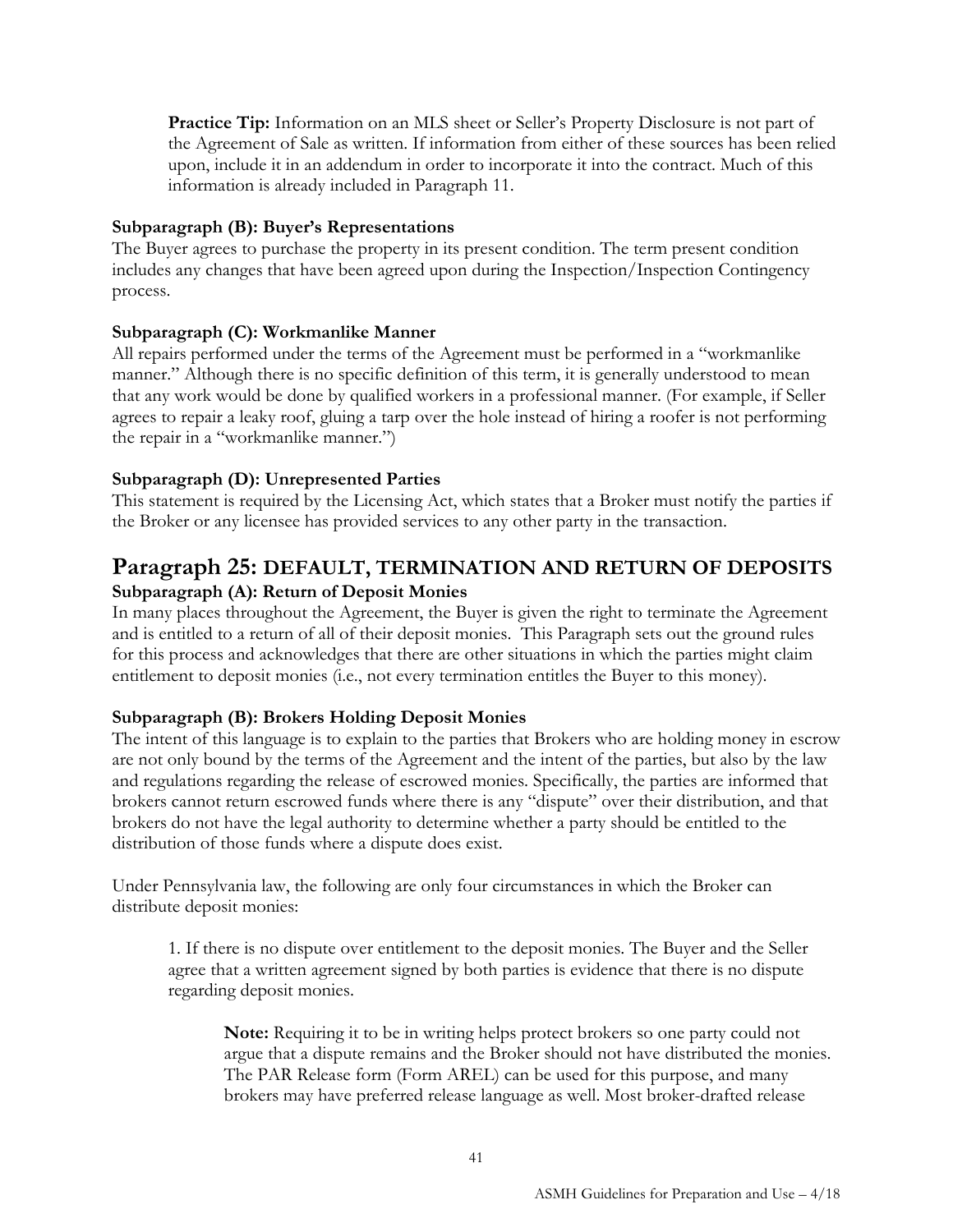forms, as well as the PAR form, contain some language seeking to release the brokers from liability. Remember that the law does not permit brokers to dictate the terms under which escrowed funds will be released, as long as there is no disagreement between the parties. Thus, if the parties provide documentation that they agree to the release of funds but refuse to release the brokers from the possibility of a lawsuit, the brokers must still release the funds.

2. According to the terms of a written agreement signed by the Buyer and the Seller directing Broker how to distribute some or all of the monies.

**Note:** This circumstance implies that there was a dispute that has been settled. This requires the agreement to be in writing.

3. According to the terms of a final order of court.

Practice Tip: Have counsel review any court orders to ensure that the orders are final, with no further appeals.

4. According to the terms of a prior written agreement between the Buyer and the Seller that directs the Broker how to distribute the deposit monies if there is a dispute between the parties that is not resolved.

**Note:** The fourth option was added to RELRA in the summer of 2009 and took effect on September  $4<sup>th</sup>$ , 2009.

#### **Subparagraph (C): Disputes**

This subparagraph is a "prior written agreement between the Buyer and the Seller" as is permitted in number four in the list above.

**Note:** The language in this subparagraph is not mandated by the law and any terms could be used in an Agreement or addendum, if the Buyer and the Seller agree.

This language sets up a system by which the Broker holding the deposit monies can distribute those monies *to the Buyer* if there is still a dispute 180 days after the Settlement Date or date of termination of the Agreement, whichever is earlier. There are two things that must occur before the Broker can carry out that distribution:

- 1. The Broker must have received a written request from the Buyer (after those 365 days) requesting that the Broker return the deposit monies to the Buyer.
- 2. The Broker, at the time the letter is received, has not received verifiable written notice of litigation or mediation between the Buyer and the Seller.

**Note:** The 180-day period begins the day after the Settlement Date, not the Execution Date. If the Settlement Date is modified during the transaction, the 180-day count would start from the last Settlement Date agreed upon in the Agreement.

**Note:** If the Broker does not receive a written request from the Buyer requesting the return of their deposit monies, the Broker is under no obligation to return the monies to the Buyer.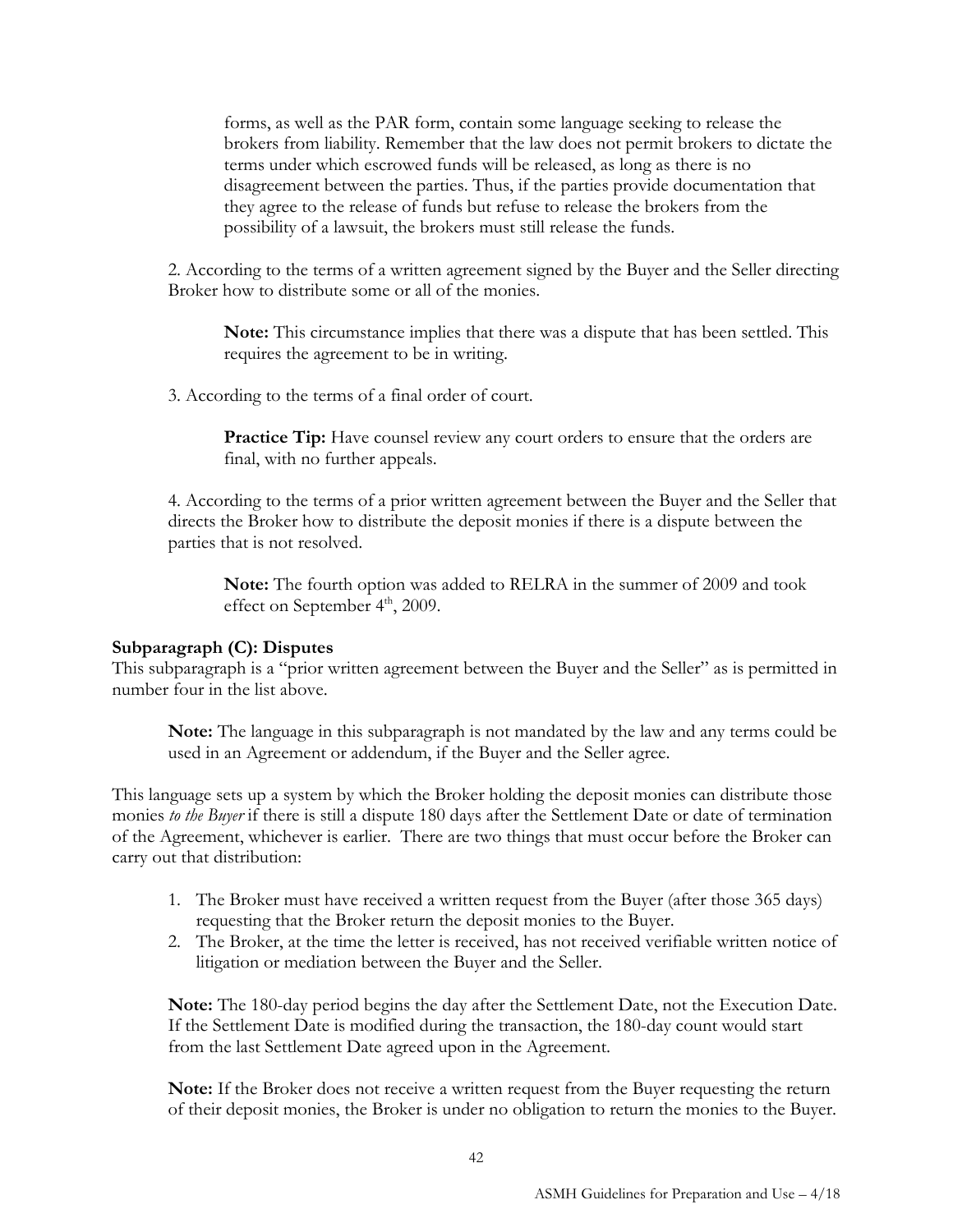In fact, doing so without the written request from the Buyer might open that Broker up to additional liability.

**Note:** If the Broker receives verifiable written notice of litigation or mediation *after* the Broker has received the Buyer's request for the return of the deposit monies, the Broker is obligated to return the deposit monies to the Buyer. If a party (likely the Seller) intends to file a lawsuit over deposits, it should be done before the 180-day period has passed, in order to ensure that the Broker will still be holding the monies.

**Practice Tip:** The parties will likely need to mediate before going to bringing suit, according to the pre-written terms of the Agreement. (See Paragraph 26)

This Paragraph also states that distribution of the deposit monies according to these terms is not a determination of which party is entitled according to the terms of the contract. Returning deposits to the Buyer doesn't eliminate the Seller's right to file suit against the Buyer, it just means the Buyer may already have the funds in hand.

#### **Subparagraph (D): Broker Indemnification**

The Buyer and Seller are agreeing that the Broker who has distributed the deposit monies according to the Agreement or Pennsylvania law will not be liable for that distribution. If the Buyer and/or the Seller name the Broker or Licensees in litigation, the party bringing suit will pay the Broker and Licensee's legal fees.

#### **Subparagraph (E): Deposits as Damages**

The Seller may keep all monies paid by the Buyer (including deposit monies) if the Buyer fails to make additional deposits, furnishes false information concerning the Buyer's legal or financial status, or violates (or does not perform) any other terms of the Agreement.

**Note:** Seller is not obligated to keep any monies paid by the Buyer in these circumstances. The Seller is also not obligated to keep *all* of these monies.

#### **Subparagraph (F): Damages for Buyer Default**

Carefully explain to the parties that, unless the checkbox in (G) is checked, the Seller has three choices if the Buyer defaults:

1. Seller can sue Buyer for the purchase price; OR

2. Seller can sue for damages and keep the deposit as part of those damages; OR

3. Seller can declare the Agreement null and void, and keep the deposit as liquidated damages.

#### **Subparagraph (G): Liquidated Damages**

If the checkbox in this subparagraph is checked, the Seller's options in case of the Buyer's default are limited to declaring the Agreement null and void and keeping the deposit monies as liquidated damages.

#### **Subparagraph (H): Agreement Void**

If the Seller elects to keep deposit monies as liquidated damages under either (E) or (F), the Buyer will be released from the Agreement with no further liability (i.e., the Seller gives up the right to sue for additional damages).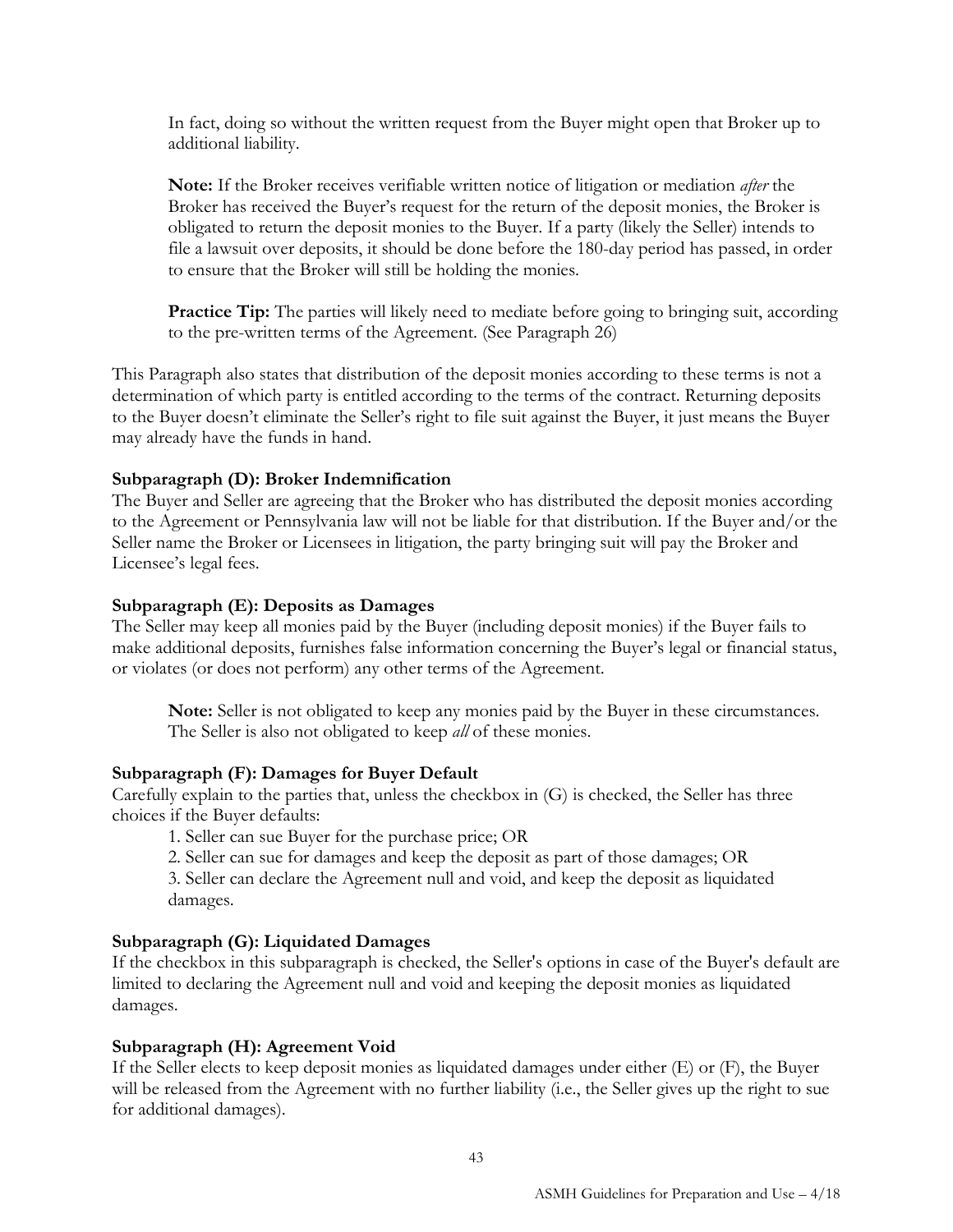#### **Subparagraph (I): Brokers Not Liable for Deposits**

Brokers and licensees are not responsible for unpaid deposits.

*Example:* If a Buyer agreed to make a \$1,000 deposit at signing and a \$3,000 deposit after 10 days, but the Buyer terminates on day 11 without having made the second deposit, the brokers would not be responsible for the money that was not received.

# <span id="page-43-0"></span>**Paragraph 26: MEDIATION**

Mediation is a cost-effective process designed to resolve disputes between the Buyers and Sellers (and possibly other persons who are connected to the transaction, such as inspectors) that may arise out of the sale of real estate. It provides an alternative to a lawsuit.

This paragraph requires the Buyer and Seller to submit all disputes or claims that arise from the Agreement to mediation. The mediation program to be used in a given situation will be determined by the system that the local Association of Realtors® has in place. In many cases this program is the Home Sellers/Home Buyers Dispute Resolution System ("DRS") program. Information about the DRS is located in a free brochure (PAR Form DRS). For any association of Realtors® who are not using DRS, the Association can choose use any other mediation provider, such a law firm or local mediation organization. If none of those options are feasible or available, Associations can consider endorsing the use of one or more mediation providers recommended by PAR. The default language in this Paragraph obligates the parties to pursue mediation prior to filing a lawsuit.

**Note:** There is no specified time limitation on bringing mediation cases. It is possible that courts would not enforce a mediation clause past the standard statute of limitations for bringing a lawsuit on the same issue. That being said, if faced with a questionable mediation claim, it may still be preferable for the parties to mediate that claim that to take additional time and money to litigate the claim -- even if the respondent party ends up winning in the courts.

**Practice Tip:** The parties will likely need to mediate before going to bringing suit over deposit monies. (See Paragraph 25)

# <span id="page-43-1"></span>**Paragraph 27: RELEASE**

A clear explanation of this paragraph is critical to the success of the contingencies set forth in the Agreement. Whenever the Buyer receives an acceptable inspection report, waives an inspection, fails to meet a time requirement for an inspection, or accepts the work done under a corrective proposal, the Buyer agrees to this paragraph that releases the Seller and the Broker/licensees of any subsequent liability that may arise from any related defects. In short, this prevents the Buyer from saying "I won't worry about it now; I'll just sue later if I decide that this was a problem that I should have addressed."

**Note:** Most of the language in this release refers to the Buyer agreeing to release the Seller from liability. This sometimes raises concerns that the paragraph protects the Sellers who are in default or engage in some fraudulent or illegal activity. This paragraph does NOT function as a release where the Seller doesn't perform under the Agreement, and the last sentence of the paragraph clarifies the point that if the Seller is in default or has acted illegally, the Buyer still retains all legal remedies they would otherwise have.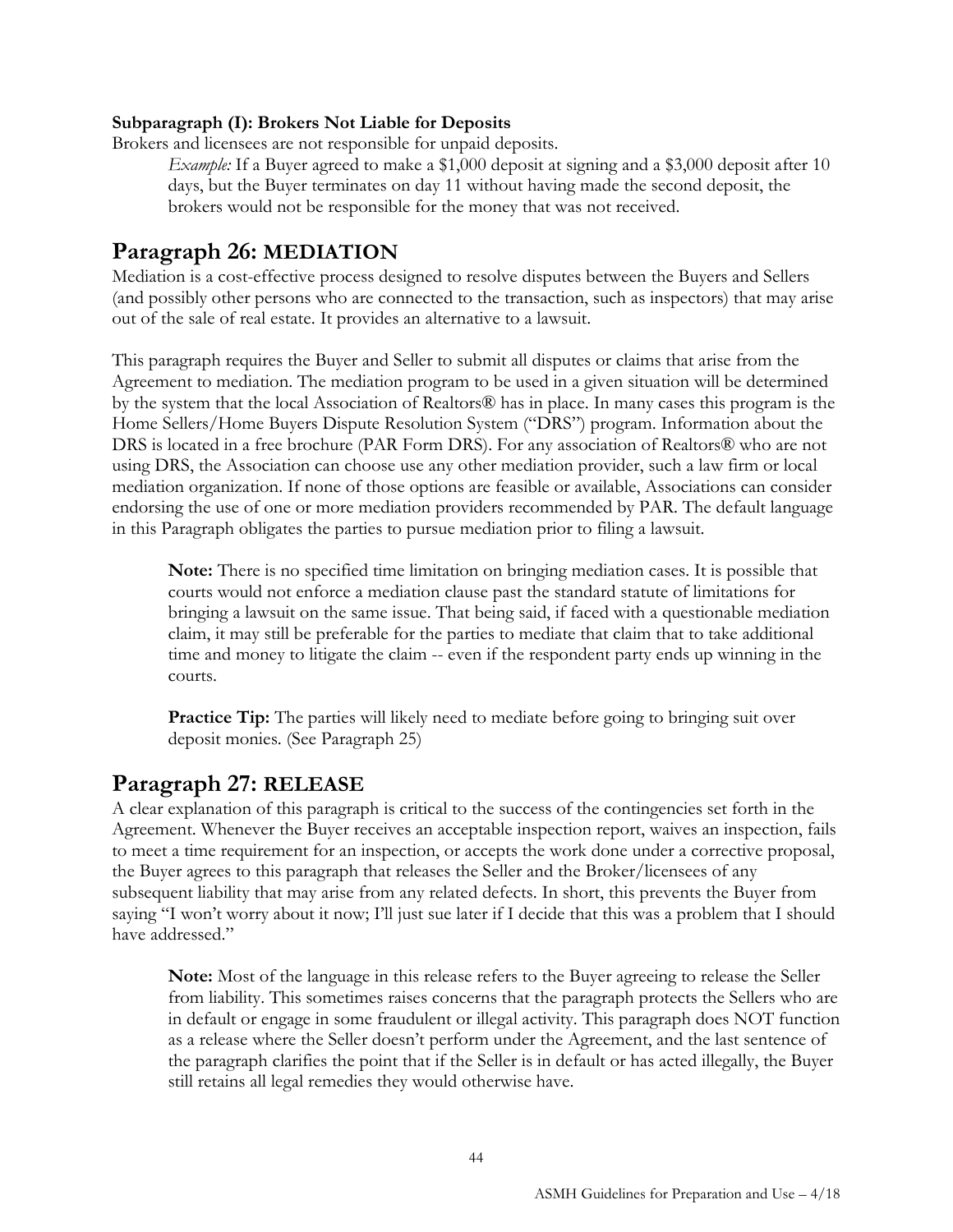# <span id="page-44-0"></span>**Paragraph 28: REAL ESTATE RECOVERY FUND**

This language is required by the Real Estate Licensing and Registration Act.

# <span id="page-44-1"></span>**Paragraph 29: COMMUNICATIONS WITH BUYER AND/OR SELLER**

As you read through the Agreement you will notice that there a certain requirements that items be communicated or delivered to the Buyer and/or the Seller. Bear in mind that these requirements are generally met if delivery or communication is made to the Broker/Agent representing the party.

There is an exception to this rule, which is the delivery of fee disclosures for properties located in manufactured home communities. The law requires that these documents be delivered directly to the Buyer before her associated five-day review period would begin.

**Practice Tip:** To ensure that these documents are delivered directly to the Buyer (and that the clock for the review period has started ticking), it is a good idea to deliver the documents in person or via a method that allows the licensee (or the Seller) delivering the documents to the Buyer to show when they were delivered. If the documents are being delivered in person, it is recommended that the deliverer use PAR's Receipt of Documents form (PAR Form ROD). Common examples of methods referred to above include certified mail, FedEx, or UPS.

# <span id="page-44-2"></span>**Paragraph 30: HEADINGS**

This Paragraph is intended to indicate that the headings listed at the beginning of Paragraphs and Subparagraphs in the Agreement are for convenience and organization purposes, and should not be interpreted as part of the Agreement.

# <span id="page-44-3"></span>**Paragraph 31: SPECIAL CLAUSES**

## **Subparagraph (A): Common Addenda**

Several commonly used PAR addenda are referenced here. When checked, these addenda become part of the Agreement. The blank lines are provided to enable you to insert titles of other addenda (including those that you may draft on your own) that are not referenced on the Agreement.

## **Subparagraph (B): Customize**

This blank space is for any additional clauses that are not addressed in the Agreement or in an addendum, and that significantly alter other clauses in the Agreement. Those clauses that are unrelated to other clauses in the Agreement should be numbered sequentially, starting with 27(B), 27(C), etc. If the clauses are related to an existing paragraph in the Agreement, number them as if they were appearing in the paragraph to which they relate. Make sure the language used is clear and unambiguous.

**Example:** If the clause to be added relates to the settlement date, you might put: "5(A) continued: Settlement may be postponed up to 30 days at the option of the Buyer, with written notice to the Seller on or before July 15."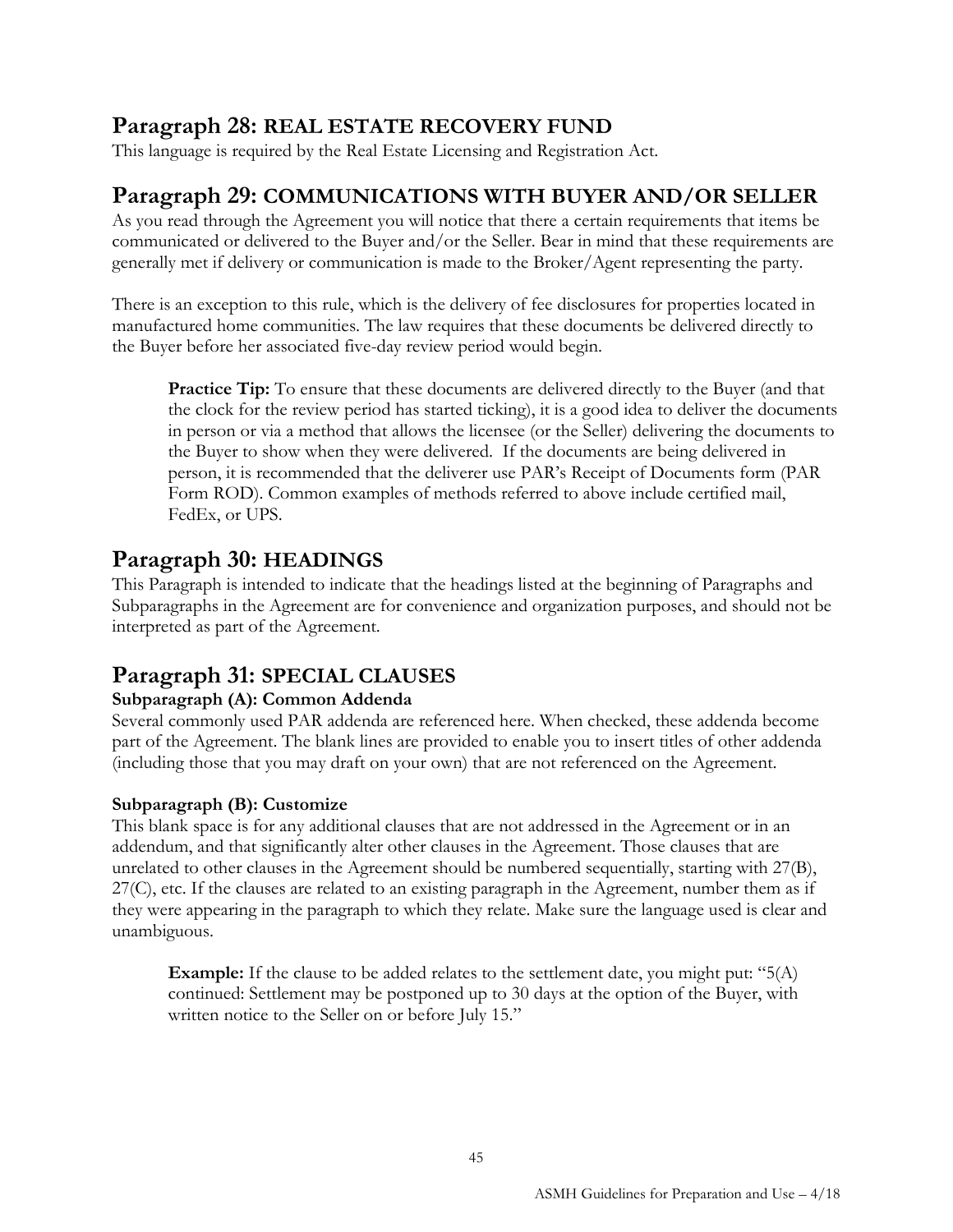# <span id="page-45-0"></span>**Acknowledgments**

# **Copies at Signing**

The law requires that the Buyer and the Seller each receive a copy of the Agreement *at the time they sign it*. This means that the Buyer receives a copy upon filling out the original Agreement as an offer to the Seller, and the Seller receives a copy upon accepting the Agreement. The Buyer would also generally receive a copy upon acceptance so there is be a record of all the terms that were ultimately agreed upon.

# **Counterparts**

"This Agreement may be executed in one or more counterparts, each of which shall be deemed to be an original and which counterparts together shall constitute one and the same Agreement of the Parties." Two Agreements with identical terms can be signed on each separate Agreement in different locations, but will still be counted as an executed contract.

*Example:* If three Sellers must sign the Agreement, each can sign an identical version and do not need to each sign the same Agreement in sequence.

**Note:** Agents and Brokers are strongly encouraged to retrieve a copy of the other counterpart(s) for their files to ensure the terms in each signed Agreement are identical.

## **Notice to Parties**

This alerts the parties to contact a Pennsylvania real estate lawyer before they sign the Agreement if they desire legal advice.

## **Electronic Transmission**

Return of this Agreement, and any addenda and amendments, including return by electronic transmission, bearing the signatures of all parties, constitutes acceptance by the parties.

**Note:** Electronic transmission includes, but is not limited to, fax and email.

## **Acknowledgments**

Lines for the Buyers' initials are provided before the signatures of the Buyer to acknowledge that certain required information has been received. Note that the Seller also has two acknowledgments before the Seller's signature lines, but they do not have lines for initials. Primarily, this is because some of the Buyer acknowledgments are optional (i.e., not every Buyer will receive a Deposit Money Notice or Lead-Based Paint Hazards Disclosure), while the Seller acknowledgments should always be mandatory.

**Rules and Regulations:** If the Property is located in a manufactured home community, the Buyer must be provided with a copy of the Rules and Regulations for that community prior to signing the Agreement.

**Consumer Notice:** Without exception, all consumers of real estate services must receive this form at the outset of a relationship with a licensee. If the consumer *is represented* by a licensee the Consumer Notice will be provided by their own agent at or near the start of the relationship; if a consumer *is not represented*, the agent representing the **other** consumer should provide the Consumer Notice and explain the relationship (or lack thereof) that the agent has with the two parties.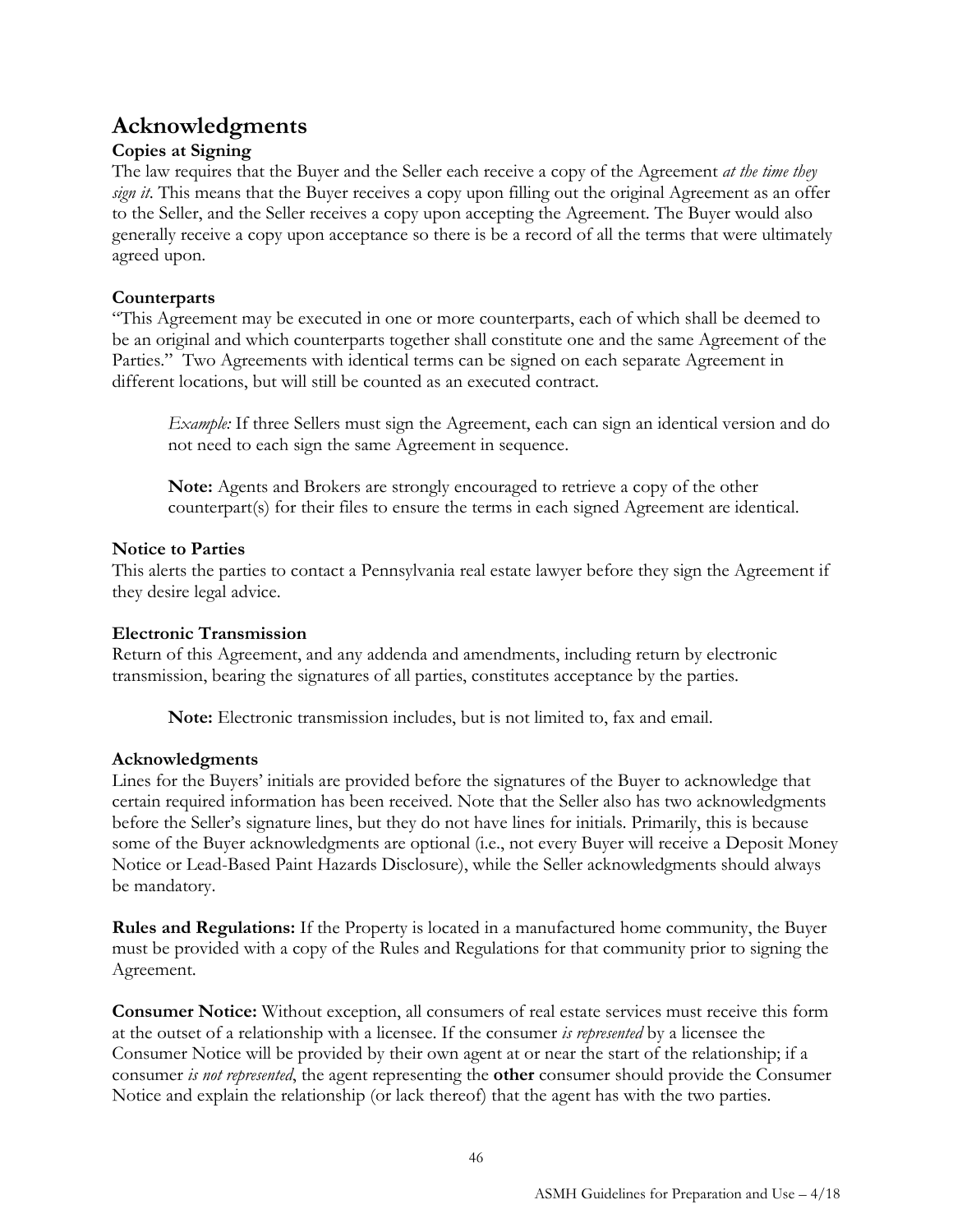**Closing Costs:** Without exception, the Buyers and the Sellers must receive estimates of their closing costs before they sign an Agreement.

**Practice Tip:** Many lenders provide estimates of closing costs as part of the financing process. These estimates may not contain certain items that must be listed (e.g., Broker fees or inspection fees), and generally should **not** be used in place of a separate estimate of closing costs drawn up by the agent unless the Broker/agent is absolutely sure that the estimates provided by the lender are comprehensive and accurate.

**Deposit Money Notice:** When a deposit is accepted by a cooperating Broker (Broker for Buyer) and transferred to the Broker for the Seller, the cooperating Broker must get a Deposit Money Notice signed by the Buyer, and the checks for deposits must be made payable to the Broker for the Seller. This type of notice is required by law.

**Practice Tip:** A signed check made out to the Broker for the Seller is **not** considered sufficient to comply with the regulation. PAR publishes a Deposit Money Notice form to provide this required notice (Form DMN).

#### **Lead Paint**

By initialing this statement, the Buyer is acknowledging three things:

- 1) Buyer has received the Lead-Based Paint Hazards Disclosure
- 2) The Lead-Based Paint Hazards Disclosure is attached to the Agreement
- 3) Buyer has received the *Protect Your Family from Lead in Your Home* pamphlet

# <span id="page-46-0"></span>**Signatures & Dating**

To be valid and binding the Agreement must be signed by the Buyer and Seller, and the date of the signature must appear. **The date is a must,** since it may help to establish the Execution Date to which all time frames in the Agreement refer.

**Practice Tip:** Most Agreements submitted by a Buyer will have a response date listed in Paragraph 6(A). Similarly, the Sellers may place a response date on the Agreement when making counteroffers to the Buyer. The purpose of these deadlines is to indicate that the offer or counteroffer is no longer in effect if the other party doesn't respond by the stated date. If the Agreement is signed after one of these dates, the purported acceptance may not be valid. Where a party wishes to accept an Agreement after this date, best practice would be to contact the other party to determine if they are willing to waive this provision and continue in the transaction. **Do not post-date an Agreement in an attempt to avoid this problem.** Because the Agreement is a multi-page form, the parties must initial each page when they sign the form. Blanks are provided on each page for that purpose. The initials serve not only as an acknowledgment that the parties have reviewed each individual page, but also help to identify the Agreement in the event pages get separated.

**Note:** There is space for the Buyer and Seller to include a mailing address in the beginning of the Agreement. **It is very important that both parties place a mailing address in the Agreement.** It is generally necessary to communicate with the other party during the course of a transaction, and having the address and contact numbers properly filled in can make this